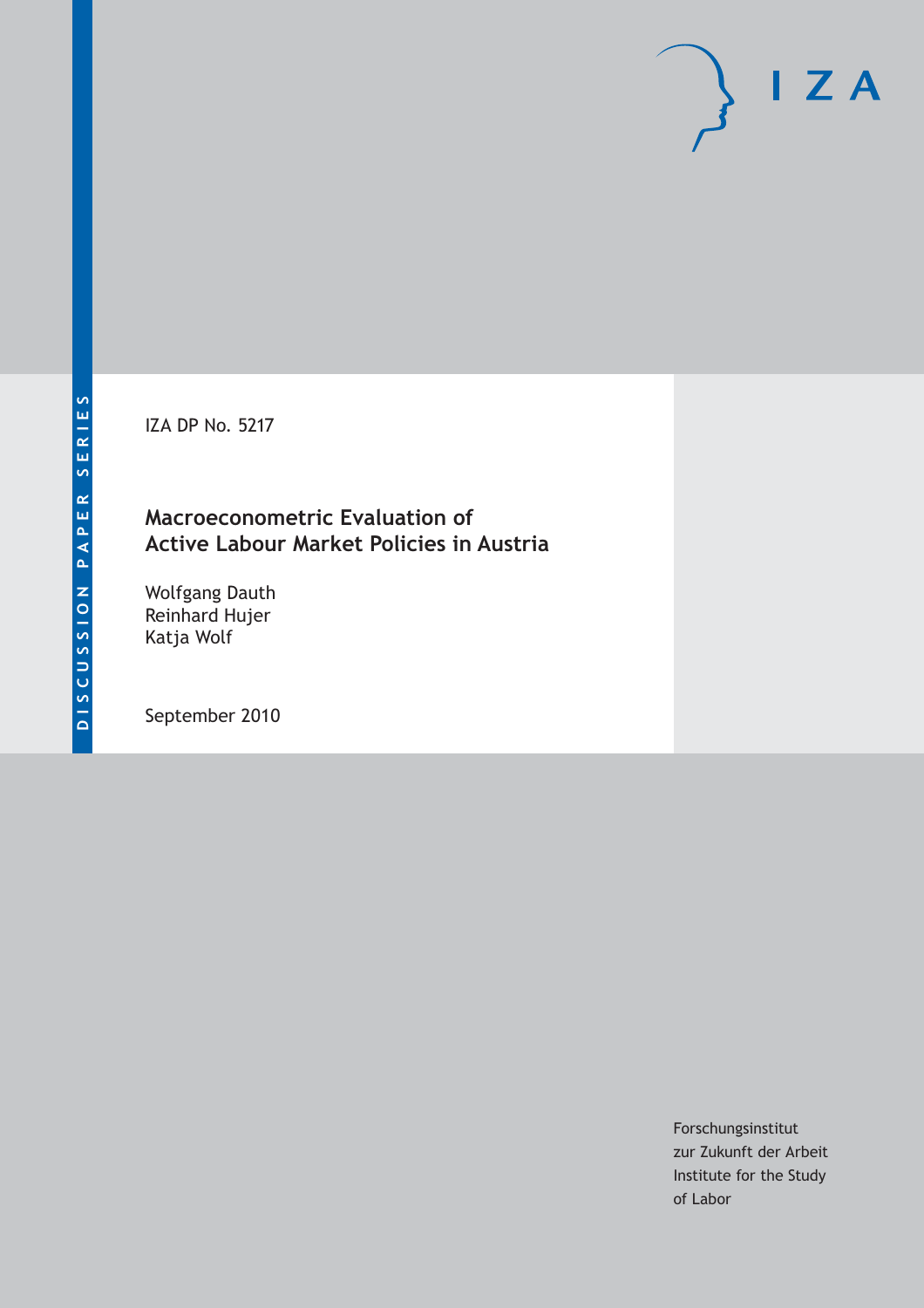# **Macroeconometric Evaluation of Active Labour Market Policies in Austria**

# **Wolfgang Dauth**

*IAB Nuremberg and Friedrich-Alexander University of Erlangen-Nuremberg* 

# **Reinhard Hujer**

*Goethe University Frankfurt/Main, ZEW and IZA* 

### **Katja Wolf**

*IAB Nuremberg* 

Discussion Paper No. 5217 September 2010

IZA

P.O. Box 7240 53072 Bonn **Germany** 

Phone: +49-228-3894-0 Fax: +49-228-3894-180 E-mail: iza@iza.org

Any opinions expressed here are those of the author(s) and not those of IZA. Research published in this series may include views on policy, but the institute itself takes no institutional policy positions.

The Institute for the Study of Labor (IZA) in Bonn is a local and virtual international research center and a place of communication between science, politics and business. IZA is an independent nonprofit organization supported by Deutsche Post Foundation. The center is associated with the University of Bonn and offers a stimulating research environment through its international network, workshops and conferences, data service, project support, research visits and doctoral program. IZA engages in (i) original and internationally competitive research in all fields of labor economics, (ii) development of policy concepts, and (iii) dissemination of research results and concepts to the interested public.

IZA Discussion Papers often represent preliminary work and are circulated to encourage discussion. Citation of such a paper should account for its provisional character. A revised version may be available directly from the author.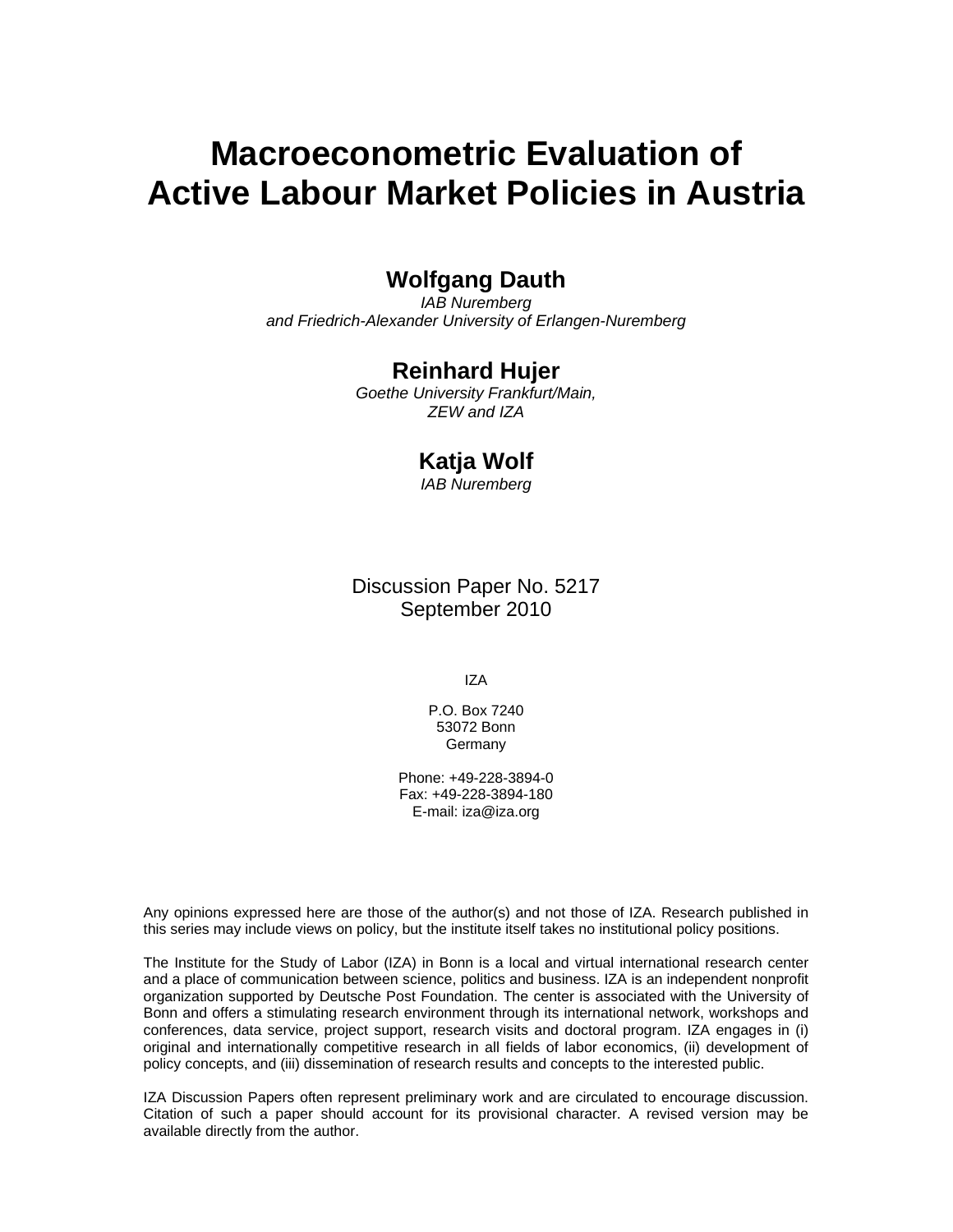IZA Discussion Paper No. 5217 September 2010

# **ABSTRACT**

# **Macroeconometric Evaluation of Active Labour Market Policies in Austria\***

This paper contributes to the literature on macroeconometric evaluation of active labour market policies (ALMP) by considering the regional effects on both the matching process and the job-seeker rate. We use an unique new data set on all Austrian job-seekers between 2001 to 2007 and apply GMM and Quasi-ML estimators to take into account both the simultaneity of ALMP and spatial interrelations between employment office districts. The results indicate that job schemes in the non-profit sector, wage subsidies, and apprenticeships cause particularly favourable effects on the regional matching function and the job-seeker rate.

JEL Classification: C33, H43, J64

Keywords: evaluation, active labour market policy, dynamic panel data model, spatial econometrics

Corresponding author:

-

Wolfgang Dauth Institute for Employment Research (IAB) Regensburger Strasse 104 D-90478 Nuremberg Germany E-mail: wolfgang.dauth@iab.de

<sup>\*</sup> Financial support by the Austrian Federal Ministry of Labour, Social Affairs and Consumer Protection (BMASK) is gratefully acknowledged. We thank Johannes Schweighofer (BMASK) for many valuable comments on this research project as well as Christine Aumayr, Michael Kernitzkyi, and Raimund Kurzmann (JOANNEUM RESEARCH) for preparing the dataset.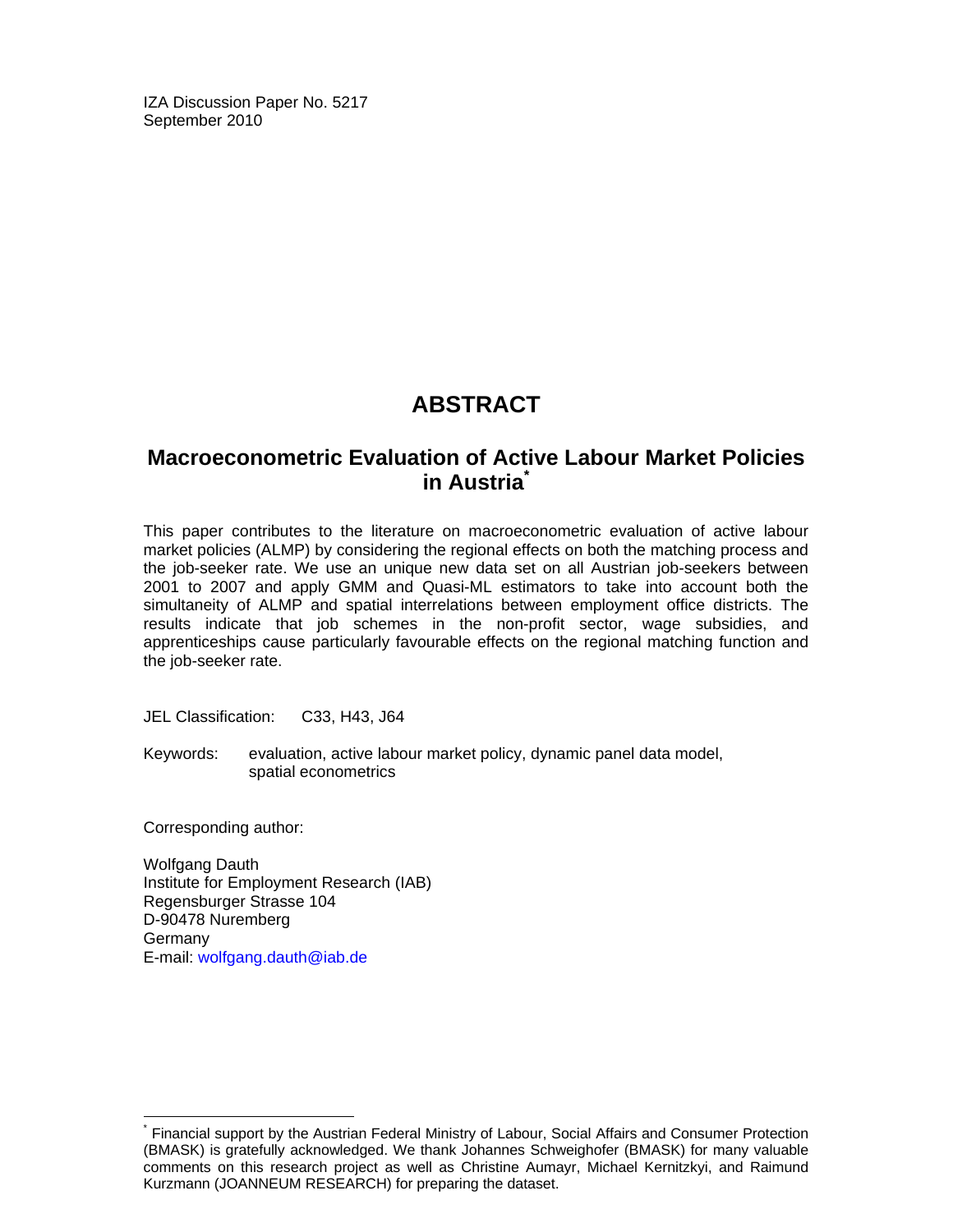#### **1. Introduction**

In comparison with the majority of the European countries, the unemployment rate in Austria is relatively low. Nonetheless, the Austrian government recognises the need to have an effective framework of active labour market policies (ALMP) to prevent the problem of unemployment from becoming more severe. The objectives of the Public Employment Service Austria (*Arbeitsmarktservice Österreich -* AMS) stipulate an increase in the relevance of activation strategies. Early intervention by means of ALMP aims to achieve a rapid and sustainable integration of job-seekers in non-subsidised employment. To accomplish this, the objectives of Austrian ALMP can be divided into three groups:

- 1. Prevention and reduction of unemployment by creating and securing jobs
- 2. Improvement of the matching process by eliminating placement barriers and increasing the chances of re-integration
- 3. Integration into regular employment.

The aim of this study is to investigate whether ALMP is able to achieve these goals by looking at the effectiveness of various instruments of ALMP in Austria. There are two dimensions of how effectiveness can be perceived. The first is if an instrument has the intended impact on those job-seekers who participate. The second is if individual effects are strong enough to provide positive effects for the whole economy.

Most commonly, the individual dimension is analysed by microeconometric evaluation studies. Generally, the focus is on whether an individual improved his/her position by participating in an ALMP measure. However, it is complicated to isolate the actual treatment effect, because this would require knowledge about what would have happened if the person had not participated. The outcome of non-treatment, given a person did participate, is unobservable. An experimental approach – randomly assigning ALMP instruments to job-seekers – would not be practicable. In a non-experimental setting, participants and non-participants might very well differ systematically in their characteristics. There are several microeconometric approaches that try to take this into account, the most important examples being methods of matching, difference-in-differences estimators and instrument variable approaches. These use different identifying assumptions to estimate the average treatment effect on the treated. There are already some micro evaluation analyses for Austria (cf. Winter-Ebmer, Zweimüller (1996), Hofer, Weber (2004), Lutz, Mahringer, Pöschl (2005), Lechner et al. (2007) and

Lechner, Wiehler (2007a, 2007b)). Lutz, et al. (2005) find in their empirical study that especially wage subsidies and job creation schemes in non-profit organisations and in socioeconomic enterprises increase employment and reduce unemployment during a period of 3 years after program start. The effects of qualification measures are small because of the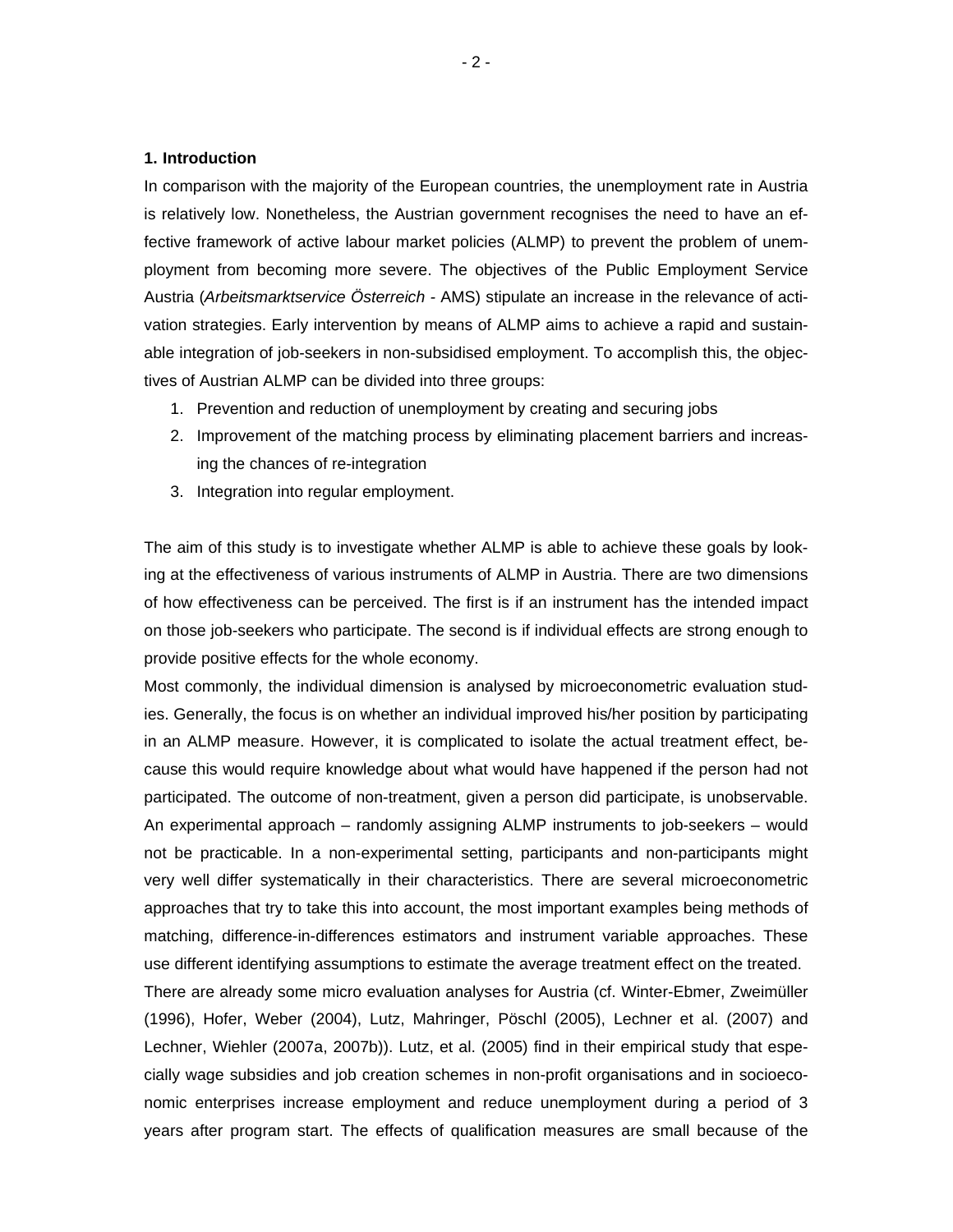lock-in effects during the participation in this program. The empirical results of Lechner, Wiehler (2007a,b) point out that the various labour market programs have no significant employment and unemployment effects for men during 32 months after program entry. However female participants experience an increase in employment rates for active job search, qualification measures, course subsidies and for measures in socioeconomic enterprises. Considering the unemployment effects for women only course subsidies reduce unemployment at the end of the observation period.

One of the basic assumptions of such microeconomic evaluation studies is the stable unit treatment value assumption (SUTVA, cf. Rubin (1980)). This implies that one individual's treatment effect is independent of other individuals' treatments, which excludes spillover effects between participants and non-participants. This might hold true in countries where ALMP plays a minor role, like in the United States. In Europe, however, where spending on ALMP is very high, the SUTVA may not be completely justified. It is often suspected that individual effects on participants are weakened or even reversed by indirect effects at the macroeconomic level.

Recent evaluation literature commonly distinguishes between deadweight, substitution and displacement effects (cf. Calmfors (1994)). These effects are mainly associated with wage subsidies and job-creation schemes. Deadweight losses occur e.g. when an employee would also have been hired without wage subsidies. The substitution effect means that subsidised employment changes relative wage costs and simply redistributes employment opportunities between different groups of job-seekers. Finally, when firms improve their competitiveness by reducing labour costs due to subsidised employment, they displace other firms that do not use this measure. What all of these effects have in common is that even if there were a positive effect on participants, it could disappear at the aggregate level. Thus, the positive effects of job subsidies on participants which are found in the micro-economic studies for Austria could only take effect at the expense on negative indirect effects on non-participants.

 To get a complete picture about the effectiveness of ALMP it is sensible to complement the microeconomic studies by taking into account these spillovers and indirect effects on nonparticipants and analyse the net effects of ALMP on the whole economy. Motivated by the seminal work of Calmfors, Skedinger (1995), a wide range of international studies on the macroeconometric effects of ALMP has been published. In this paper we conduct the first macroeconometric evaluation study of Austrian ALMP.<sup>2</sup> The macroeconometric framework allows us to measure net effects that consist of direct treatment effects on participants as well as indirect effects on non-participants and on the economy as a whole. However, in

 $\overline{a}$ 

 $2$  An exception is an analysis on the macroeconomic level that uses a simulation model and finds particularly strong effects of wage subsidies to increase the number of persons in employment and reduce the number unemployed people (cf. Lutz, Mahringer, Pöschl (2005)).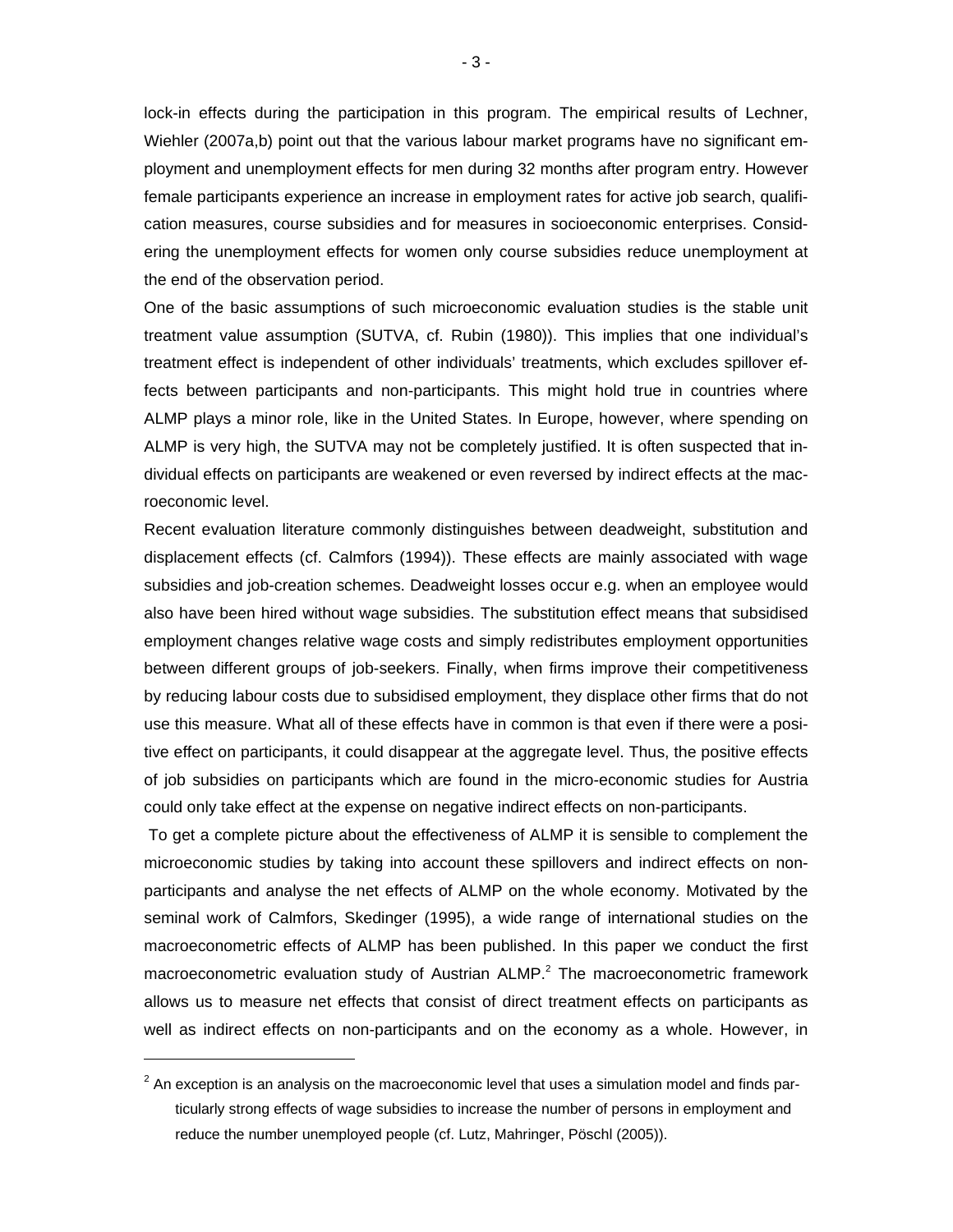general it is not possible to distinguish between these different components such as the direct treatment effect, the substitution effect, etc. To look inside this "black box" of net effects, we consider two different aggregate labour market outcomes, the number of matches in a region and the regional job-seeker rate, and analyse how they are affected by the participation of job-seekers in eight programme categories. By analysing the differences of the estimation results for both outcome variables, we are able to present statements on the tendency of the different effects. This permits a more in-depth view of the functionality of ALMP. A central question is how to measure the extent to which changes in the number of participants in an ALMP instrument affect the region's outcome. Since there is a wide range of factors that can exert an influence on an outcome like the regional job-seeker rate, it is essential to isolate real causal effects. The "gold standard" would be a random experiment where a causal effect would be equal to the difference in outcomes (cf. Fertig, Schmidt (2000)). Since this is hardly feasible, the best alternative in this context is a linear regression model. Instead of searching for "statistical twins" like in a matching approach, all other regions serve as a region's control group. Controlling for regional characteristics, the regression coefficients can be interpreted as *ceteris paribus* effects of how a change in a region's number of participants in an ALMP instrument affects the regional outcome. The use of panel data makes it possible to take into account unobserved heterogeneity as well as persistence of unemployment and temporally delayed effects. Our analysis draws on a unique panel data set which has been constructed from process data of the AMS, exclusively for the purpose of this evaluation study. This extensive data comprises information on the structure of all job-seekers and ALMP participants in 86 regional branch office districts of the AMS in the quarters of 2001 to 2007.

As Hujer, Rodrigues, Wolf (2009), we also consider the spatial dimension of these effects. Since regions are subject to manifold spatial interrelations, ignoring the neighbourhood or proximity of regional labour markets could lead to a severe bias in estimation results. This problem is aggravated by the fact that administrative districts do not coincide with functional labour market regions. Thus, effects may very well operate across regional borders. We use contemporaneous GMM and quasi-ML estimation techniques to take persistence and adjustment mechanisms into account.

The remainder of this paper is structured as follows: section 2 presents the theoretical framework for modelling the effects of ALMP on regional labour markets and particularly the effects on the matching process and the job-seeker rate. Section 3 introduces the institutional background of ALMP in Austria, while section 4 describes the data basis of the empirical analysis. Sections 5 and 6 present the estimation approach and the results of the matching function and the Beveridge curve respectively. Section 7 provides a summary of the results and section 8 concludes.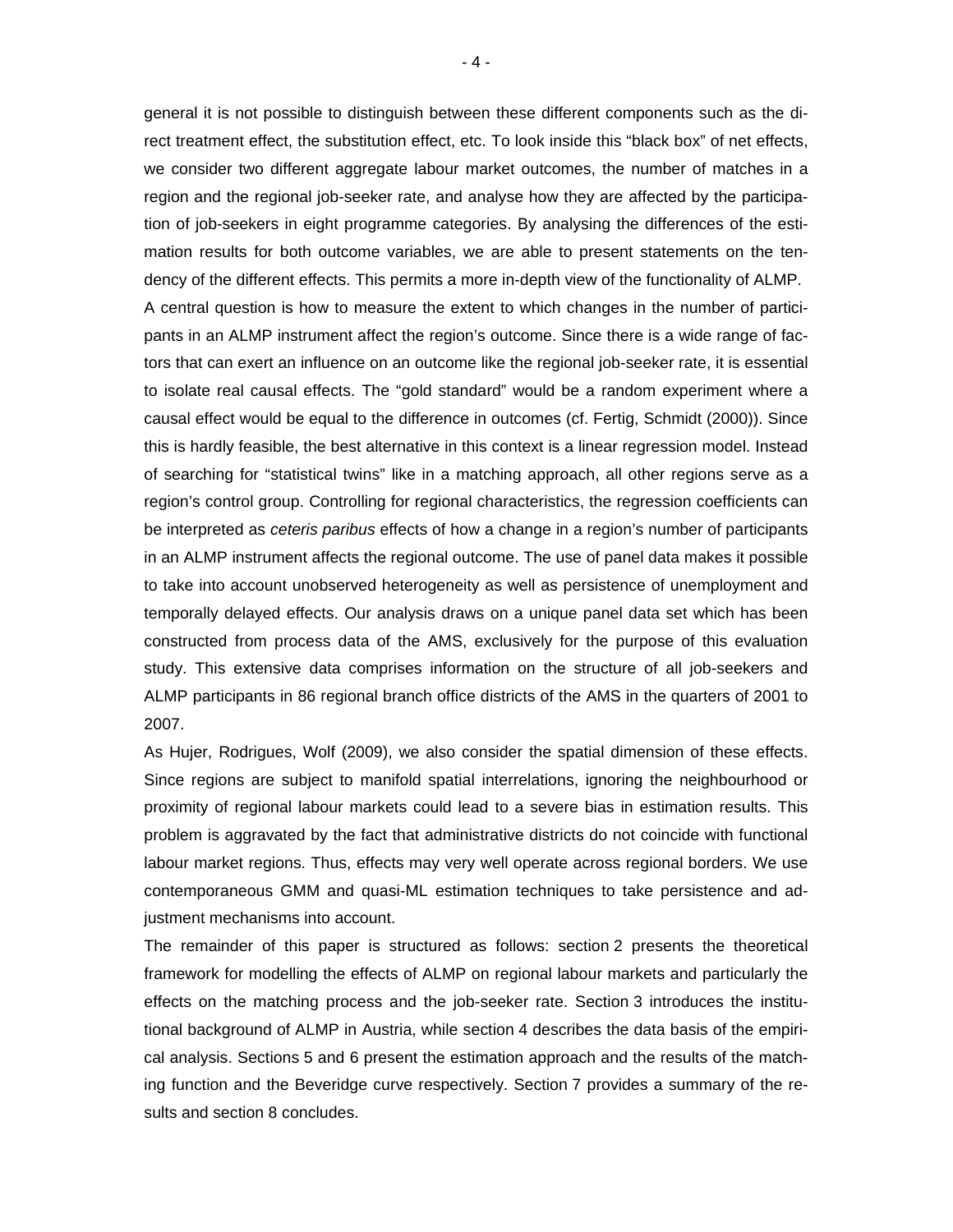#### **2. Theoretical considerations**

l

When ALMP is evaluated at the macroeconomic level, it is essential to take into account the broad range of effects that are caused by these policy measures, i.e. direct effects on the participants as well as indirect effects on non-participants which can be either positive or negative. Modifying the labour market model of Layard, Nickell, Jackman (1991), Calmfors (1994) developed an extensive theoretical model, which has formed the basis for a large number of evaluation studies from various countries. We follow the same line of argumentation but extend the models in some places to include recent developments.

Basically, ALMP programmes can affect the process of matching job-seekers and vacancies, can increase the welfare of the unemployed, but also their competition, and can motivate people to participate in the labour market in the first place. It can increase labour productivity and finally lead to a decrease in unemployment. In this paper we analyse the effects of ALMP on the matching process and its impact on the regional job-seeker rate.

To analyse the effects of AMLP on the matching process we use an extension of the standard matching function as theoretical approach to model frictions on the labour market. It uses the hypothesis that filling a vacancy follows a production process. The output "number of new matches" *M* of job-seekers and firms during a given period of time is a function of two inputs: the stock of job-seekers *S* and vacancies *V* at the beginning of the period (cf. Pissarides  $(1990)$ :<sup>3</sup>

$$
M = A \cdot m(S, V) \tag{1}
$$

where *A* represents the matching technology that varies between regions and periods but does not depend on *S* and *V* . The number of matches rises along with the number of jobseekers and vacancies respectively ( $m<sub>S</sub> > 0$  and  $m<sub>V</sub> > 0$ ). Generally a Cobb-Douglas approach is assumed as an empirical specification:

$$
M = A \cdot S^{\alpha} V^{\beta} \tag{2}
$$

Holding the number of job-seekers and vacancies constant, a higher number of matches can also be obtained when, for example, job-seekers' profiles are adjusted to suit the vacancies by means of ALMP, such as training programmes. In order to include explicitly the potential effects of ALMP on the matching process, it is necessary to assume that job-seekers are not homogenous but can differ in their search effectiveness and intensity. Following Lehmann (1995) and Puhani (1999), we use the following extended matching function:

$$
M = A \cdot (cS)^{\alpha} V^{\beta}, \tag{3}
$$

 $3$  For a discussion of whether stocks – like here and in the traditional version – or entries of jobseekers and vacancies are relevant for the matching function, cf. e.g. Coles, Smith (1998) or Coles, Petrongolo (2002).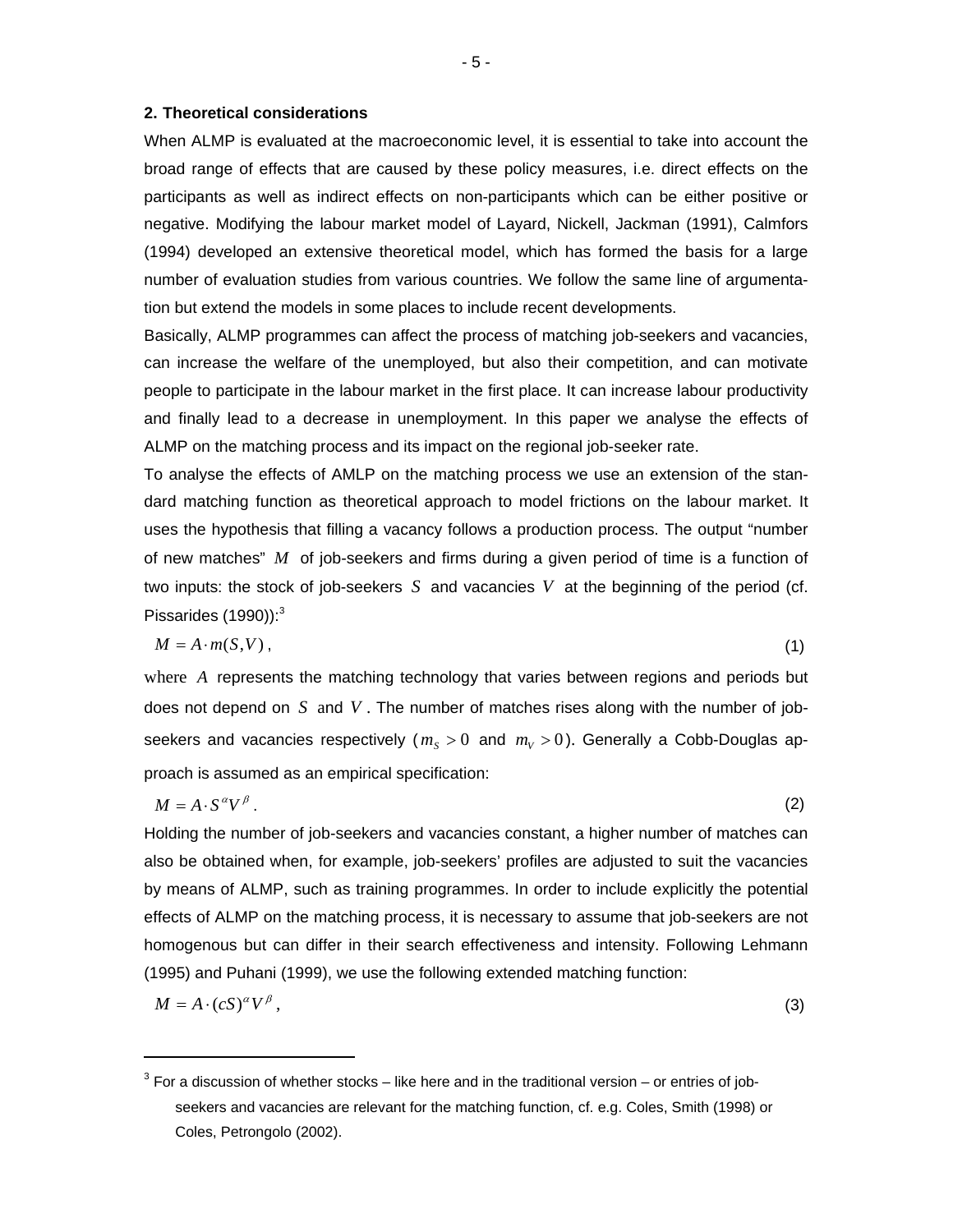where *c* is the average search effectiveness of job-seekers. ALMP *P* is included in the model by defining *c* as,

$$
c = \mu(1 + s_p P), \tag{4}
$$

where  $\mu$  is the average search effectiveness of unemployed individuals (with no active labour market policies) and  $s<sub>p</sub>$  is the influence of ALMP on the search effectiveness. Thus,  $s_{P} > 0$  implies that ALMP increases the search effectiveness of programme participants. This can be due to a reduction in sectoral, regional and qualification mismatch, improved information on job-seekers or an increase in the search intensity (cf. Calmfors (1994)).

To reduce qualification mismatch, training programmes are used, while mobility assistance can reduce regional imbalances. ALMP can serve as a screening function to improve information on the job-seekers, which also increases the matching efficiency. An employer can use wage subsidies to obtain an on-the-job impression of a job-seeker's skills. This reduces the uncertainty of a future non-subsidised contract. Another advantage is that a job-seeker can improve his/her chances of finding a job when applying while in an employment relationship rather than while unemployed. Eriksson, Lagerström (2006) find evidence that this indeed increases the probability of a successful application. However, it remains unclear whether this simply means a redistribution of job opportunities from participants and the regular unemployed or if there is really increased competition with job-to-job changers.

Finally, to improve the search intensity, specific short-term measures can provide jobseekers with training on how to write a promising application or teach basic skills to socially challenged people. However, many other measures such as full-time training courses or subsidised full-time employment are rather time-consuming. For the duration of the measure, participants are "locked in" (cf. Kluve (2006)). Instead of increasing their search efforts, they might postpone job search until the measure is finished. Thus, when the effects of participants in ALMP measures are analysed, there might be a time lag until positive effects become visible. If some participants would have found a job without the measure, the effect of the number of current participants can even be negative. If, on the other hand, participants accept job offers during the participation, one could expect that this is not because of the treatment effect and would also have happened without participation. In an empirical analysis, this would lead to insignificant results.

Equation (3) serves as the basis for a large number of empirical evaluation studies at the macroeconomic level (e.g. Hujer, Zeiss (2003)). An alternative model to include ALMP in the standard matching function has been developed by Wapler, Werner, Wolf (2008). They explicitly include two separate groups of job-seekers as input factors:

 $M = m(U + s_p P, V)$  where  $S = U + P$  . (5)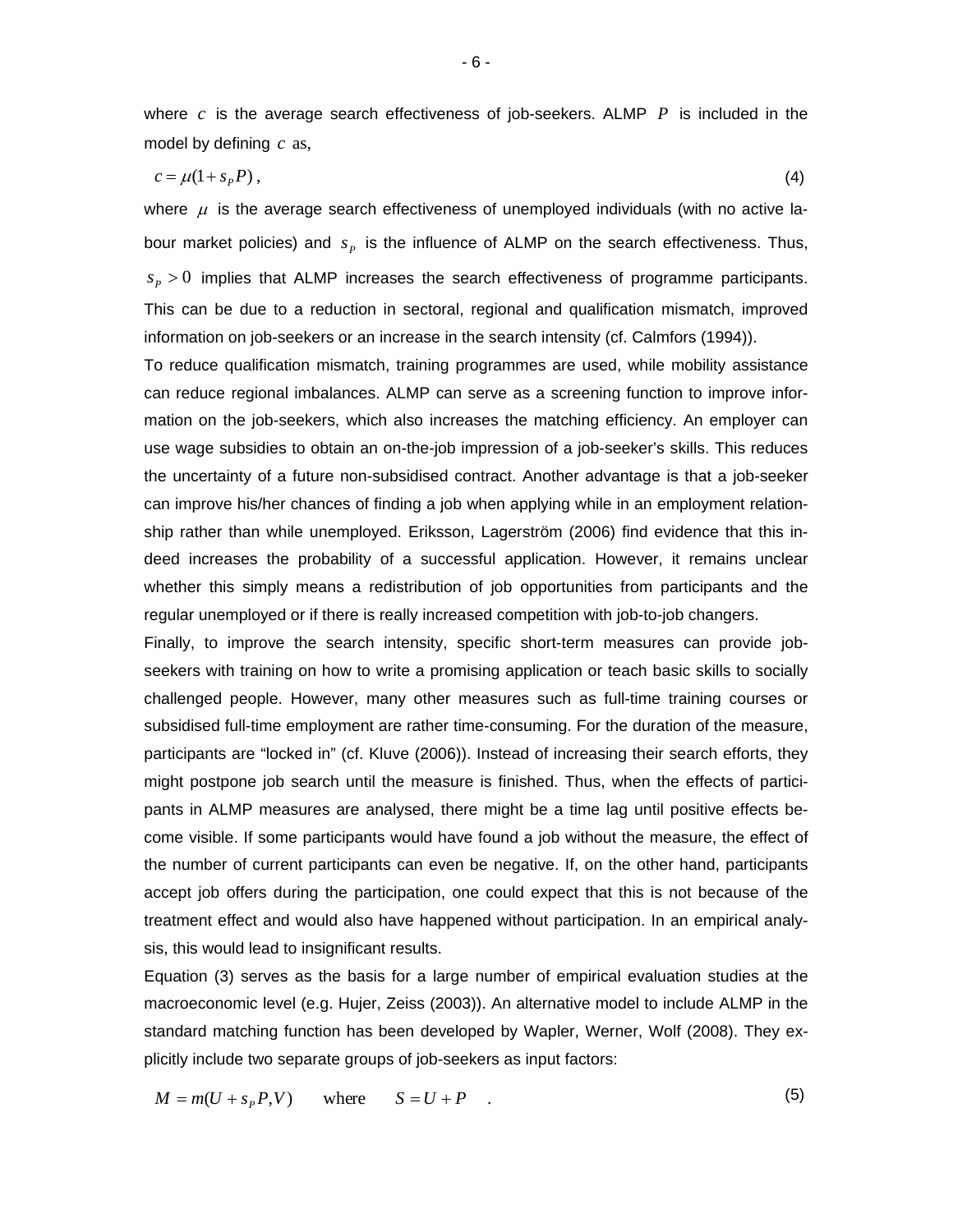$s<sub>p</sub>$  is the search effectiveness of programme participants *, while the search effectiveness* of registered unemployed people U is normalised to one. Here,  $s_p > 1$  implies that a larger share of job-seekers participating in an ALMP programme increases the aggregate matching effectiveness. Holding the numbers of job-seekers and vacancies constant, a higher number of transitions from job search to employment can be achieved. This approach makes it possible to extend the number of groups of job-seekers even further. Following Wapler, Werner, Wolf (2008), we distinguish between job-seekers that are currently participating in ALMP programmes, those that participated in the past and others that have never participated. In this way we can take into account the fact that search effectiveness is not increased until a participant has finished a measure, while participants are "locked in" for the duration of the measure.

Using a matching function as theoretical framework, we focus on how ALMP affects different types of job-seekers, e.g. if ALMP helps to increase the outflows from unemployment into employment. However, there could also be other effects of ALMP that affect not only jobseekers, but the (regional) labour market as a whole. The possibility of participation in an ALMP measure increases the wellbeing of job-seekers and thus reduces the disutility of becoming or remaining unemployed. In the framework of wage determination models (such as bargaining or efficiency wage theories) this strengthens employees' bargaining position, thus increasing wage pressure. This effect would lead to a reduction in employment and an increase of unemployment. Other effects can also lead to a decrease in wage pressure. ALMP could make outsiders "fit" for competing with other workers ("competition effect", cf. Calmfors, Lang (1995)) or motivate people to participate in the labour force in the first place (i.e. reduce the "discouraged worker effect"). This increase in the labour supply might lead to lower wages, which would result in higher employment according to the underlying labour market model. Since both employment and the labour supply increase, the effect on the equilibrium rate of unemployment remains unclear. However, newer models at the individual level show that ALMP can also have negative effects on the participation rate. Being forced to attend a measure might be perceived as a "leisure tax" which reduces the utility from unemployment. One result of this changed utility function might be a complete withdrawal from labour market participation (cf. Büttner (2007) and Rosholm, Svarer (2008)), which leads to a decrease in labour supply and therefore also to a decrease in unemployment.

ALMP can also change aggregate labour demand. Job training can increase labour productivity and prevent or slow down the depreciation of human capital during longer periods of unemployment (cf. Calmfors (1994)). Improving the matching process also reduces hiring costs, which might lead to an increase in the number of vacancies (cf. Pissarides (1990)).

We consider these potentially positive or negative effects by analysing the effects of ALMP on the regional job-seeker rate. To this end, the standard Beveridge curve serves as the un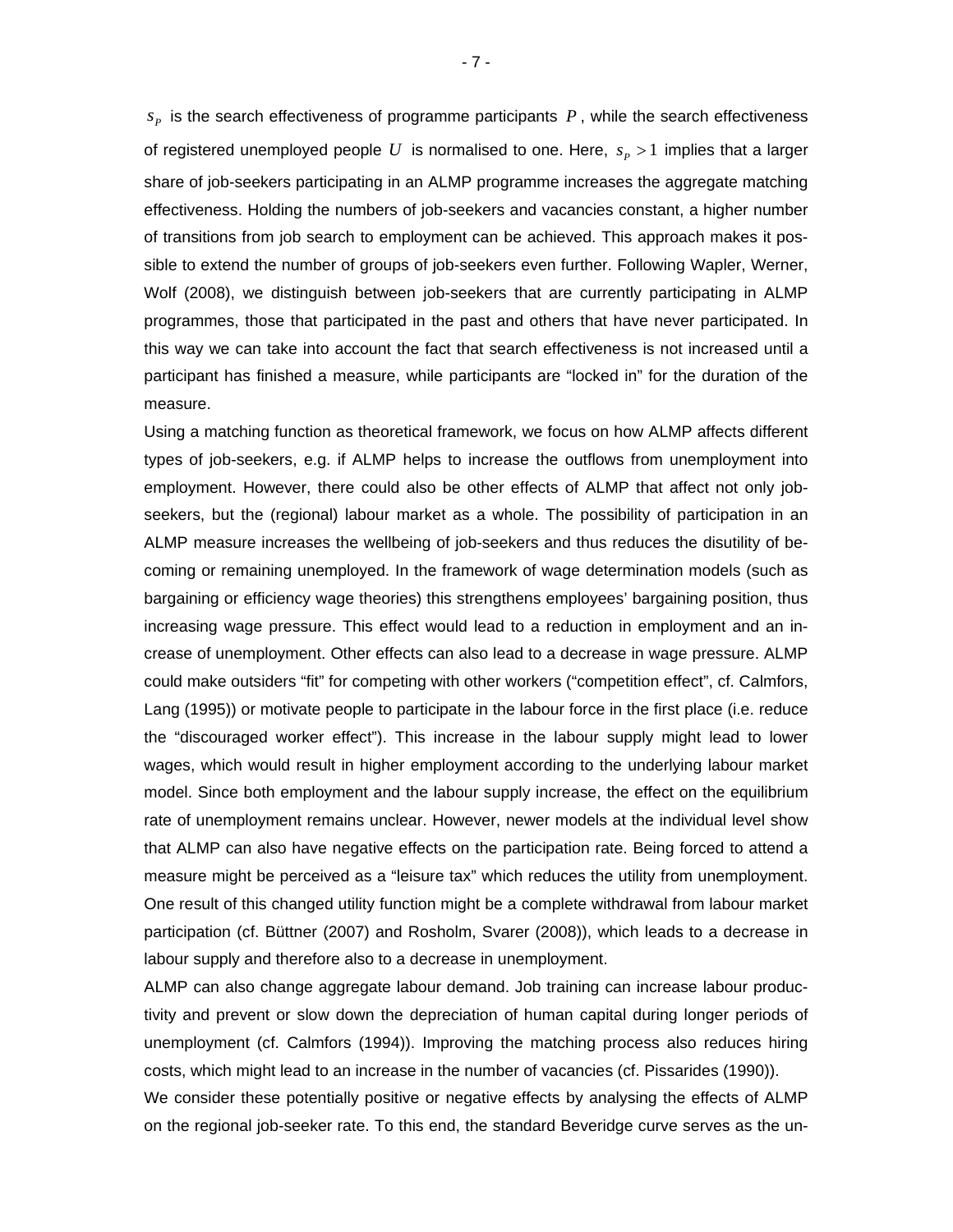derlying theoretical framework. This is an inverse, convex relation of unemployment and vacancies (cf. Beveridge (1945); and e.g. Blanchard, Diamond (1989)). All points on the Beveridge curve represent a state of equilibrium where hirings and lay-offs are balanced. When the stocks of both job-seekers and vacancies are quantitatively equal, a state of full employment could be assumed. However, even in this case, there are several mechanisms that prevent market clearing. Since it almost always takes some time for an individual to find a new job after having been laid off, there will be frictional unemployment. As this might lead to a more efficient allocation of workers, it may even be desirable. Another reason for market clearing not being achieved is a qualitative incompatibility between supply and demand. This might be due to a mismatch in the regional economic structure, qualification mismatch or mobility barriers. The location of the Beveridge curve represents the magnitude of this mismatch. Time-series or panel data can be used to produce an aggregate or regional Beveridge curve empirically (cf. Börsch-Supan (1991); Wall, Zoega (2002)). When considering a Beveridge curve at the regional level, regional resource endowments must be taken into account. To take the variation in the size of the regions into account, both the number of job seekers and the number of vacancies are divided by the size of the labour force. This serves as a starting point for the macroeconomic evaluation of ALMP. *Ceteris paribus*, effective ALMP decreases the mismatch, thus reducing unemployment while keeping the number of vacancies fixed (cf. Bleakley, Fuhrer (1997)).

#### **3. Institutional background: ALMP in Austria**

Austrian labour market policies are organised by the AMS, a public enterprise which is subdivided into one federal organisation, nine state organisations and 104 regional branch offices. One of its tasks is to organise and finance the instruments of ALMP. The AMS employs a wide range of different instruments, which can be classified as training, employment and assistance schemes. Since the aim of assistance schemes as well as some others is financial coverage rather than the transition into non-subsidised employment, none of the instruments in this group is considered in this study. Other instruments are very small and thus unlikely to exhibit effects at the aggregate level. The nine remaining instruments, which are considered in this study, are briefly described in this section.

*Active Job Search / Aktive Arbeitssuche (AA):* 

This is a relatively short training measure aimed at people who have been unemployed for a short time or have recently become employable. The topics are how to write a job application and curriculum vitae, training for job interviews etc. The aim is prompt re-employment. *Job Training / Arbeitstraining (AT):* 

This measure is specifically designed for long-term unemployed or people with social disadvantages. It aims to provide psychological and physical stability and impart a proper attitude to work, e.g. punctuality or reliability.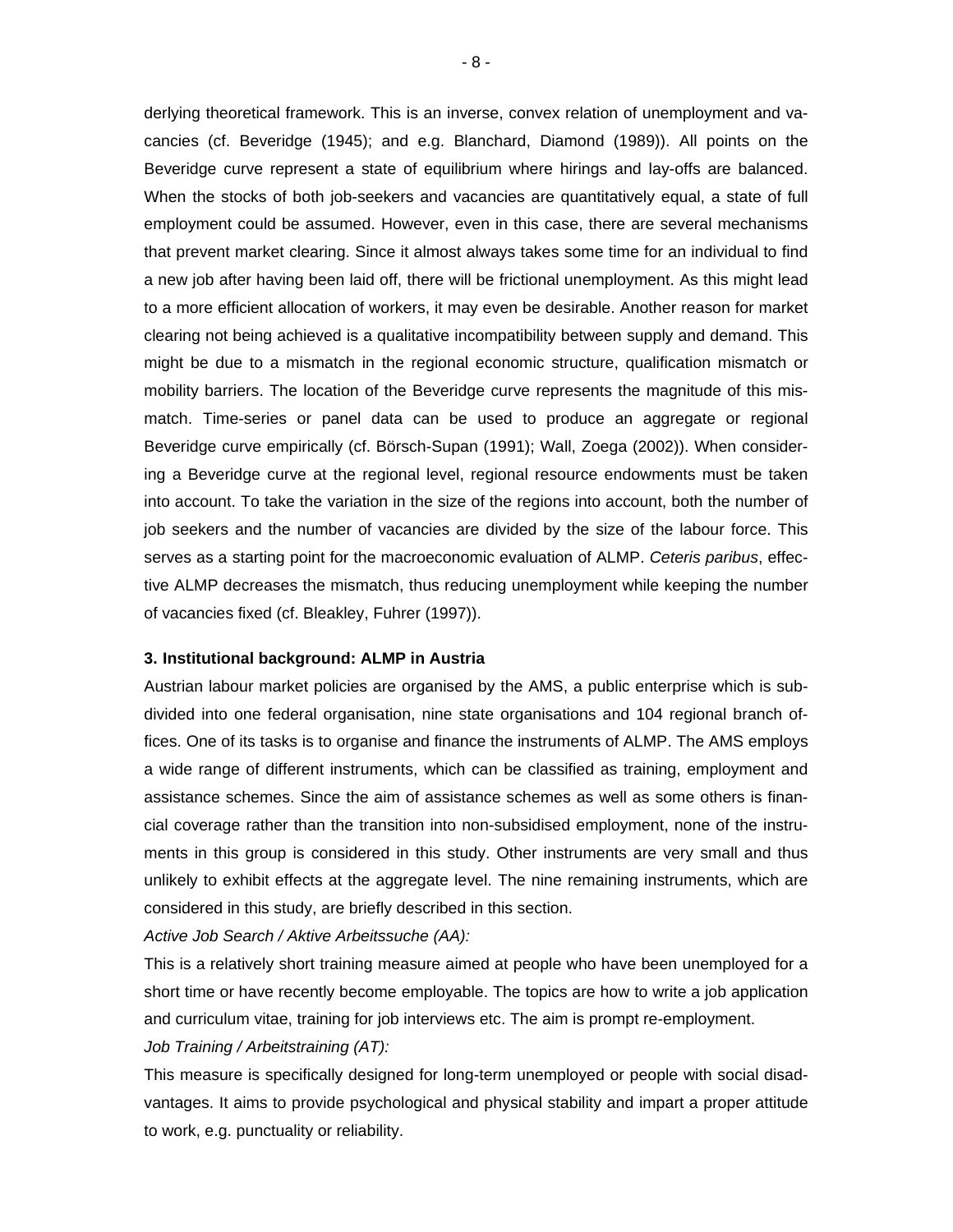#### *Orientation / Orientierung (OR):*

This programme is intended to provide the qualifications for a reasonable further occupational guidance, participation in a further training measure or to make career decisions. The target group is young job-seekers or people who are having difficulties in defining job perspectives.

#### *Vocational training / Aus- und Weiterbildung (AW):*

Concerning this programme category the AMS distinguishes between initial vocational and further training. Their aim is to provide a vocational qualification or an additional qualification. Participants are intended to benefit from new, further or better qualifications and quickly find a new job after completing the measure. Considered over the whole observation period, this measure has the highest number of participants.

#### *Allowance for course costs / Kurskosten (KK):*

This labour market instrument grants allowances for the costs of promising vocational training schemes at private agencies to individuals who would otherwise not be able to participate in such a measure. The initiative for participating in these courses comes from the unemployed persons.

#### *Wage subsidies / Eingliederungsbeihilfe (EB):*

This measure is a wage subsidy for the hiring of long-term unemployed individuals. The aim is to integrate the long-term unemployed, to promote employment in the low-wage sector and to increase labour demand. Remarkably, employers are not legally obliged to continue the employment after the subsidy has expired.

*Job schemes in non-profit organisations and socioeconomic enterprises / Gemeinnützige Betriebe und Sozialökonomische Betriebe (GB/SÖB):* 

Both of these programmes are intended to provide employment that is relatively close to the regular labour market to long-term unemployed and other problem groups. To avoid displacement of regular employment, these jobs have to be in non-profit fields of activity.

#### *Apprenticeships / Lehrstellen (LE):*

This measure provides apprenticeship training positions to challenged young persons. It has gained in importance, especially since 2006, and had become the largest measure by the end of the observation period.

#### Table 1 **around here**

#### Figure 1 **around here**

#### **4. Data basis**

This analysis uses a unique data basis from the Austrian Federal Ministry of Labour, Social Affairs and Consumer Protection and the Public Employment Service Austria (AMS). The origin of the data is the daily monitoring of the employment histories of all individuals subject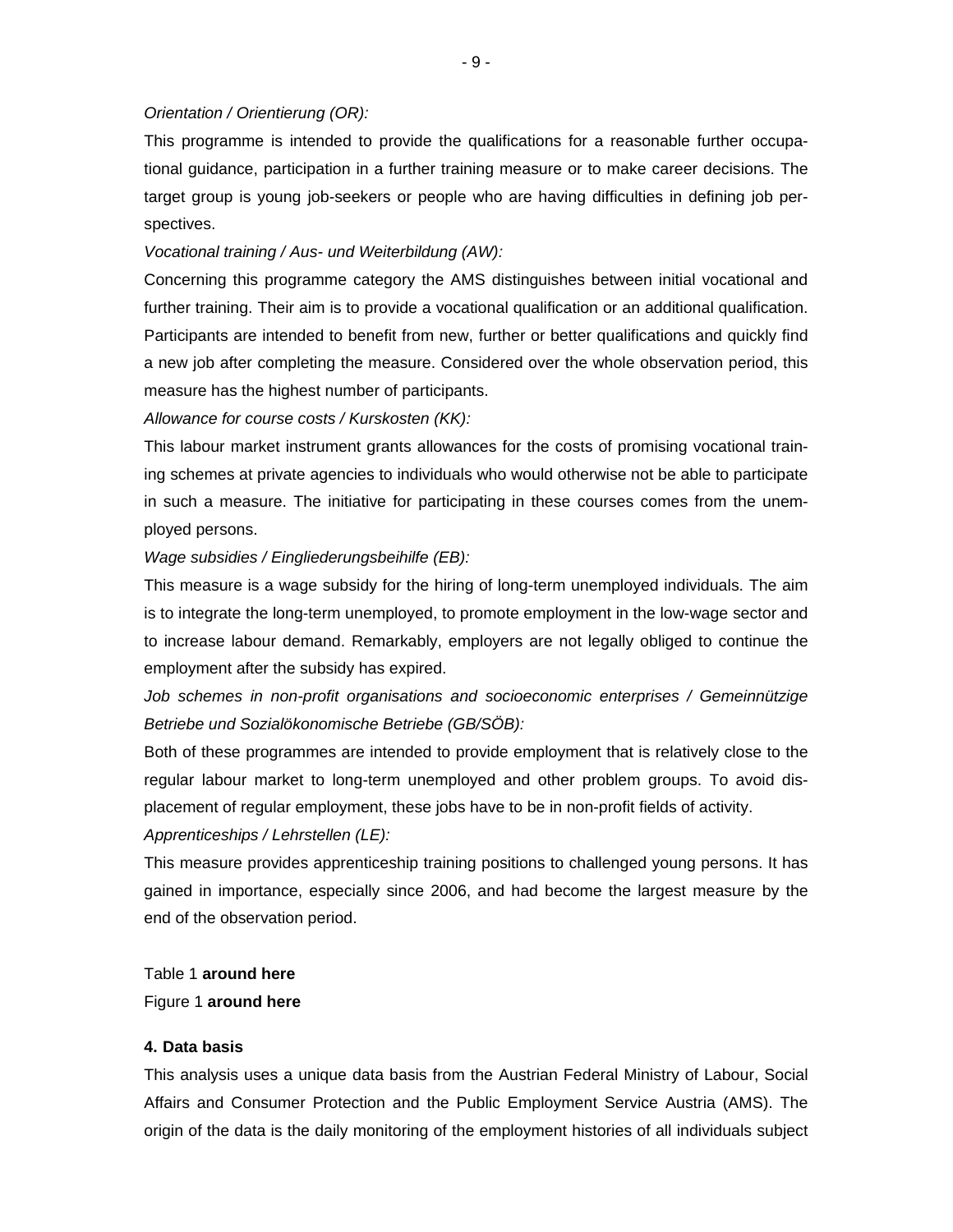to Austrian social security. Further processing of the raw data was carried out by our cooperation partners from Joanneum Research, Graz. In a first step, a basic table of stocks of relevant job-seekers on the reference dates (the last day of each quarter) was generated. Then the job-seekers were subdivided into distinct groups. $4$  Current participants are those who were taking part in one of the relevant ALMP programmes as of the reference date. Former participants were not participating as of the reference date, but had completed participation at some time during the previous two quarters. Unemployed persons are the residual group of all job-seekers with no (current or previous) participation in any of the relevant programmes. Additionally, "soon-to-be former" participants were identified. These are current participants who concluded their participation within one half of our matching period after the reference date. This group is subtracted from the current participants and added to the former participants, since it can be assumed that they are comparable to the group of former participants. Their search intensity might be already increased at the end of the participation period and they already have a better qualification level than at the beginning of a measure. Finally, matches are identified as transitions from one of the previously mentioned groups into non-subsidised employment. This follows a stock-flow approach, where matches are only taken into account if they occur from the stock of relevant job-seekers.

The data set is aggregated to 86 regional branch offices (the delineation of 2001) and the quarters from January-March 2001 to October-December 2007. For the estimation of the Beveridge model, data on employment in the place of residence are needed to calculate jobseeker and vacancy rates. Since these data are only available from 2004, the data set had to be reduced to the years 2004 to 2007.

To control for further influences on the variables of interest, data on the structure of jobseekers and the general regional economic structure are added. Regarding the vacancies, this variable is flawed by the fact that only reported vacancies can be counted in the process data, which constitute only a fraction of all actual vacancies. Since there is no information on how the penetration rate varies between regions and over time, we do not attempt to correct this figure. Instead, we use the number of registered vacancies that are available immediately or soon as a proxy.

#### **5. Matching function**

l

#### **5.1 Specification and estimation**

To provide a differentiated view of the effects of ALMP on regional labour markets, two models are analysed. The first is how ALMP improves the matching process. The starting point to

 $<sup>4</sup>$  Note, that these data deviate from those officially released by the AMS. This is because the defini-</sup> tions of unemployment, participation, etc. are adjusted to conform to the needs of the theoretical models.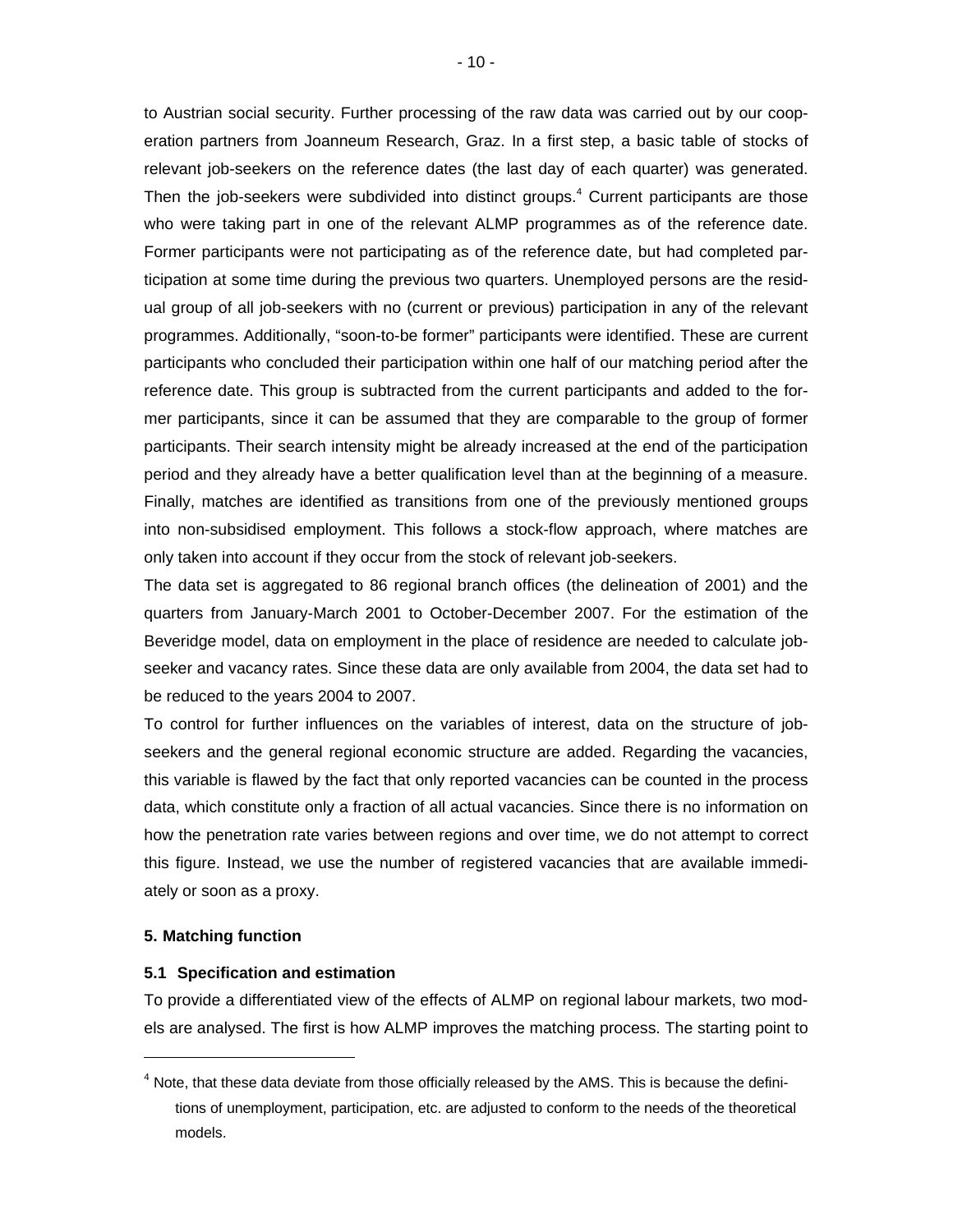derive an empirical model is the matching function from section 2. Writing the model in logs, we obtain:

$$
\ln M_{rt} = a + \alpha \ln S_{rt-1} + \beta \ln V_{rt-1} + d_t + d_r + \varepsilon_{rt}
$$
\n(6)

The observational unit is the regional branch office  $r$  ( $r = 1, ..., R$ ) at time  $t$  ( $t = 1, ..., T$ ).  $M<sub>rt</sub>$  represents the transitions of job-seekers to dependent, non-subsidised employment (matches) during a certain time period. *S<sub>rτ−1</sub>* is the number of job-seekers and *V<sub>r−1</sub>* the number of reported vacancies at the end of the previous period.<sup>5</sup> Furthermore, we include fixed effects for regions  $(d_r)$  and periods  $(d_r)$ , to allow for variations in the matching technologies between regions and periods. The fixed region effects also capture structural features of the regions, while the time effects include macroeconomic effects like the business cycle as well as seasonal fluctuations.

As described in section 2, it is necessary to divide job-seekers into groups that differ in their search effectiveness. Previously, only unemployed people and current participants were distinguished (e.g. Hujer, Rodrigues, Wolf (2009)). To take into account delays of the positive impact due to lock-in effects, several temporally lagged values were also included. Following Wapler, Werner, Wolf (2008), we take a more direct approach. At all times, participants are subdivided into current and former participants. To implement this in the model, the number of effective job-seekers is defined as  $X = U + s_p P + s_o Q$  where  $s_p$  and  $s_o$  are the search effectiveness of current and former participants respectively (cf. Hynninen, Lahtonen (2007) and Ibourk et al. (2004)). The search effectiveness of the other job-seekers is normalised to one. Substituting *X* for *S* in equation 6, we obtain the following empirical model after some transformations:

$$
\ln M_{n} = a + \alpha \ln S_{n-1} + \alpha_{p} \tilde{P}_{n-1} + \alpha_{q} \tilde{Q}_{n-1} + \beta \ln V_{n-1} + d_{r} + d_{t} + \varepsilon_{n}
$$
\n(7)

where  $S = U + P + Q$ ,  $\alpha_p = \alpha(s_p - 1)$ ,  $\alpha_q = \alpha(s_q - 1)$ ,  $\tilde{P} = P/S$  and  $\tilde{Q} = Q/S$ . Since current and former participants are measured as shares of all job-seekers, the structural parameters  $\alpha_{p}$  and  $\alpha_{o}$  represent the partial effects of a change in these shares. Assuming  $\alpha > 1$ ,  $\alpha_p < 0$  would mean that the search effectiveness of current participants ( $s_p$ ) is smaller than one, i.e. this group has a smaller search effectiveness than other job-seekers. On the other hand,  $\alpha_{\varrho} > 0$  would mean that the search effectiveness of former participants

l

 $^5$  Job-to-job changers are not considered at all. I.e., they are neither counted as job-seekers, nor do we count their matches. Cf. Burgess (1993) for an analysis of job-to-job changes within the framework of a matching function.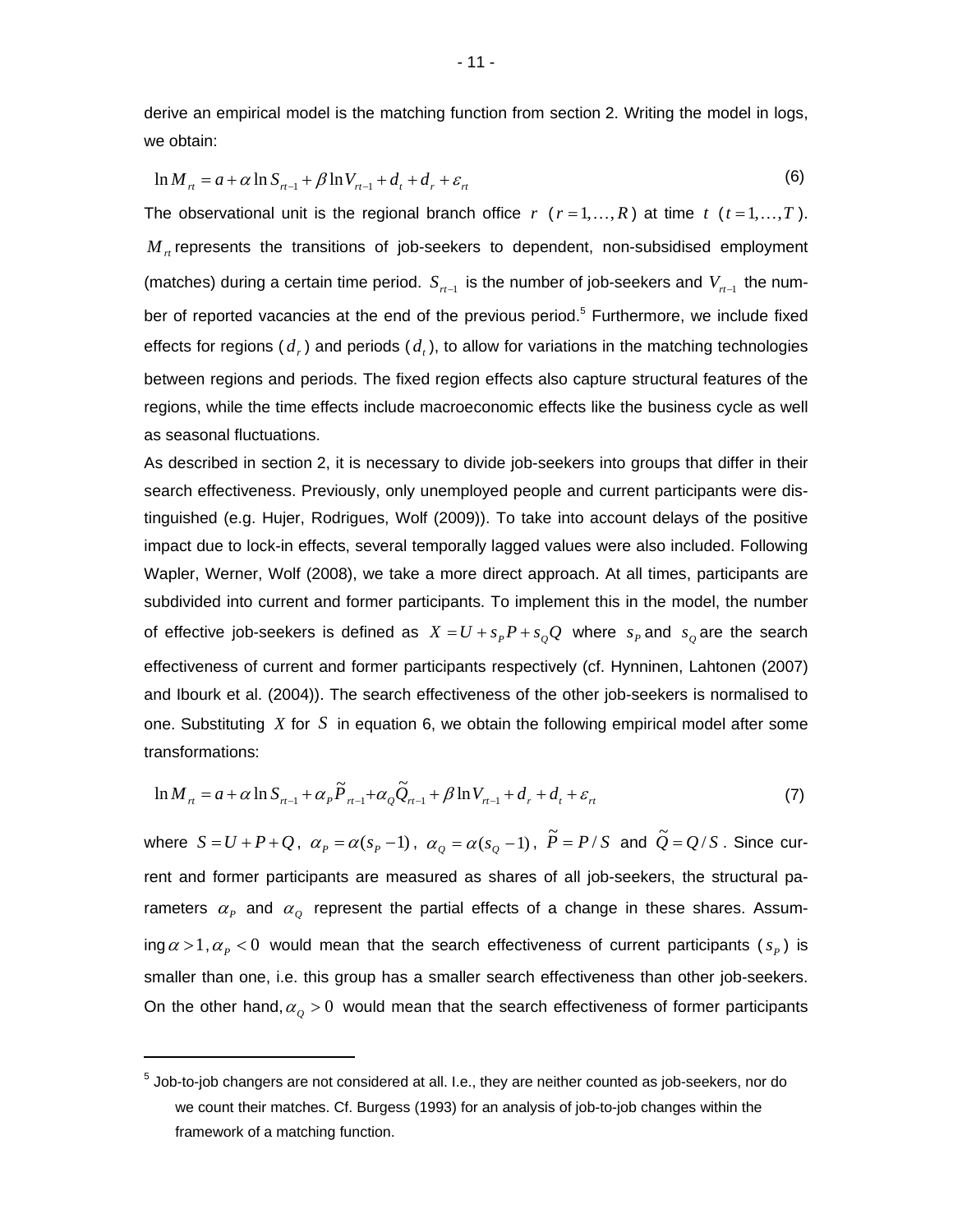$(s<sub>o</sub>)$  is greater than one. A positive effect on individual participants would then be visible at the aggregate level as well, and negative indirect effects are significantly smaller than positive treatment effects.

Of course, effects can vary between different programmes. Thus, we extend equation (7) by including the shares of the individual programmes  $(k = 1, \ldots, K)$ . To model adjustment mechanisms, we choose a dynamic specification and thus include a serially lagged dependent variable:

$$
\ln M_{rt} = a + \rho \ln M_{rt-1} + \alpha \ln S_{rt-1} + \sum_{k=1}^{K} \alpha_{k} \widetilde{P}_{krt-1} + \sum_{k=1}^{K} \alpha_{k} \widetilde{Q}_{krt-1} + \beta \ln V_{rt-1} + d_r + d_t + \varepsilon_{rt}
$$
(8)

The autoregressive parameter  $\rho$  shows how quickly the number of matches adjusts to altered conditions. The higher this coefficient, the longer these adjustment mechanisms take. To solve the problem of endogeneity in the dynamic panel model, we use the GMM estimator of Arellano, Bond (1991). This estimator uses a first differenced equation to eliminate the fixed effects and uses lagged levels of the dependent variable in earlier periods to provide internal instruments.

Up to now, regions have been treated as independent units in space. Especially when a small level of regional aggregation is used, this assumption might not hold true. Branch office districts are not defined as functional labour market regions but are delineated for administrative purposes. Hence, nearby regions could not only be affected by common exposure to exogenous shocks, but influences on the matching process in one region could also directly affect the matching process in others. To take this cross-border influence into account, a spatially lagged dependent variable is included in the model (cf. Anselin (2002) for the general interpretation of a spatial lag model):

$$
\ln M_{n} = c + \rho \ln M_{n-1} + \lambda W \ln M_{n} + \alpha \ln S_{n-1} + \sum_{k=1}^{K} \alpha_{k} \tilde{P}_{k+1} + \sum_{k=1}^{K} \alpha_{k} \tilde{Q}_{k+1} + \beta \ln V_{n-1} + d_{n} + d_{n} + \varepsilon_{n}
$$
\n(9)

Matrix *W* is the  $R \times R$  -dimensional spatial weights matrix. The coefficient of the spatial lag  $\lambda$ quantifies the strength of regional interrelations. An alternative specification would be to allow the error terms of nearby regions to be correlated. However, this would mean that regions could be hit by common shocks, but that direct effects could not reach beyond a region's border. Conducting a macroeconomic evaluation study, Fertig, Schmidt, Schneider (2006) use robust Lagrange Multiplier tests to determine that a spatial lag model is the more appropriate one in a cross-sectional regression. Since respective tests are not available for a dynamic panel data regression, we rely on their finding and also estimate a spatial lag model. Since the spatial lag is also correlated with the error term, the estimation becomes more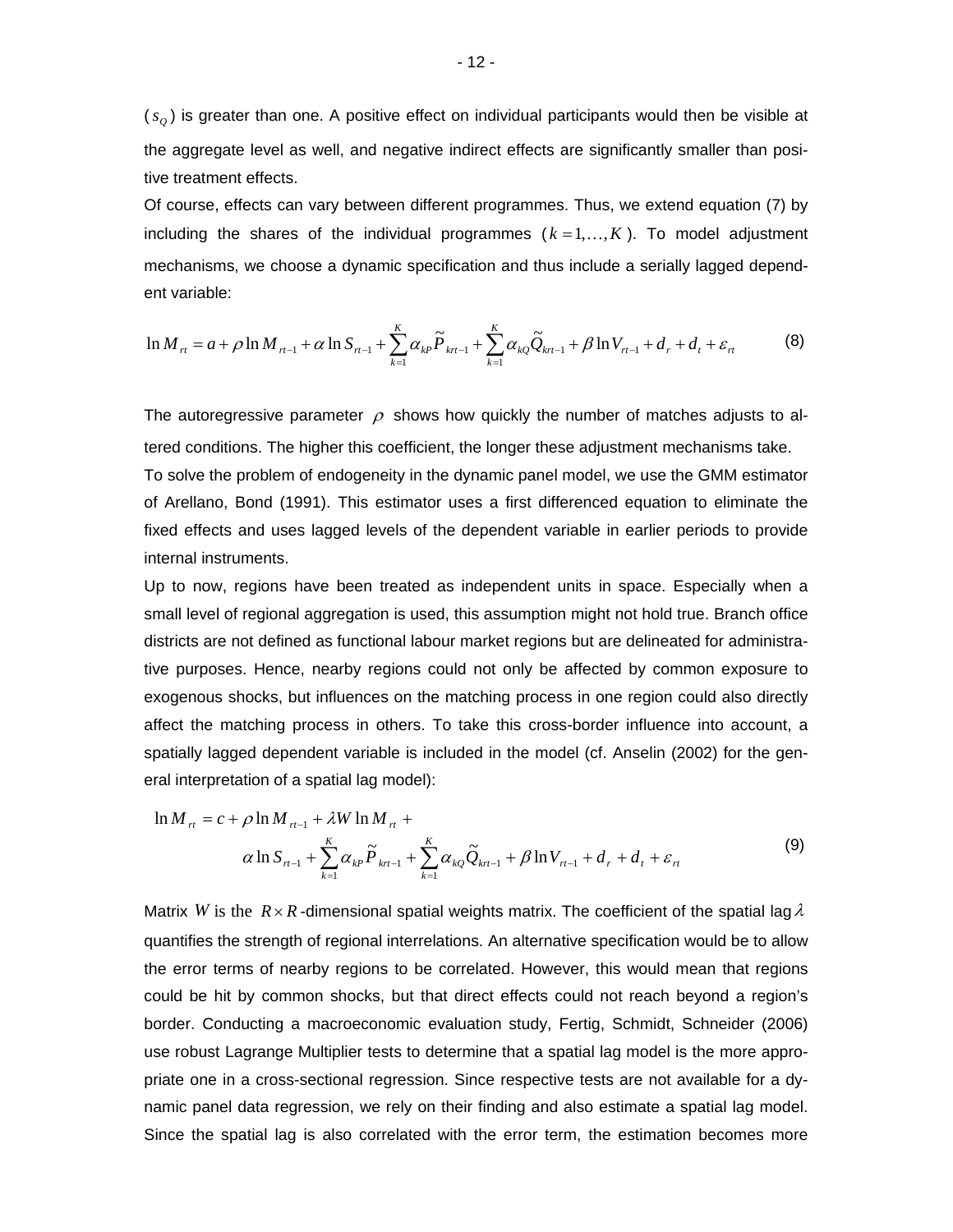complicated. Conditioning on the first observation, Lee, Yu (2010) provide a quasi maximum likelihood estimator that solves the endogeneity of both (serial and spatial) lags.

#### **5.2 Empirical results**

The starting point of the following empirical analysis is the simple matching function, where the log number of matches is regressed on the log number of job-seekers and the log number of vacancies as well as dummy variables for regions and periods. The results are displayed in the first column of Table 2. The coefficients of the log linear model can be interpreted as elasticities. Their sum is greater than one, which means that the Austrian matching function has increasing returns to scale in the observation period of 2001 to 2007. This can be explained by externalities in the search process, caused by a larger pool of potential matches for the firms to choose from (cf. Münich, Svenjar, Terrell (1998)). The coefficient of the vacancies is rather small, which is in line with the findings of other studies that use matches of unemployed individuals instead of all hirings as the dependent variable.

#### Table 2 **around here**

A first step to analyse the effects of ALMP is to extend the simple matching function to include the aggregate shares of current and former participants in any of the considered programmes (second column of Table 2). We also control for further influences of the structure of a region's job-seekers and the regional labour market as a whole. These are the shares of different age and qualification groups as well as the shares of female and long-term jobseekers and the share of job-seekers with a migration background. The regional labour market is represented by the participation rate and the share of employees in the tertiary sector. We find that regions with large shares of both job-seekers younger than 25 and job-seekers older than 50 achieve significantly fewer matches, *ceteris paribus*. The same applies to regions with large shares of female and long-term job-seekers.

The coefficients of the accommodation ratios have the expected signs: a larger share of current participants reduces the number of matches. However, this effect is not significant. Thus, the individual lock-in effect for participants, which was found in microeconometric studies, cannot be observed significantly at the regional level. Some of the "locked-in" participants can presumably be replaced by other job-seekers that are not participating in an ALMP programme. Due to this positive substitution effect, the aggregate number of transitions into employment is not affected and ALMP only changes the composition of the job-seekers that find a job.

The share of former participants has a positive but insignificant effect. There are two possible explanations for this finding: first, there could be no positive effect at the individual level after participation, i.e. ALMP does not increase the individual likelihood of finding a job. When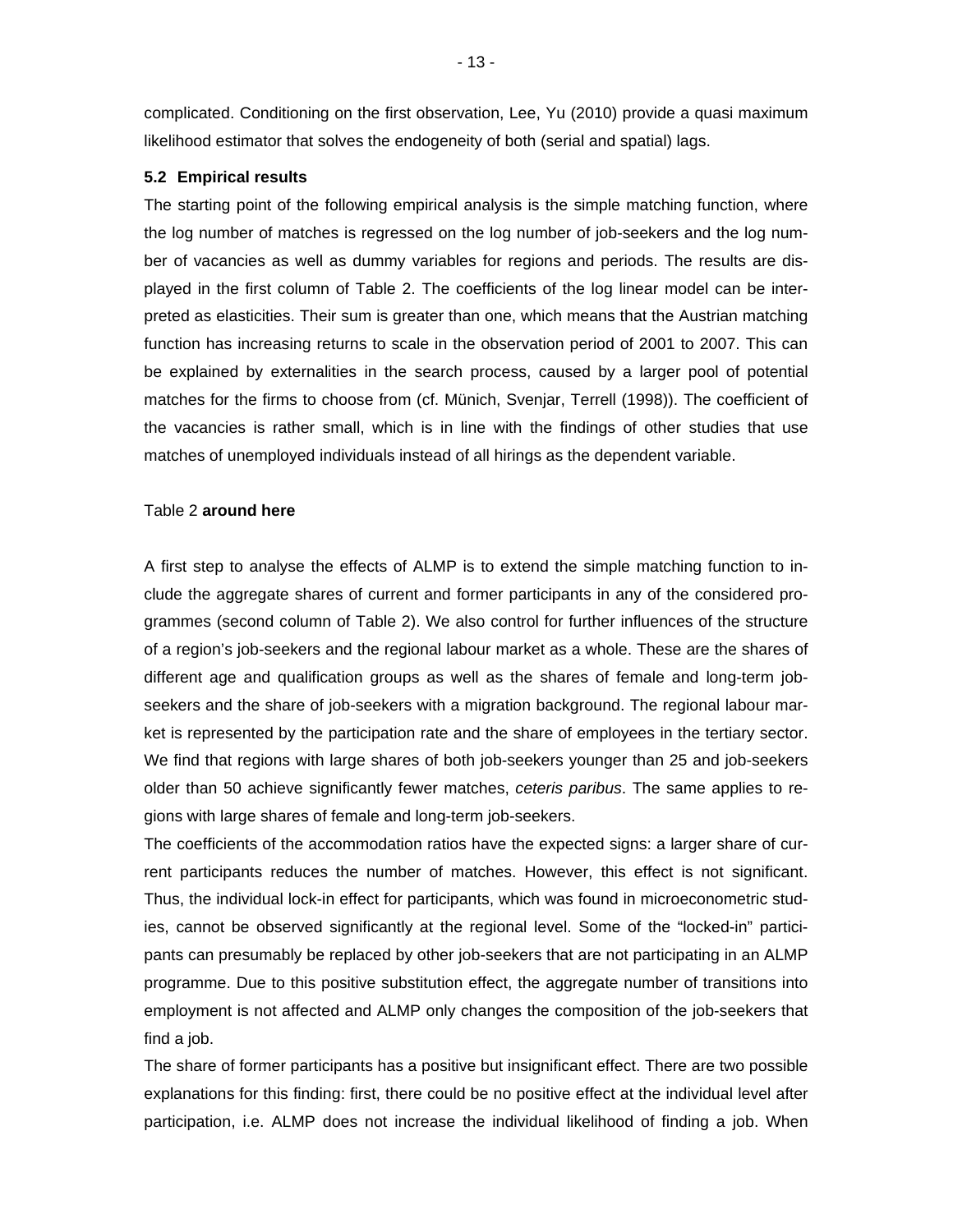there is no effect at the individual level, one cannot be expected at a higher level. Second, the absence of a positive effect could be explained by the negative indirect effects described in section 1. In this case, there are positive effects at the individual level, which are balanced out by negative substitution effects. Former participants increase their prospects after completing their programme in comparison with other job-seekers. Again, the number of matches is not affected, while the chances of finding employment are redistributed among jobseekers.

However, another possible explanation for not finding a positive effect is that different ALMP programmes are not considered separately. The heterogeneous nature of the programmes suggests that their effects on the number of matches should vary considerably. To take this into account, we include the shares of current and former participants in eight different programme categories. By including a serial lag, we also control for temporal adjustment mechanisms. Table 3 displays the results of this model. The first column is calculated by GMM and does not take spatial dependence into account. The second column represents the model with a spatially lagged dependent variable. The spatial lag is generated using a weights matrix based on driving times between regions. The raw matrix has ones where two regions are no more than one hour's driving time apart and zero otherwise.<sup>6</sup> The weights matrix is then row-standardised, i.e. each row adds up to one. This way, the spatial lag is the weighted average of the dependent variable of all related regions. The results of the two models do not differ substantially. However, since the coefficient of the spatial lag is significantly larger than zero, we restrict the interpretation to the coefficients of this model.<sup>7</sup> The positive coefficient of the spatially lagged variable means that there are effects that originate in some regions and take effect across borders in other regions. A consequence is that regions with similar numbers of matches are geographically clustered. This effect should not be interpreted as a regional reaction function to the dependent variable itself. It rather suggests the existence of unobserved factors that influence the number of matches similarly in nearby regions (cf. Fertig, Schmidt, Schneider (2006)). If this spatial lag is not included, omitted variable bias might be the consequence.

#### Table 3 **around here**

 $\overline{a}$ 

Taking a look at the diagnostic tests of the non-spatial model, we find that the Sargan test does not reject the null hypothesis that the instruments are valid at any level of significance.

 $^6$  Alternatives such as a simple contiguity matrix have been tried and lead to basically the same results.

 $^7$  The results displayed are contemporaneous effects. Due to the small effect of the serial lag, longterm results are only slightly larger.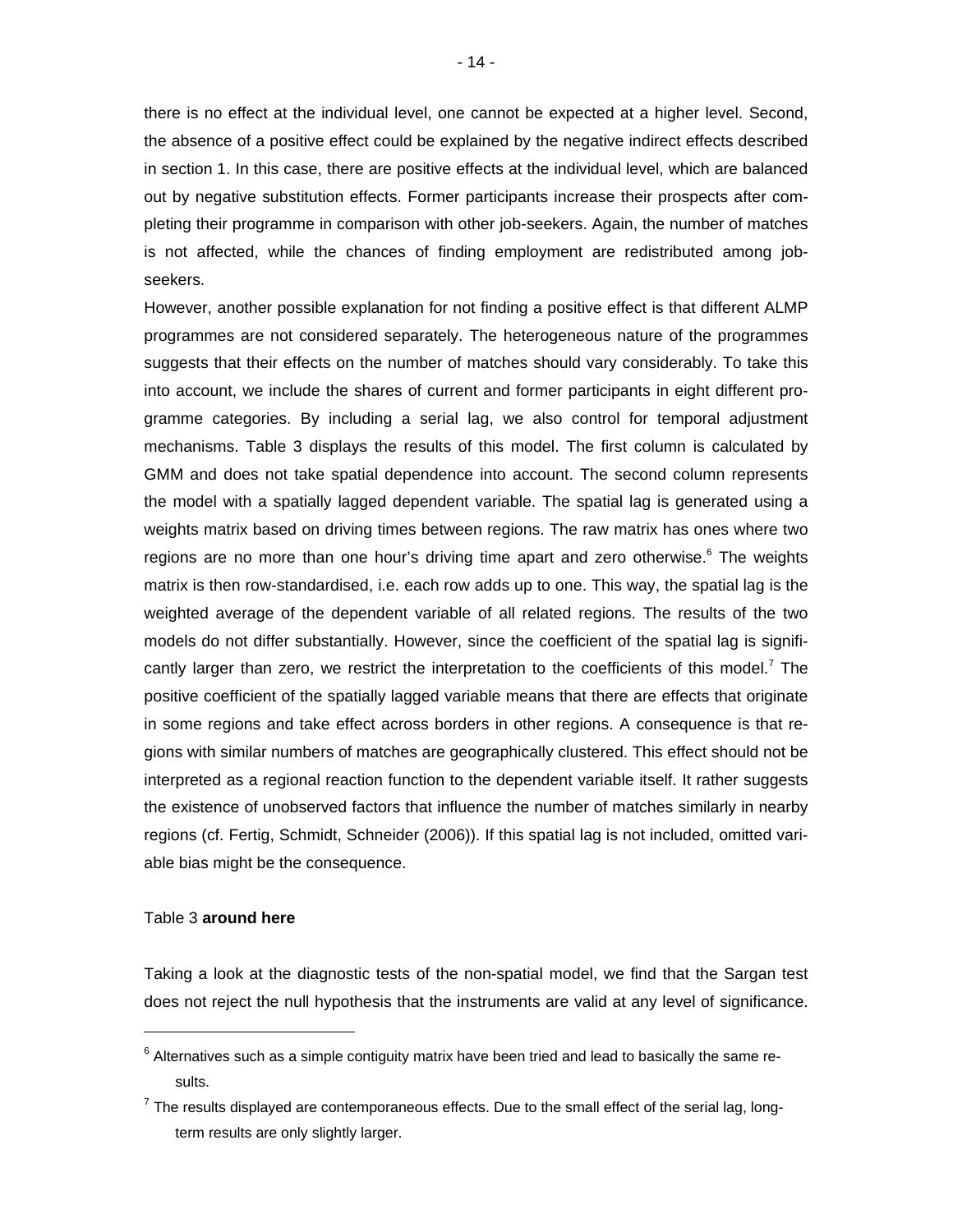This strongly supports the assumption that the accommodation ratios of the ALMP programmes are not endogenous. It seems appropriate to assume that the number of participants in a given period does not depend on the matches in the subsequent period (cf. Hujer, Zeiss (2005) or Fertig, Schmidt, Schneider (2006)). Another important requirement for the instruments to be valid is the absence of higher order autocorrelation in the error terms. While first order autocorrelation arises by construction due to first differencing, the Arellano-Bond test does not indicate the presence of an AR2 process. Regarding these results, we are confident that further instrumenting of the accommodation ratios is not necessary in this context.

A first look at the effects of ALMP supports the findings of the aggregate analysis above. The accommodation ratios of the current participants have negative effects in most cases, while three of them are even significant. Both job schemes in non-profit organisations and apprenticeships are programmes with comparatively long durations. The individual lock-in effect is very likely to increase with the duration of the programme, which in turn increases the chances of detecting this effect at the aggregate level. Other job-seekers do not seem to be adequate substitutes for the "locked-in" participants. Thus, regions with relatively large shares of participants in job schemes in non-profit organisations and in apprenticeships achieve smaller numbers of matches, *ceteris paribus*. This negative effect is also particularly strong for the share of participants in active job search. At first sight, this seems surprising since this is a rather short programme. However, this finding can be explained by the nature of this programme: active job search is aimed at people who have been searching for a job for a relatively short time period. Short-term unemployed have the best prospects of finding a new job anyway. Yet these prospects are decreased because of the lower search intensity during participation. Another explanation is that this programme is often used as an instrument for screening a job-seeker's willingness to work. If this test is passed, in many cases the participant is offered a subsequent programme such as vocational training. The remaining programmes do not exhibit significant effects for current participants. Since microeconometric studies find lock-in effects for these programmes, we can assume that there are positive substitution effects. Thus, other job-seekers replace the participants and consequently the aggregate number of matches does not depend on the share of current participants.

Turning to the former participants, we recognise the patterns found in the aggregate analysis. However, three programmes have significantly positive effects. Regions with a large share of former participants in wage subsidies achieve a higher number of matches, *ceteris paribus*. This indicates that after completing the programme there are favourable effects for the participants which are at least not entirely counterbalanced by negative effects on nonparticipants. This result is remarkable since this particular kind of programme is often suspected of causing strong negative indirect effects. Apprenticeships and job schemes in non-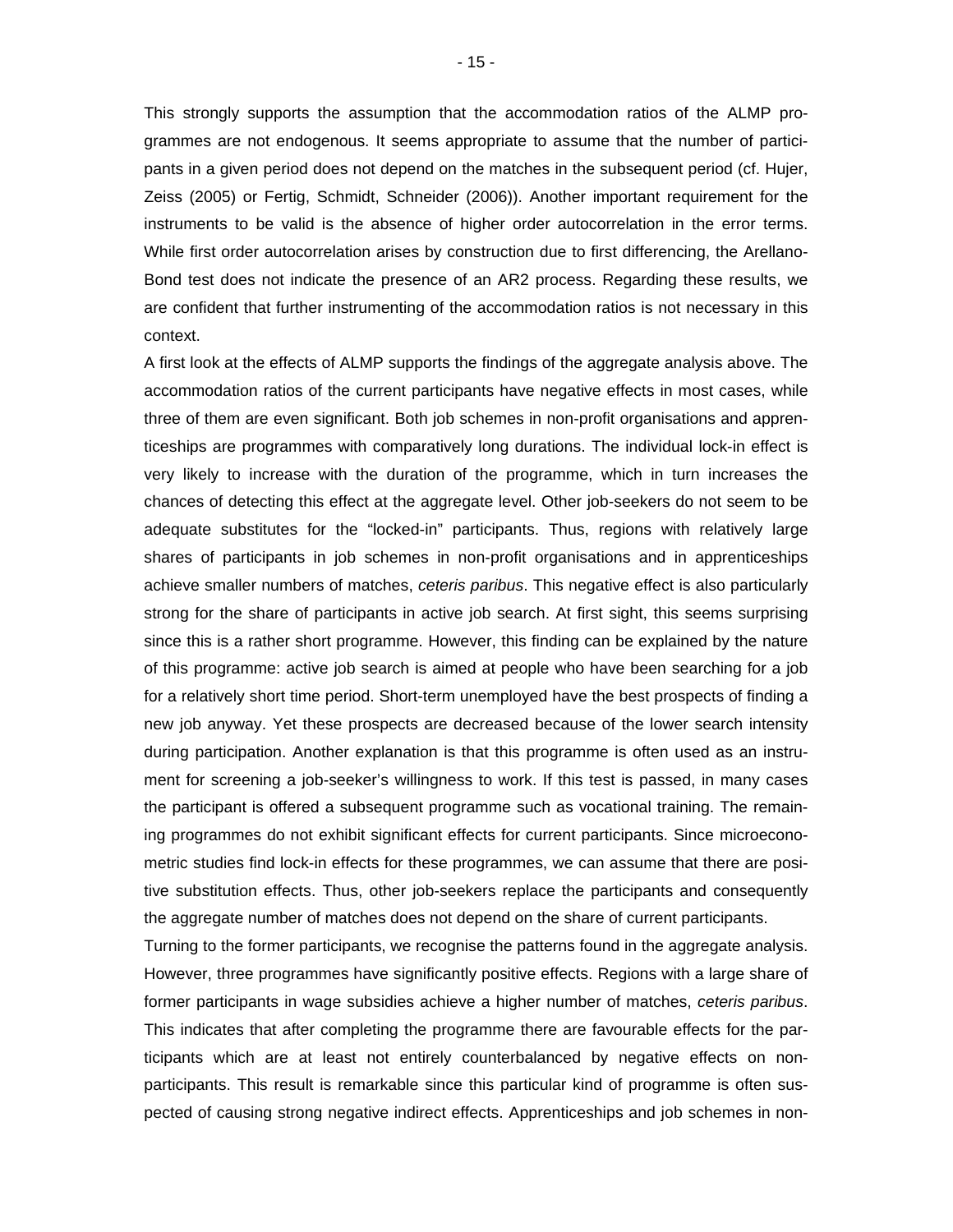profit organisations and socioeconomic enterprises also have significantly positive effects on the matching efficiency. Due to their long duration, the positive effects of these programmes would not have been discovered if the analysis had not distinguished between current and former participants.<sup>8</sup>

By considering some examples which are typical for the respective ALMP programmes, we try to get an idea of the actual magnitude of the effects obtained previously. For each programme, we select a region whose job-seeker rate and accommodation ratio of the respective programme are close to the national averages. Then we calculate the counterfactual effect on the number of job-seekers if the number of current and former participants is increased by 10 percent. These effects are displayed in Table 4. In the district of Leoben, for example, there are 53 current and 35 former participants who have received wage subsidies on 31<sup>st</sup> March 2007. A counterfactual increase of 10 percent means that the number of current and former participants rises by 5.3 and 3.5 persons respectively. The increase in the number of current participants has only a very small expected effect on the number of matches of 0.27. The effect of the increase in the number of former participants is remarkably stronger: we expect an increase of one match.

#### Table 4 **around here**

#### **6. Beveridge curve**

l

#### **6.1 Specification and estimation**

The second approach to analyse the effects of ALMP on regional labour markets is the Beveridge curve. If ALMP is effective at the macroeconomic level, the intensity of programmes should decrease unemployment, *ceteris paribus*. We model the log job-seeker rate as a function of the log vacancy rate, the intensity of ALMP programmes, control variables and fixed effects for both regions and periods.<sup>9</sup> The intensity of the ALMP programmes is measured by their accommodation ratio, which is defined as the stock of participants in a certain programme relative to the number of job-seekers (Calmfors, Skedinger (1995)).

Again, a serial lag of the dependent variable is needed to take adjustment mechanisms into account. Compared to the matching function, we expect these mechanisms to be slower because of the high persistence of unemployment due to hiring and firing costs, labour hoard-

<sup>&</sup>lt;sup>8</sup> Finally, the coefficient of former participants in job training is significantly smaller than zero. However, this effect is very unstable and disappears when the regions in the state of Upper Austria are excluded from the estimation.

 $9$  We cannot use the unemployment rate as the dependent variable since programme participants are not counted as unemployed. This leads to a tautology where participation always reduces unemployment.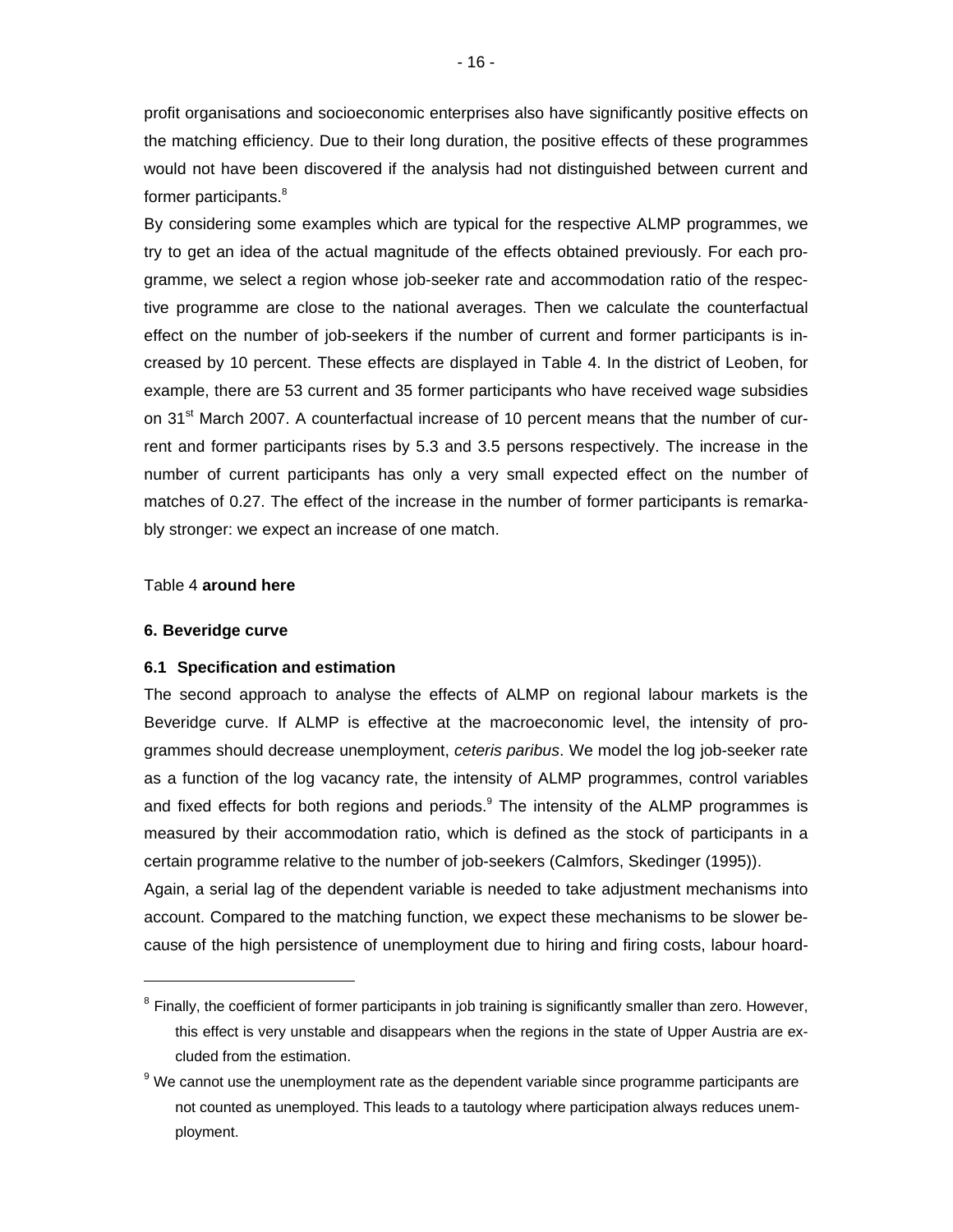ing and insider-outsider behaviour (cf. Hamermesh (1993), Layard, Nickell, Jackman (1991)). Hence, it could be some time before the job-seeker rate reacts to shifts in the intensity of ALMP. Consequently, we add several lags of the dependent variable. Furthermore, due to the lock-in effect, it could also be some time before the desired (and undesired) effects of the programmes become visible. Thus, we also add several lagged values of the accommodation ratios.

$$
\ln(JSR_{rt}) = \alpha_0 + \alpha_1(L)\ln(JSR_{rt-1}) + \alpha_2(L)\ln(VR_{rt}) + \sum_{k=1}^{8} \beta_k(L)\ln(accr_{rt}^k) + \sum_{j=1}^{J} \delta_j x_{rt}^j + \varepsilon_{rt}
$$
 (10)

Again, the unit of observation is the regional branch office r at time t.  $JSR<sub>rt</sub>$  is the jobseeker rate (unemployed people and programme participants relative to the labour force) and  $VR_{rt}$  is the vacancy rate.  $x<sub>t</sub>$  is a vector of control variables and fixed time and regional effects.  $accr_n^k$  is the accommodation ratio of programme  $k$ .  $\alpha_1(L)$ ,  $\alpha_2(L)$  and  $\beta_j(L)$  are polynomials in the lag operator, i.e. each of the respective variables is not only included at time *t* , but also with its values of the *L* previous quarters. In the following analysis, we use four lags to take into account a whole year, thus controlling for seasonal fluctuations. Again, the lagged dependent variable is endogenous. In contrast to the matching model, we do not use the Arellano, Bond (1991) GMM estimator. In cases where the autoregressive parameter is large (but still significantly smaller than unity), further lagged values of the dependent variable are weak instruments for the lagged dependent variable in the first differenced equation. So we use the Blundell, Bond (1998) system GMM estimator, which uses a second equation in levels to provide an additional set of internal instruments.

In this approach, the possible endogeneity of the accommodation ratios poses an additional problem. Empirical studies show that the ALMP spending of different countries is positively correlated with the unemployment rate (cf. Grubb (1994), OECD (1994)). If this is the result of a policy reaction function, the causal direction is no longer clear, which leads to simultaneity (cf. Calmfors, Skedinger (1995)). This problem might be less severe in Austria compared to other countries. Beginning in 1995, the AMS strongly extended its spending on ALMP nationwide, not taking into account the variation of development of the unemployment rate in different regions. However, it could also be assumed that regional branch offices adjust the mix and intensity of their programmes to the situation on the local labour market. For example, wage subsidies seem to be a better choice in tight labour markets than vocational training schemes (cf. Hujer et al. (2006)). However, valid instruments are difficult to find. Calmfors, Skedinger (1995) argue that the number of seats held by conservative parties in the government might be a good instrument. Yet, since these data do not vary within states and between quarters, it is still not a useful instrument in our setting. We thus rely on further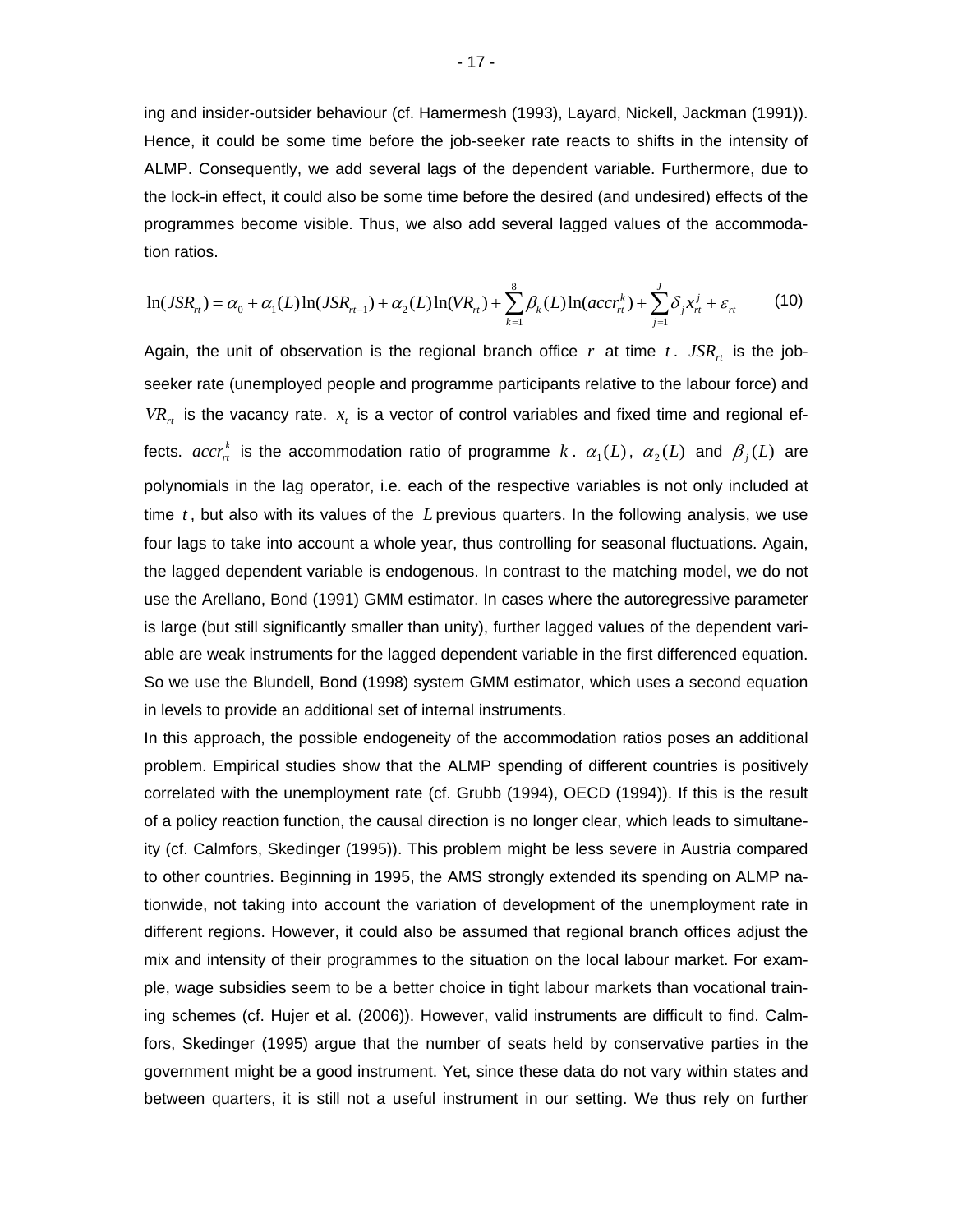lagged values of the accommodation ratios as internal instruments. To fully utilise the relatively small number of periods, all available lags are used as instruments.

#### **6.2 Empirical results**

Table A 1 displays the structural parameters of the system GMM estimator for the Beveridge curve. The Sargan test again does not reject the null hypothesis that the instruments are valid. Higher order autocorrelation in the error terms is not indicated by the Arellano-Bond test, either. We are therefore confident that the endogeneity of the accommodation ratios is successfully accounted for and the interpretation of causal effects is possible.

The serial lags of the dependent variable add up to 0.91. Though about 3.5 standard deviations smaller than unity, this value is large enough to support the assumption that unemployment is very persistent and adjustment mechanisms take much longer than just one quarter. Only three of the control variables show a significant effect on the job-seeker rate. Regions with large shares of young and highly qualified job-seekers have lower job-seeker rates, *ceteris paribus*. This can be explained by the perception that many firms remunerate their employees according to the seniority principle, which makes it cheaper to hire young applicants, while vocational training commonly reduces the chances of being unemployed. The negative coefficient of the share of long-term job-seekers should not be interpreted as a causal effect. However, there is a very plausible explanation: regions with low unemployment rates often have a large share of long-term job-seekers. When the situation on a labour market is favourable for a longer period of time, it can be expected that only job-seekers with particular employment handicaps will remain without employment.

#### Table 5 **around here**

l

To summarise the results for the ALMP programmes, contemporaneous effects and steady state effects are displayed in Table  $5<sup>10</sup>$  Half of the contemporaneous effects of ALMP programmes are not significant. This is in line with the assumption that job-seekers reduce their search intensity during participation in a programme. This does not affect the job-seeker rate since the individual lock-in effect does not change the aggregate number of job-seekers. Job training and job schemes in non-profit organisations even have significantly negative effects. Note that this does not necessarily mean that there is a favourable effect at the individual

$$
\alpha = \frac{\beta_0 + \beta_1 + \beta_2 + \beta_3 + \beta_4}{1 - (\gamma_1 + \gamma_2 + \gamma_3 + \gamma_4)},
$$
 where  $\beta_k, k = 0,...,4$  are the structural parameters of the respective

tive accommodation ratio and its lags and  $\gamma_m$ ,  $m = 1,...,4$  are the structural parameters of the lags of the dependent variable. Uncertainty estimates are calculated using the delta method.

 $10$  The steady state effects that take temporal adjustment mechanisms into account are calculated as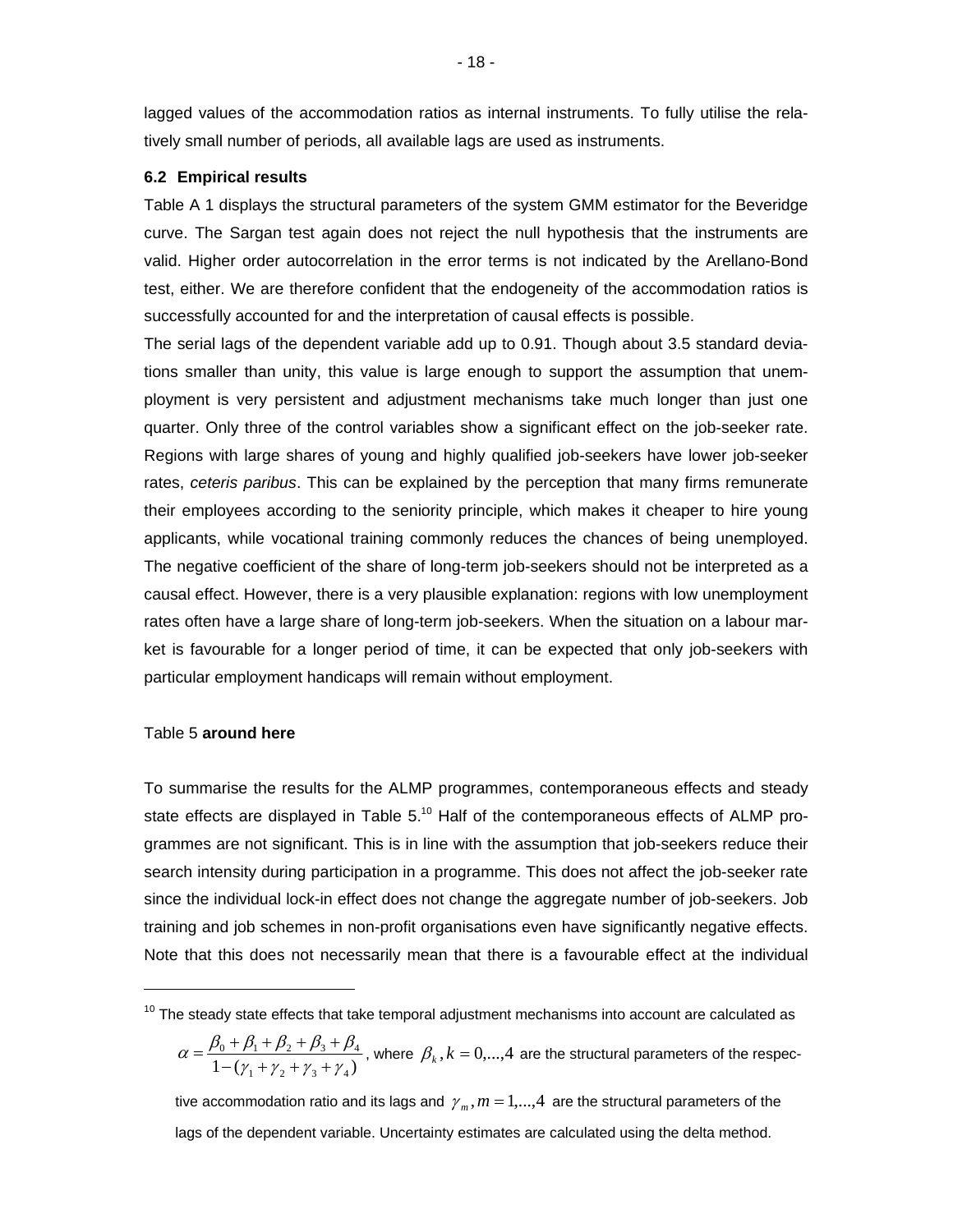level since participants remain in the group of job-seekers during participation in an ALMP programme. It is more plausible to assume that there are indirect effects caused by the programmes themselves. The target group of job training is people who have generally poor prospects of finding a job. In order to carry out such a programme, intensive supervision of the participants is necessary. An increase in the number of participants could create new jobs for supervisors and thus reduce the unemployment rate. While this effect is very vola $tile$ ,<sup>11</sup> the same argument could apply for job schemes in non-profit organisations. Here, the reduction of labour costs could also create a favourable effect. The positive but small effect of orientation indicates the presence of a lock-in effect. If participants would also have found a job without participating in this programme, then an increase of the accommodation ratio would result in an increase in the rate of job-seekers, compared to other regions.

In the long run, both active job search and orientation have significantly positive effects. Note however, that participants in these programmes are not intended to find a job directly after participation. Instead, these programmes are meant to prepare job-seekers for participation in other programmes like wage subsidies. Thus, this effect could be explained by job-seekers who participate in a subsequent programme. The negative effect of job training persists in the long run. Aside from the job-creating effect there could also be matches for job-seekers who would not have had any chance of finding a job without participating in this programme. The negative effect of job schemes in non-profit organisations vanishes in the long run. This could be due to a displacement effect caused by competition between subsidised and nonsubsidised establishments on the regular labour market. The favourable effects could be counterbalanced in the long run and thus the regional job-seeker rate is not reduced. Neither of the two kinds of vocational training programmes nor apprenticeships have a long-term effect on the job-seeker rate. It can be argued that these programmes were successful at the individual level and increased the participants' employability. However, after completing the programme, they just became perfect substitutes for other job-seekers. Since they all compete for the same number of vacancies, any macroeconomic effect is again counterbalanced. Finally, wage subsidies show the expected effect. After a lock-in in the short run, former participants seem to find jobs without reducing other job-seekers' chances. This can be explained by the acquisition of firm-specific human capital during participation in the scheme and the ability to apply for a job while in a state of employment. This even allows the participants to compete with job-to-job changers.

Due to the high persistence in unemployment, it can take a long time until the steady state equilibriums are reached after a change in an accommodation ratio. To consider the impacts within more realistic periods of time, we calculated response paths as the cumulated effects within twelve quarters (cf. Greene (2008), p. 686), presented in Table 6. We can see that it

 $\overline{a}$ 

 $11$  Again, it disappears when Upper Austria is excluded from the estimation.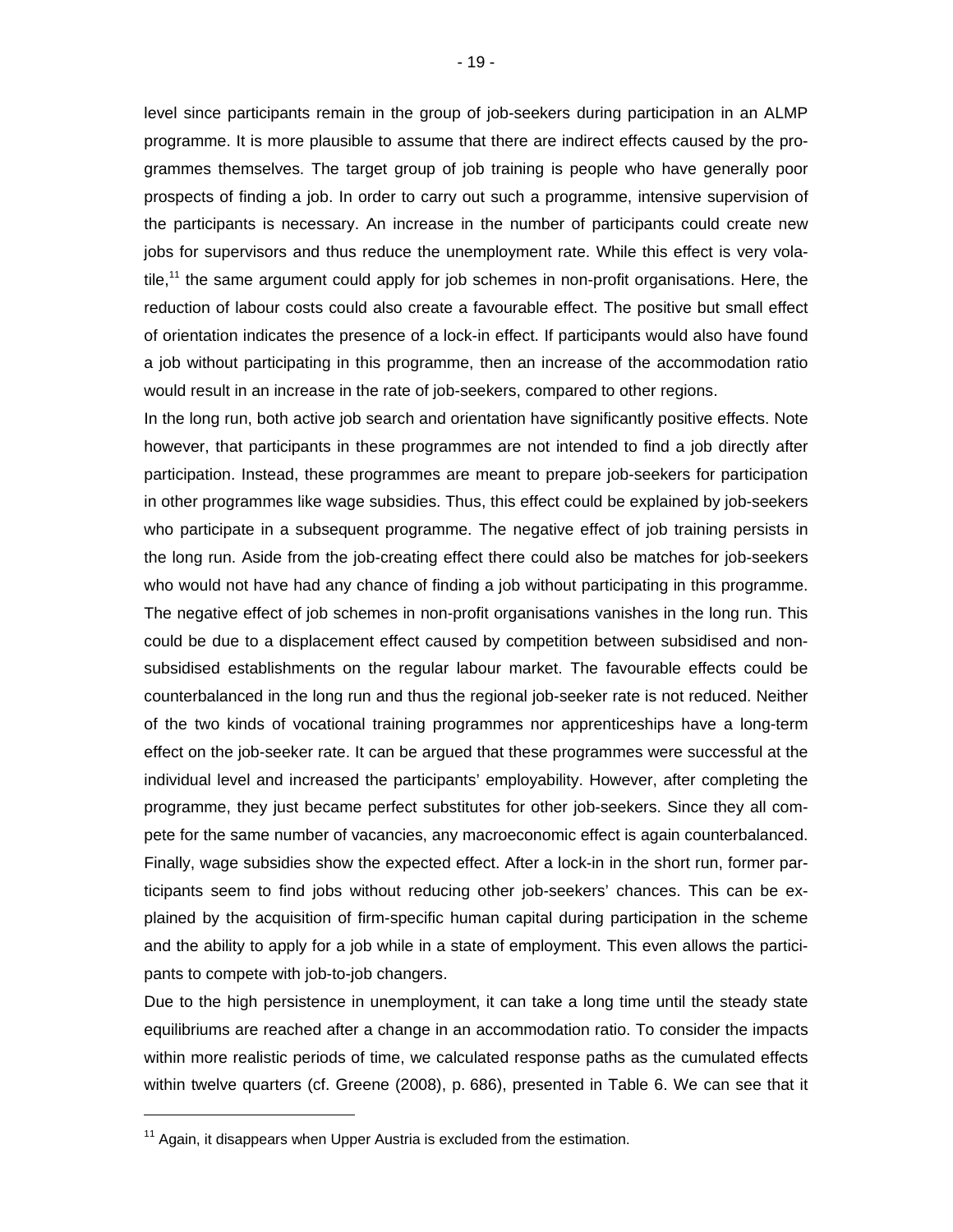must take substantially longer than the displayed 12 periods for the effects to reach their steady states.

#### Table 6 **around here**

In the empirical analysis of the matching function in section 5.2, the weighted average of the dependent variable in nearby regions has been included. This has been done to take into account the spatial interdependencies between the nearby regions. However, for the estimation of the Beveridge curve we do not use a spatial approach. To test the robustness of our specification, we add a spatially lagged dependent variable to this model and again use the quasi-ML estimator of Lee, Yu (2010) for spatial dynamic panel data. The results are displayed in Table A 2. Again, there is no substantial difference from the findings of the original model. Remarkably, the coefficient of the spatial lag is not significant. This indicates that it is not necessary to take spatial interdependencies into account in this model. This is surprising since it is very plausible that the share of job-seekers has a strong effect on nearby regions. However, the residual spatial variation in the development of the job-seeker rate, which has not been captured by the model, particularly by the serial lags, could be small due to the high persistence of this variable. It thus seems that the original model is the efficient one and we restrict our inference to this one.

Again, the interpretation of the actual magnitude of these effects is not trivial. In this log linear model, a coefficient can be approximately interpreted as an elasticity, i.e. the change in the job-seeker rate as a percentage due to a one-percent change in an accommodation ratio. To permit a clearer impression of the extent to which an increase in an accommodation ratio changes the number of job-seekers, we also calculate counterfactual effects for the same typical branch offices as in section 5.2. Table 7 displays the calculative change in the number of job-seekers that would occur after 12 quarters if the number of participants were increased by ten percent. We assume that these participants are taken out of the set of job-seekers and consequently that the denominator of the job-seeker rate does not change. Regarding the example of Leoben, we see that there are 2173 job-seekers and a job-seeker rate of 8.47 percent. There are 82 participants who receive wage subsidies. Increasing this number by ten percent or roughly eight persons would cause a decrease in the regional job-seeker rate of 0.04 percentage points to 8.43 percent. This corresponds to a decrease in the number of job-seekers by 10.

#### Table 7 **around here**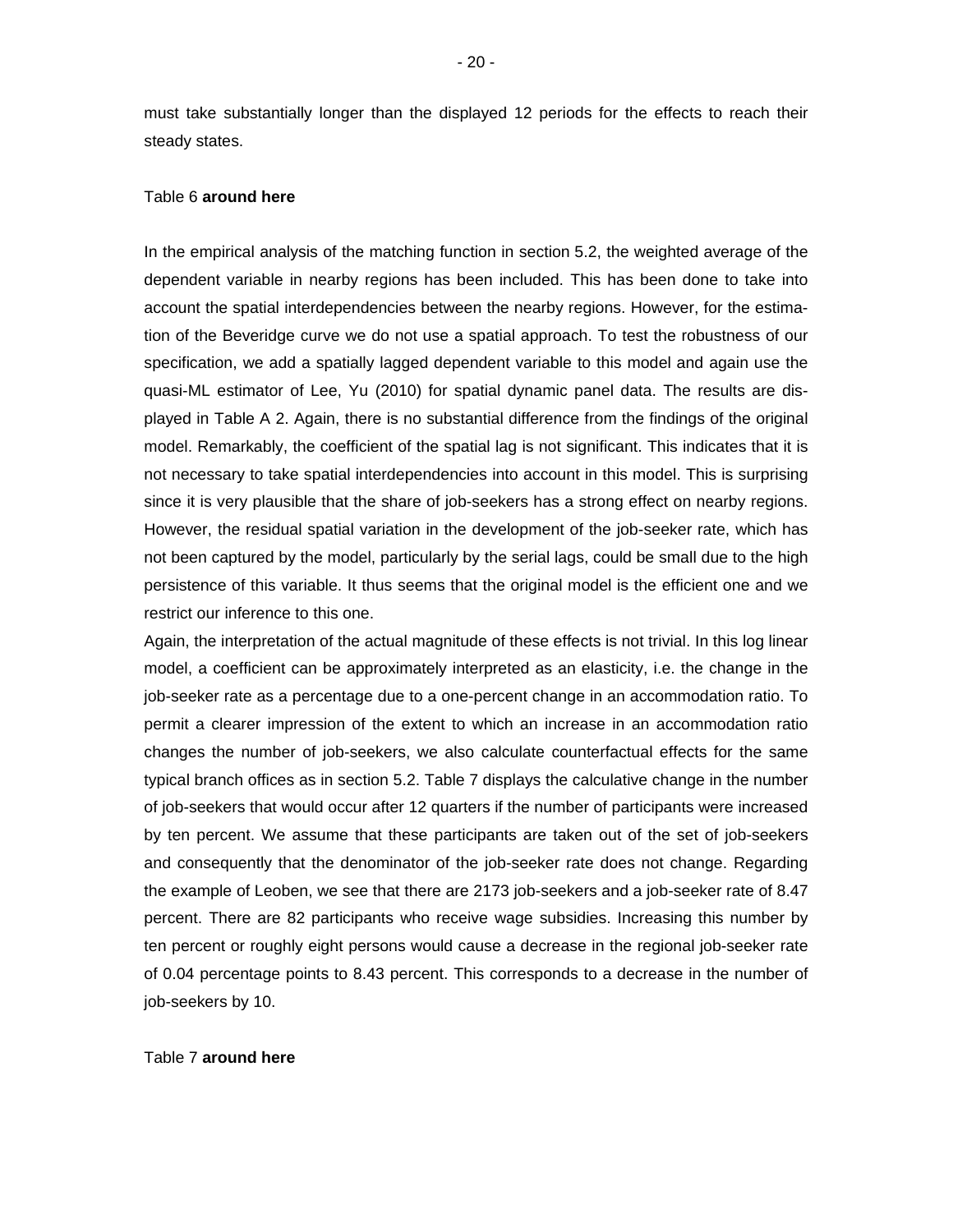#### **7. Comparative analysis**

In the previous two sections, the effects of ALMP on two important labour market outcomes have been analysed separately. In each model, only the net effect of a programme could be considered, and it is not possible to distinguish between the direct individual treatment effect and the indirect effects at the macro level. To provide a more in-depth view of the channels of functionality of ALMP, the findings of the matching function and the Beveridge curve for each programme are considered simultaneously in this section.

#### *Vocational training and allowance for course costs*

There is no evidence that either of these programmes has an effect either on the matching process or on the job-seeker rate at the regional level. Considering the high number of participants, this finding is rather disappointing. However, it was not unexpected since microeconometric evaluation studies also found only small effects on the employment opportunities of former participants and the duration of their unemployment spells (cf. Lutz, Mahringer, Pöschl (2005), Lechner, Wiehler (2007a, b).<sup>12</sup> Since there is no favourable treatment effect at the individual level, it is not surprising that no macro effect is observed either. The individual lock-in effect does not emerge at the macro level for current participants. Obviously, there is a positive substitution effect that leads to a redistribution of employment opportunities from participants to non-participants.

#### *Wage subsidies*

Wage subsidies are the most successful measures of the programmes considered. In regions with large shares of (former) participants in this programme a higher number of matches and a lower job-seeker rate are expected. While the observed net effect can still be supposed to be a combination of the treatment effect and possible indirect effects, the favourable effects seem to dominate. Since the effect on the number of matches is positive, former participants do not simply substitute other job-seekers. Moreover, the negative effect on the job-seeker rate suggests that participants do not replace other workers, nor is there a displacement of non-subsidised establishments. However, no information can be gained to quantify deadweight losses, i.e. the employment of former participants that would have happened even if the person concerned had not participated in this programme.

#### *Active job search and orientation*

 $\overline{a}$ 

These two programmes seem to induce the strongest adverse effects. While the number of current participants in active job search reduces the number of matches, there is no positive effect from former participants in either of the programmes. Obviously there is no increase in

 $12$  Lechner, Wiehler (2007a) find for three labour market programs positive employment effects between 3 and 5% and for one measure an effect of about 10% for women only. However, since it is difficult to separately consider male and female participants in this framework, the positive effect on women does not confer to the macro level.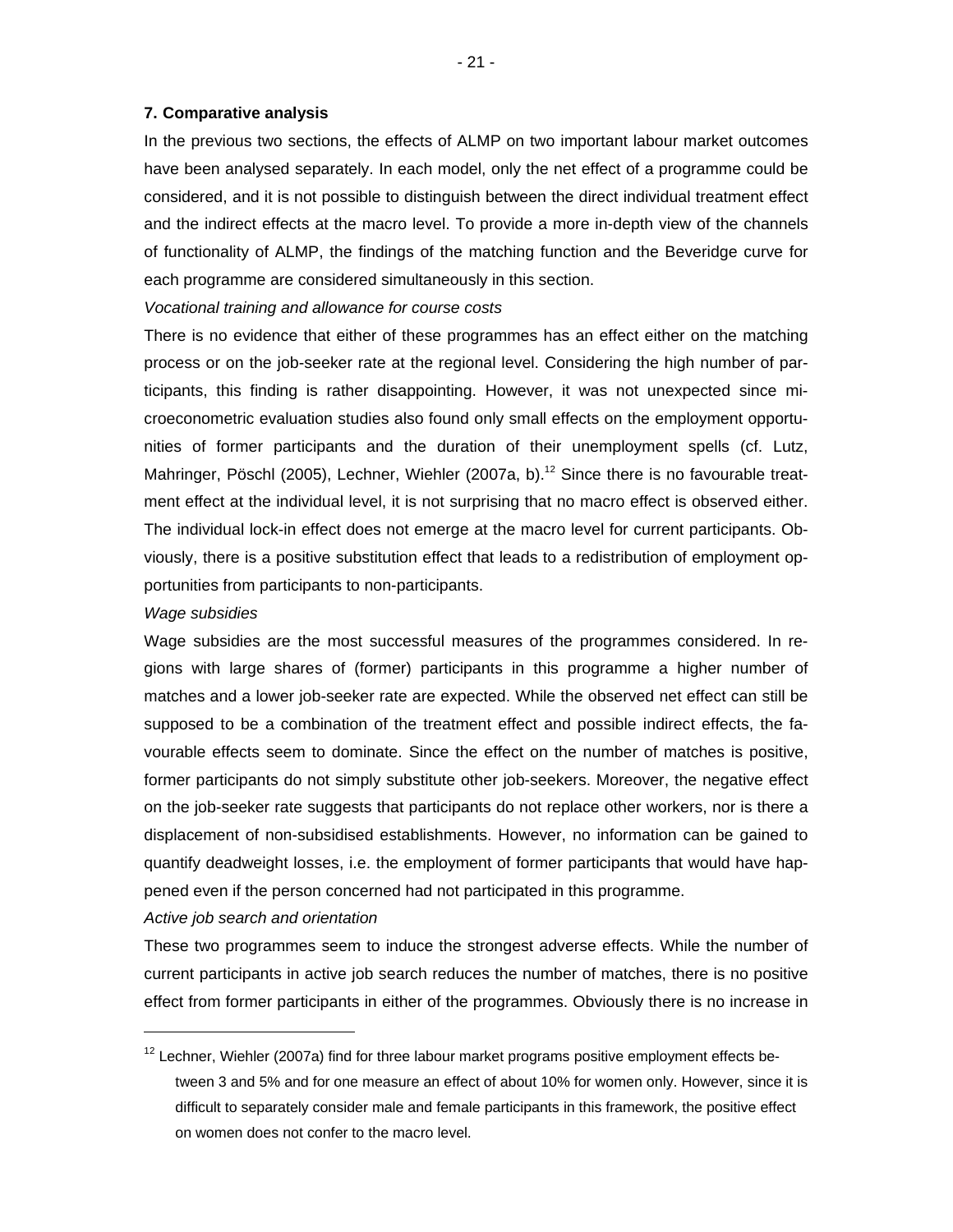the job-seekers' productivity due to the short duration. Since these programmes are meant to prepare participants for subsequent programmes, a lock-in effect does not evolve before the end of the programme. Hence, a small increase in the job-seeker rate can be observed in the subsequent quarters.

#### *Job schemes in non-profit organisations and socioeconomic enterprises*

These programmes are suspected not only of creating strong indirect effects but also of stigmatising the participants themselves. However, microeconometric evaluations for Austria found either positive or insignificant effects. The same can be observed at the macro level. At first, the accommodation ratio of current participants significantly reduces the number of matches. This can be explained by a lock-in effect due to the long duration. Afterwards, the matching efficiency is improved; in regions with large shares of former participants in these programmes significantly higher numbers of matches can be achieved.

A converse picture appears with regard to the effects on the job-seeker rate: an increase in the accommodation ratios reduces the job-seeker rate in the short run. This cannot emanate from the participants themselves due to the lock-in effect but rather comes from favourable indirect effects on non-participants. Enterprises of this type have a lower labour cost structure due to public aid, which can also increase the demand for non-subsidised labour. This effect persists for longer than three years but vanishes after all adjustment mechanisms have been terminated. This finding points towards a displacement effect which has not been considered in the matching function. In the long run, establishments that employ participants in these programmes seem to compete with other establishments on the regular labour market. Hence the effects cancel each other out, and from a regional point of view, no effects can be observed any longer.

#### *Job training*

This programme is dedicated to job-seekers with particularly severe employment handicaps. It is geographically concentrated in Upper Austria, a fact that shows up clearly in the results. There is no effect of current participants on the matching process. Obviously, there is no lock-in effect because participants would only have had a slight chance of finding a job anyway. There is a small negative effect of the share of former participants. However, this effect is very volatile and seems to come from Upper Austria alone. The same applies to the negative effect on the job-seeker rate. Since there was no effect on the number of matches, this effect most probably stems from an indirect effect on non-participants. Participants are generally individuals with severe problems, and the need to mentor them could increase demand for supervisors.

#### *Apprenticeship*

The promotion of apprenticeships steadily gained in importance during the observation period. The number of participants has grown particularly strongly since September 2005, when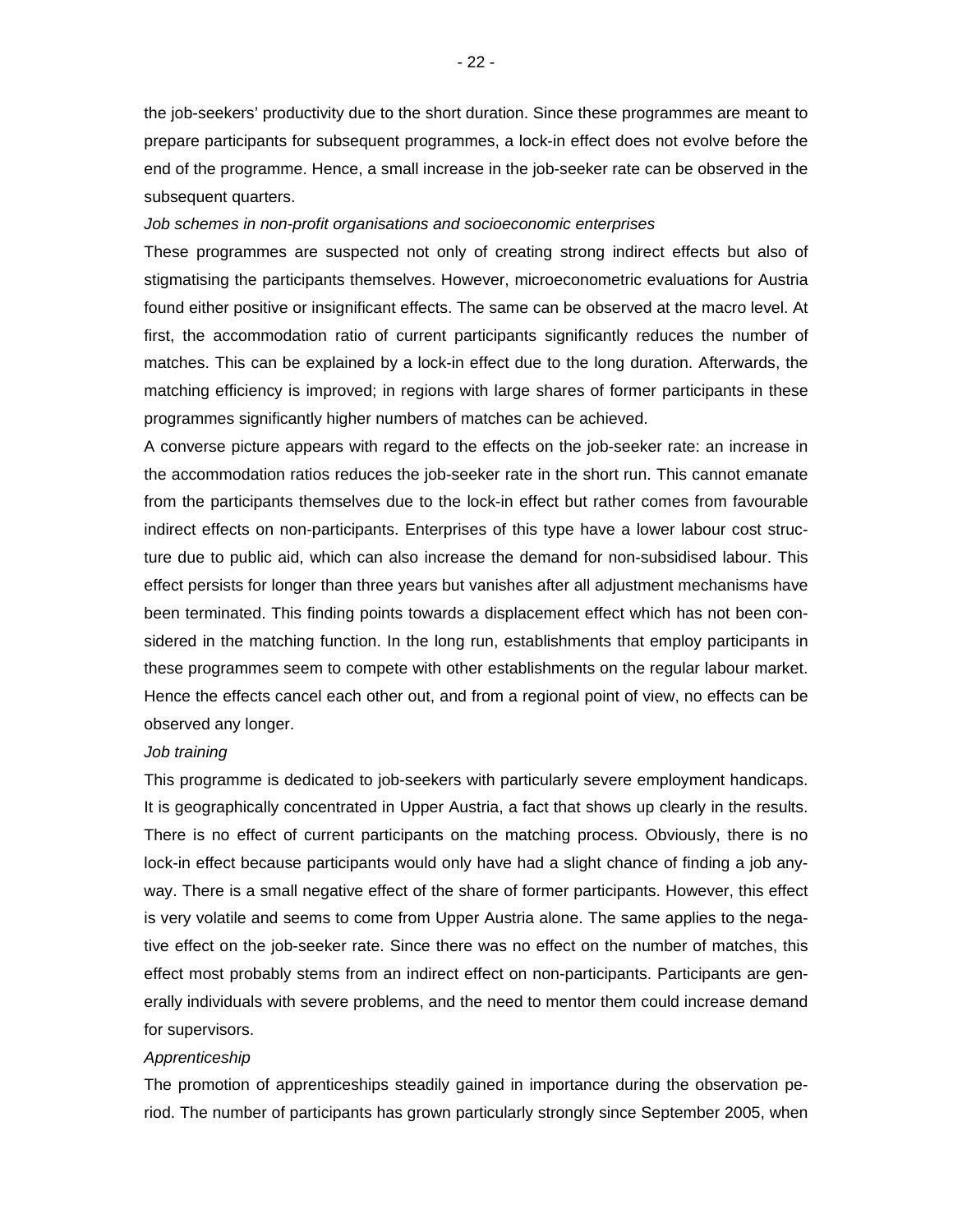the "Blum-Bonus" provided financial incentives for establishments to train people beyond their current needs. Due to the long duration of this programme, we observe the expected lock-in effect of current participants. Obviously, other job-seekers are no adequate substitutes for the "locked-in" apprentices. After completing the apprenticeship, participants seem to benefit from the programme: a large share of former participants increases the number of matches. This suggests that the programme is successful in helping participants to find a job without reducing other job-seekers' chances.

The effects on the job-seeker rate are somewhat contrary. A large share of participants directly lowers the job-seeker rate. This is most probably due to a reduction in labour costs since subsidised apprentices are comparably inexpensive. Moreover, the need for monitoring by experienced staff could also increase labour demand. This short-run effect decreases over time and eventually becomes insignificant. This can be explained by establishments taking on more apprentices than needed because of the "Blum-Bonus". After participation, apprentices increase their chances of finding non-subsidised employment. However, this simply makes them perfect substitutes for non-subsidised apprentices. In the end, both groups have to compete for a constant number of vacancies and therefore any effect on the job-seeker rate vanishes.

#### **8. Conclusions**

Austrian unemployment rates have been fairly moderate compared to other European countries. Nevertheless, the Austrian government recognises the importance of labour market policy and has steadily increased its spending on programmes of active labour market policy. This makes Austria a particularly interesting country for analysing the effects of ALMP. The study at hand intends to provide insights into whether a range of eight programme categories has favourable effects on labour market outcomes and which of them are particularly successful.

Most studies of ALMP, and especially the previous ones looking at Austria, are microeconometric analyses that measure the direct treatment effects on programme participants. Since no aggregate effect can be expected when individual participants do not benefit from a measure, a microeconometric analysis must always be the basis of any evaluation study. However, this approach does not take into account that there can be manifold effects on nonparticipants. Instead of looking at the effects on individual performance, the macroeconometric approach analyses whether ALMP represents a net gain for the whole economy.

In the present study, we determine the impact of ALMP on the number of matches and the regional job-seeker rate as two important aggregate labour market outcomes. One major finding is that the individual lock-in effect of most programmes is compensated by positive substitution effects. Participants who reduce their search intensity thus seem to be replaced by other job-seekers. In the long run, only a few programmes result in favourable effects.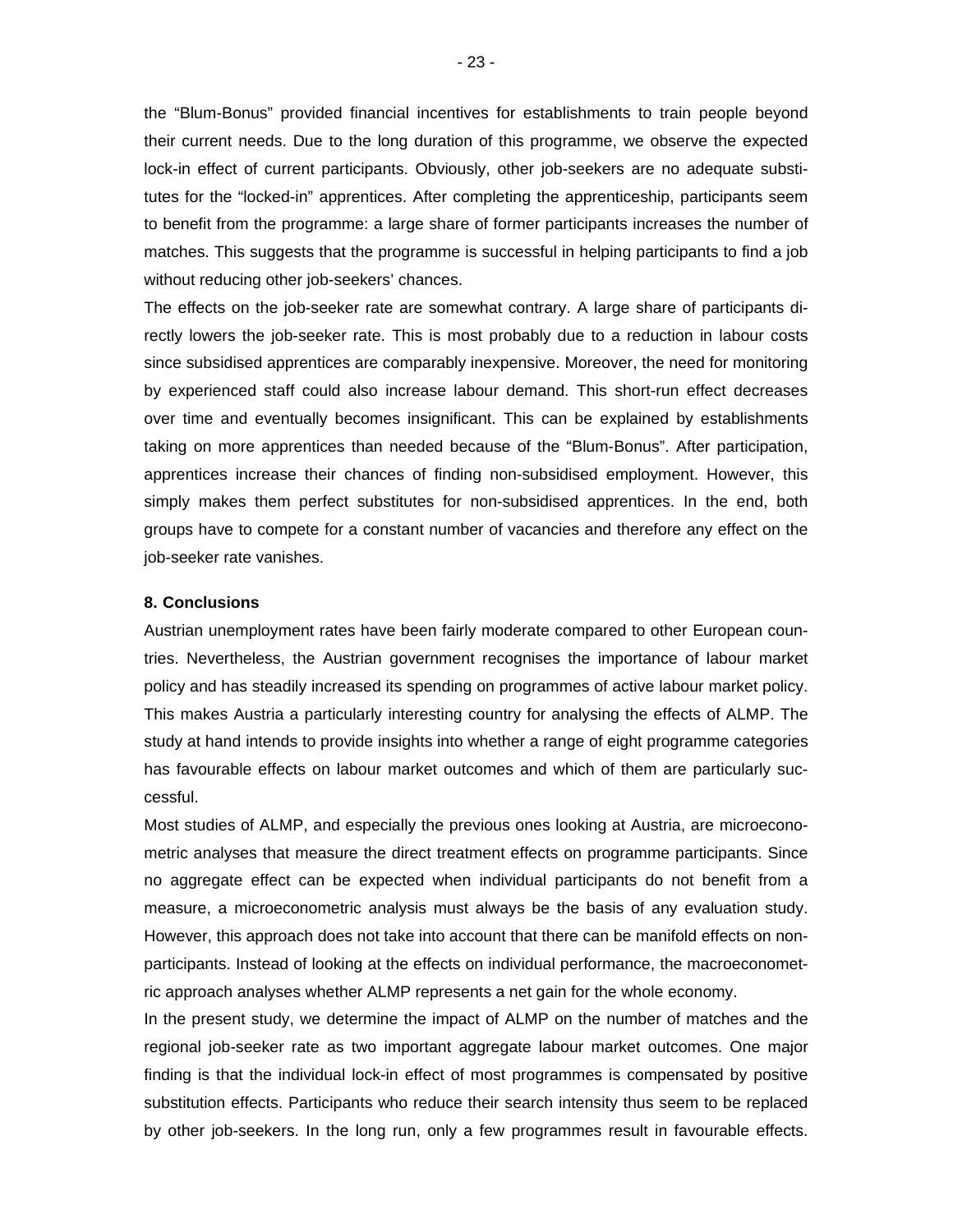Regions with large shares of former participants in socioeconomic enterprises, wage subsidies and apprenticeships have significantly higher numbers of matches. However, only wage subsidies have a negative impact on the regional job-seeker rate. The other programmes seem to be subject to substitution or displacement effects where participants are enabled to compete with other job-seekers and subsidised establishments displace non-subsidised ones.

It must be borne in mind that only economic outcomes were considered in this study. ALMP programmes are carried out for several other reasons as well. The present framework is not able to analyse psychological or sociological dimensions. Being unemployed increases the probability of mental and physical health problems (e.g. Linn, Sandifer, Stein (1985)) and reduces life expectancy (e.g. Moser, Goldblatt, Fox, Jones (1987)). In times of high unemployment, these individual effects add up to a severe problem at the aggregate level. Taking part in an ALMP programme might give participants a perspective and dampen these adverse effects. Another important aspect of ALMP programmes is that they could slow down or even prevent the depreciation of human capital during prolonged spells of unemployment. We can thus conclude that while there is evidence that supports the effectiveness of several ALMP programmes on two relevant economic labour market outcomes, the importance of other measures should not be denied prematurely.

#### **References**

- Anselin, L. (2002), Under the Hood: Issues in the Specification and Interpretation of Spatial Regression Models, in: Agricultural Economics, 27(3), 247-267
- Arellano, M.; Bond, S. (1991), Some Tests of Specification for Panel Data: Monte Carlo Evidence and an Application to Employment Equations, in: Review of Economic Studies, 58(2), 277–297.
- Beveridge, W.H. (1945), Full Employment in a Free Society, Allen & Unwin, New York.
- Blanchard, O.; Diamond, P. (1989), The Beveridge Curve, in: Brookings Papers on Economic Activity, 1989(1), 1-76.
- Bleakley, H.; Fuhrer, J. (1997), Shifts in the Beveridge Curve, Job Matching, and Labor Market Dynamics, in: New England Economic Review, 3-19.
- Blundell, R.; Bond, S. (1998), Initial Conditions and Moment Restrictions in Dynamic Panel Data Models, in: Journal of Econometrics, 87(4), 115-143.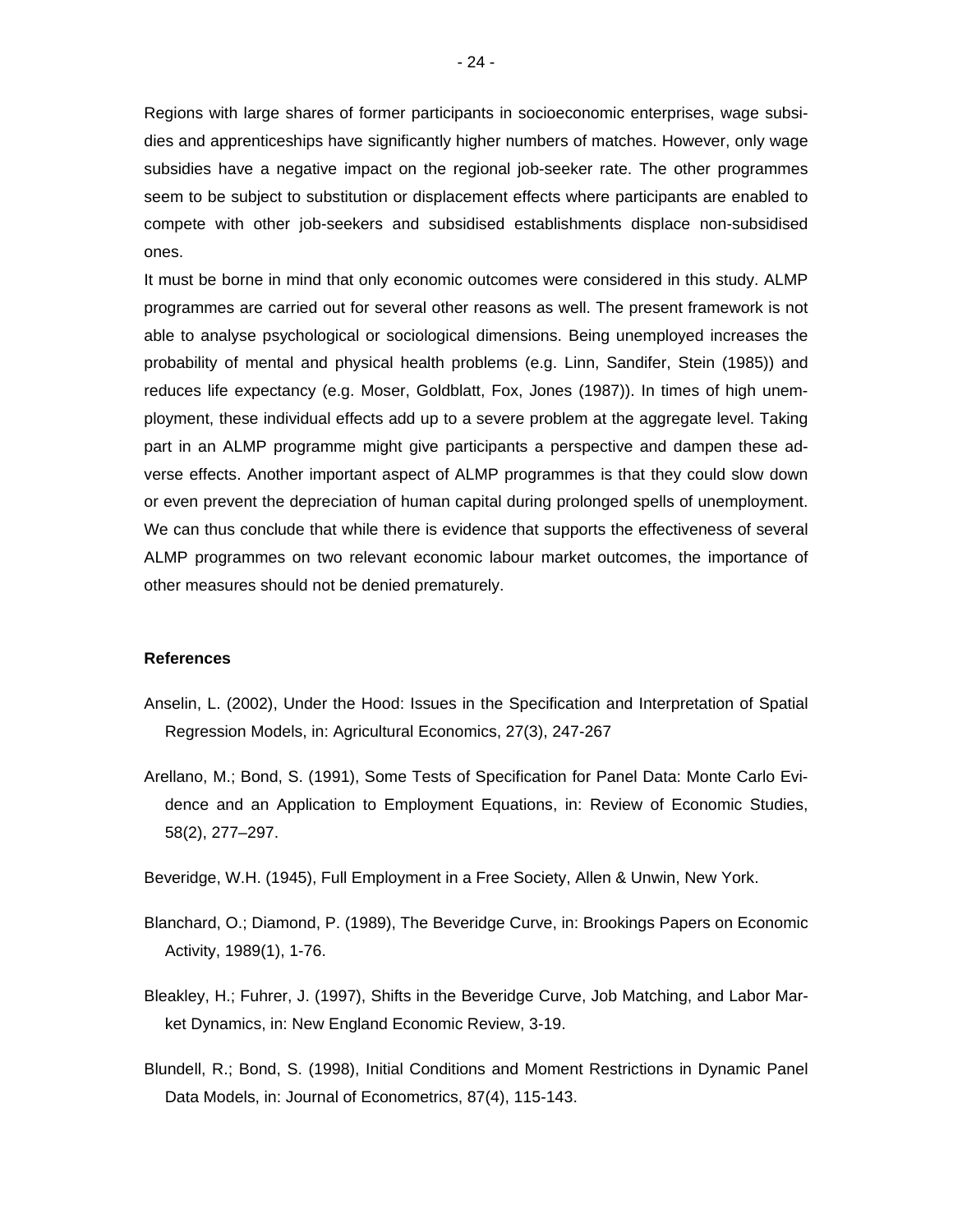- Börsch-Supan, A. (1991), Panel Data Analysis of the Beveridge Curve: Is there a Macroeconomic Relation between the Rate of Unemployment and the Vacancy Rate?, in: Economica, 58(231), 279-297.
- Burgess, S.M. (1993), A Model of Competition between Unemployed and Employed Job Searchers: An Application to the Unemployment Outflow Rate in Britain, in: The Economic Journal, 103(420), 1190-1204.
- Büttner, T. (2007), Ankündigungseffekt oder Maßnahmewirkung? Eine Evaluation von Trainingsmaßnahmen zur Überprüfung der Verfügbarkeit, IAB Discussion Paper No. 25/2007.
- Calmfors, L. (1994), Active Labour Market Policy and Unemployment A Framework for the Analysis of Crucial Design Features, OECD Economic Studies No. 22.
- Calmfors, L.; Lang, H. (1995), Macroeconomic Effects of Active Labour Market Programmes in a Union Wage-Setting Model, in: The Economic Journal, 105(5), 601-619.
- Calmfors, L.; Skedinger, P. (1995), Does Active Labour Market Policy Increase Employment? Theoretical Considerations and Some Empirical Evidence from Sweden, in: Oxford Review of Economics, 11(1), 91-109.
- Coles, M.G.; Petrongolo, B. (2002), A Test between Unemployment Theories Using Matching Data, CEPR Discussion Paper 3241.
- Coles, M.G.; Smith, E. (1998), Marketplaces and Matching, in: International Economic Review, 39(1), 239-254.
- Eriksson, S.; Lagerström, J. (2006), Competition between Employed and Unemployed Job Applicants: Swedish Evidence, in: Scandinavian Journal of Economics, 108(3), 373-396.
- Fertig, M.; Schmidt, C.M. (2000), Discretionary Measures of Active Labor Market Policy: The German Employment Promotion Reform in Perspective, in: Schmollers Jahrbuch, 120(4), 537-565.
- Fertig, M.; Schmidt, C.M.; Schneider, H. (2006), Active Labor Market Policy in Germany Is there a Successful Policy Strategy?, in: Regional Science and Urban Economics, 36(3), 399-430.
- Greene, W. (2008), Econometric Analysis,  $6<sup>th</sup>$  edition, Prentice Hall, Upper Saddle River.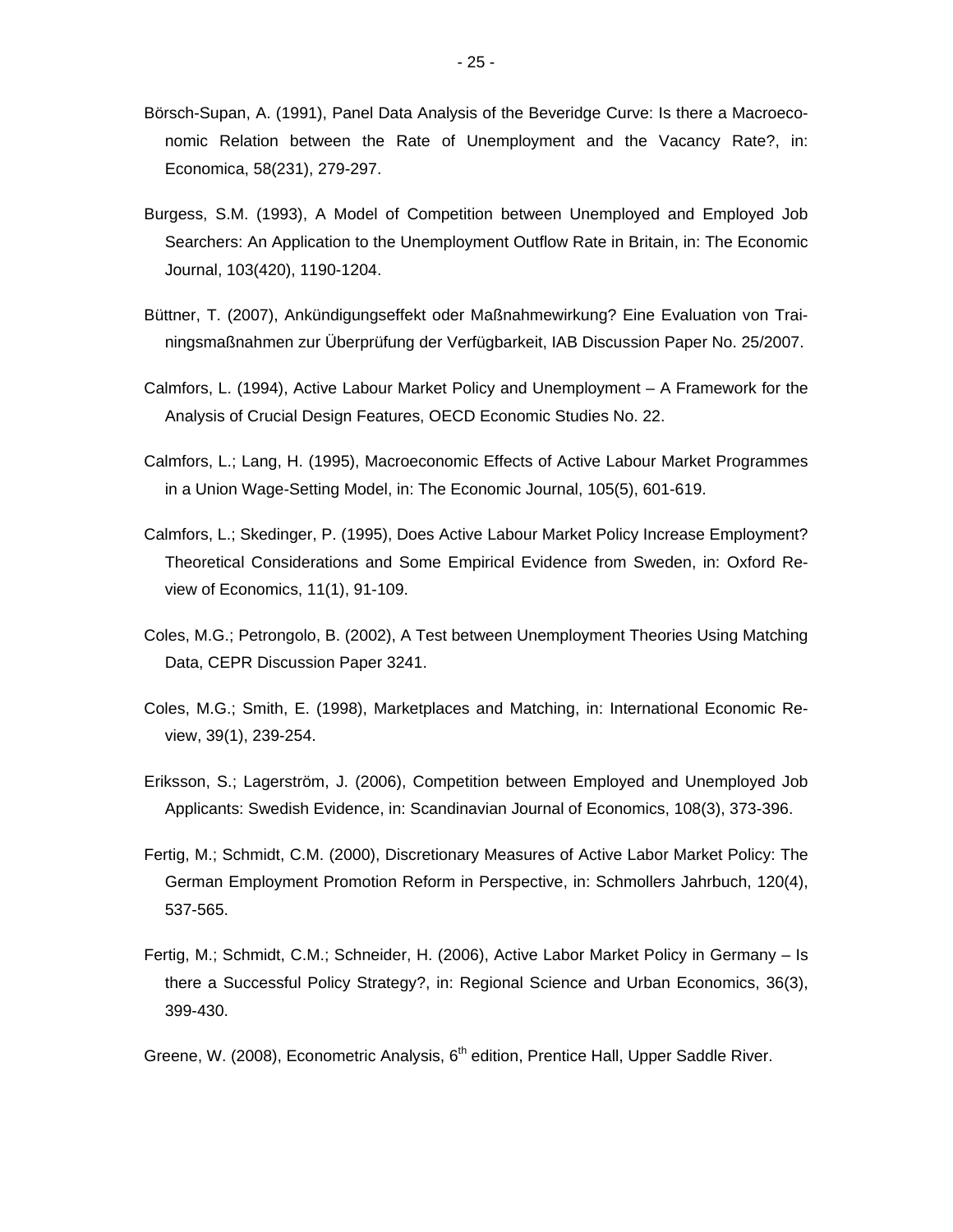- Grubb, D. (1994), Direct and Indirect Effects of Active Labour Market Policies in OECD Countries, in: R. Bauell (ed.), The UK Labour Market, Comparative Aspects and Institutional Development, Cambridge.
- Hamermesh, D. (1993), Labor Demand, Princeton University Press, Princeton.
- Hofer, H., Weber, A. (2004), Are Job Search Programs a Promising Tool? A Microeconometric Evaluation for Austria, IZA Discussion Paper No.1075.
- Hujer, R.; Blien, U.; Caliendo, M.; Zeiss, C. (2006), Macroeconometric Evaluation of Active Labour Market Policy in Germany – A Dynamic Panel Approach Using Regional Data, in: Caroleo, F.E.; Destefanis, S. (eds.), The European Labour Market. Regional Dimensions, Physica, Heidelberg, 287-310.
- Hujer, R.; Rodrigues, P.J.M.; Wolf, K. (2009), Estimating the macroeconomic effects of active labour market policies using spatial econometric methods, in: International Journal of Manpower, 30(7): 648-671.
- Hujer, R; Zeiss, C. (2003), Macroeconomic Impacts of ALMP on the Matching Process in West Germany, IZA Discussion Paper No. 915.
- Hujer, R; Zeiss, C. (2005), Macroeconomic Impacts of Job Creation Schemes in the Matching Process in West Germany, in: Applied Economics Quarterly, 51(2), 203-217.
- Hynninen, S.M.; Lahtonen, J. (2007), Does Population Density Matter in the Progress of Matching Heterogeneous Job Seekers and Vacancies?, in: Empirica, 34(5), 397-410.
- Ibourk A.; Maillard, B.; Perelman, S.; Sneessens H.R. (2004), Aggregate Matching Efficiency: A Stochastic Production Frontier Approach, France 1990-1994, in: Empirica, 31(1), 1-25.
- Kluve, J. (2006), The Effectiveness of European Active Labour Market Policy, IZA Discussion Paper No. 2018.
- Layard, R.; Nickell, S.; Jackman, R. (1991), Unemployment: Macroeconomic Performance and the Labour Market, Oxford University Press, Oxford.
- Lechner, M.; Miquel, R.; Werner, St.; Wiehler, St. (2007), Mikroökonometrische Evaluierung der Instrumente der Aktiven Arbeitsmarktpolitik in Österreich, Projektbericht, St. Gallen.
- Lechner, M.; Wiehler, St. (2007a), What's Good for the Goose isn't Good for the Gander Heterogeneous Effects of the Austrian Active Labour Market Policy, Discussion Paper, Universität St. Gallen.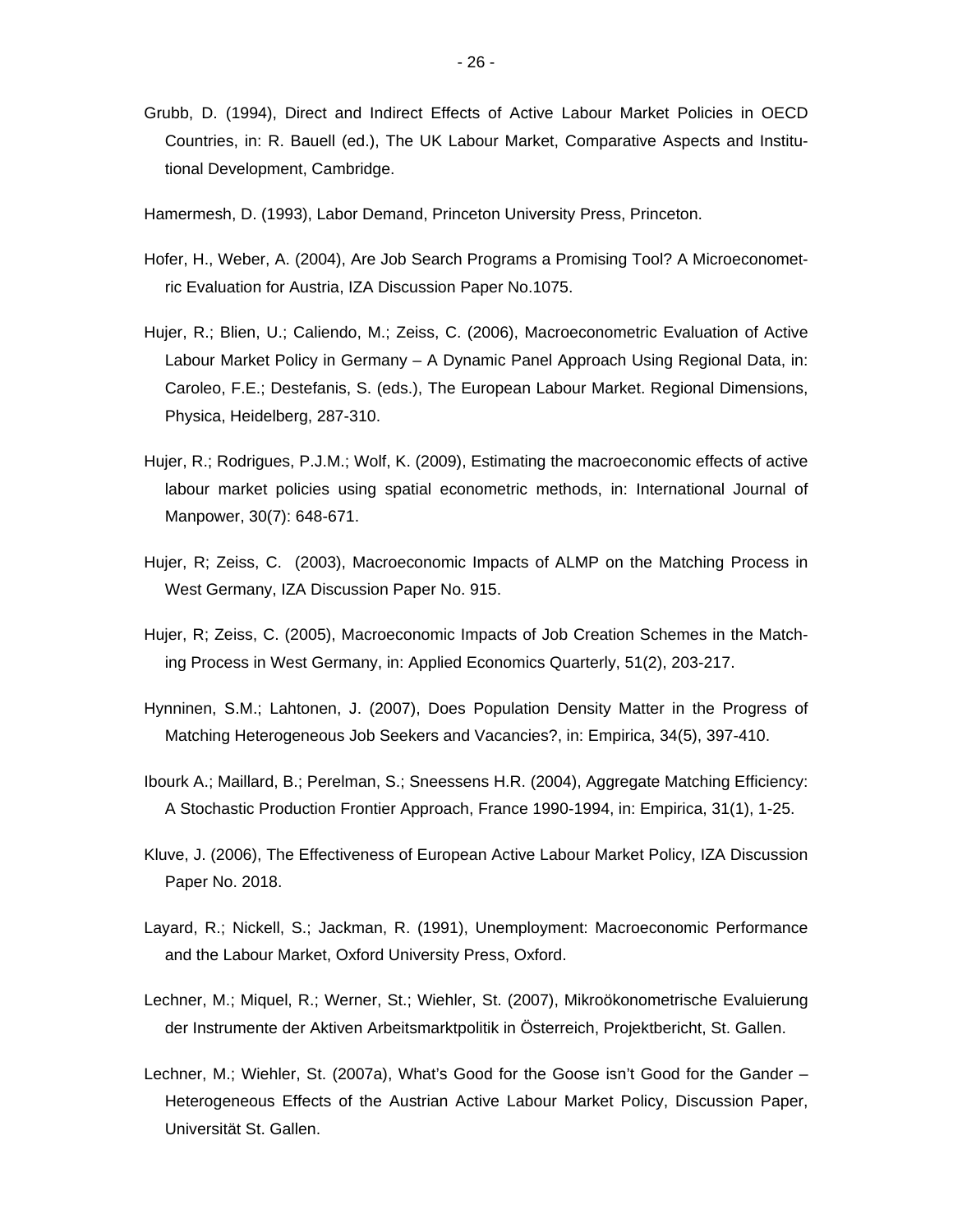- Lechner, M.; Wiehler, St. (2007b), Kids or Courses? Gender Differences in the Effects of Active Labour Market Policies, IZA Discussion Paper No. 2740.
- Lee, L.F.; Yu, J. (2010), A Spatial Dynamic Panel Data Model with both Time and Individual Fixed Effects, in: Econometric Theory, 26(2), 564-597.
- Lehmann, H. (1995), Active Labor Market Policies in the OECD and in Selected Transition Economies, World Bank Policy Research Working Paper, 1502.
- Linn, M.W.; Sandifer, R.; Stein, S. (1985), Effects of Unemployment on Mental and Physical Health, in: American Journal of Public Health, 75(5), 502-506.
- Lutz, H.; Mahringer, H.; Pöschl, A. (2005), Evaluierung der österreichischen Arbeitsmarktförderung 2000-2003, WIFO, Wien.
- Moser, K.A.; Goldblatt, P.O.; Fox, A.J.; Jones, D.R. (1987), Unemployment and Mortality: Comparison of the 1971 and 1981 Longitudinal Study Census Samples, in: British Medical Journal, 294(1), 86-90.
- Münich, D.; Svejnar, J; Terrell, K. (1998), Worker-Firm Matching and Unemployment in Transition to a Market Economy: (Why) are the Czech more Successful than Others?, Working Paper 107, The William Davidson Institute.
- OECD (1994), Jobs Study Evidence and Explanations Part II: The Adjustment Potential of the Labour Market, Paris.
- Pissarides, C. (1990), Equilibrium Unemployment Theory, Blackwell, Oxford.
- Puhani, P.A. (1999), Estimating the Effects of Public Training on Polish Unemployment by Way of the Augmented Matching Function Approach, ZEW Discussion Paper 99-38.
- Rosholm, M.; Svarer, M. (2008), The Threat Effect of Active Labour Market Programmes, in: Scandinavian Journal of Economics, 110(2), 385-401.
- Rubin, D.B. (1980), Comment on Basu, D. Randomization Analysis of Experimental Data: The Fischer Randomization Test, in: Journal of the American Statistical Association, 75(371), 591-593.
- Wall, H.; Zoega, G. (2002), The British Beveridge Curve: A Tale of Ten Regions, in: Oxford Bulletin of Economics and Statistics, 64(3), 261-280.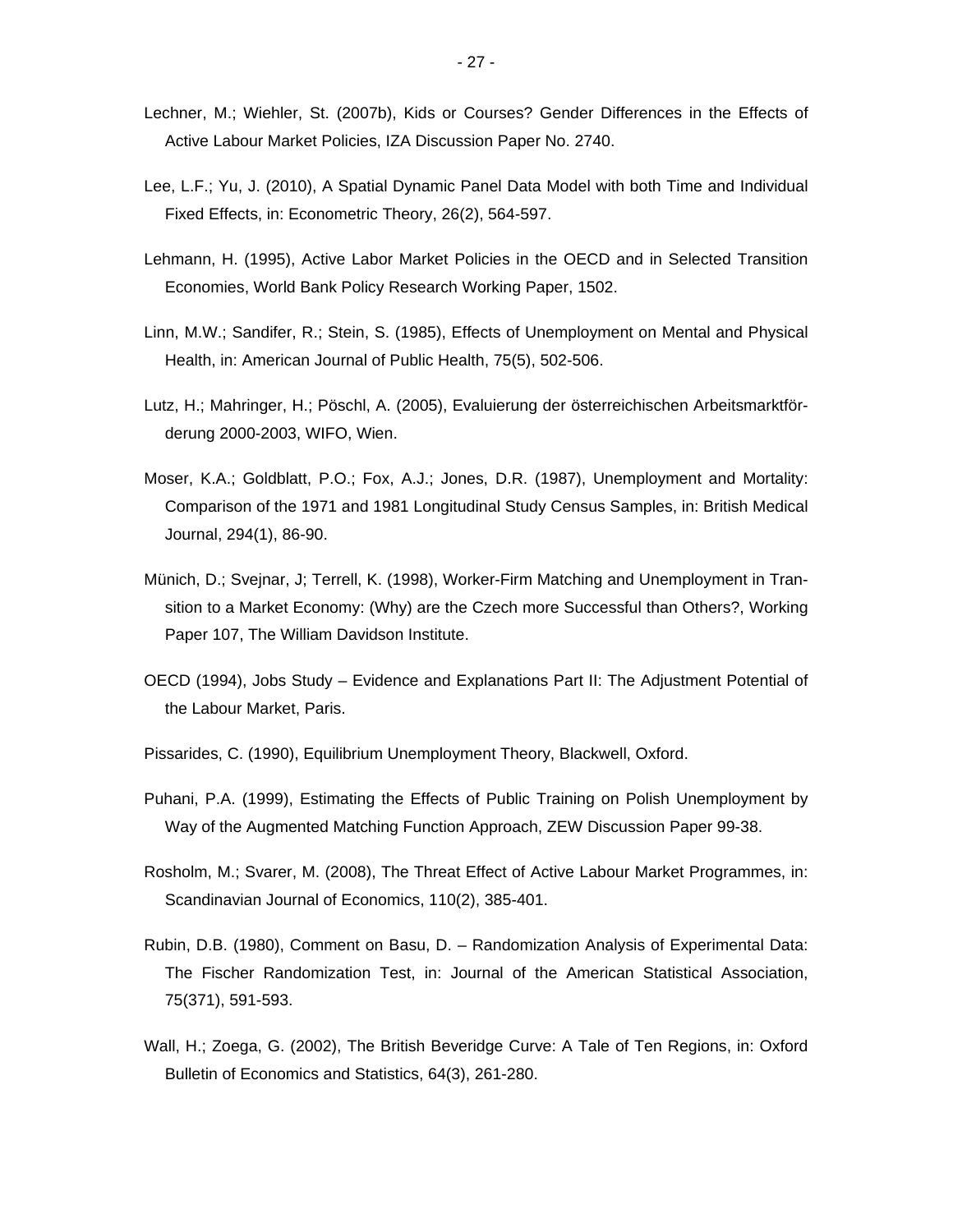- Wapler, R.; Werner, D.; Wolf, K. (2008), Macro Evaluation of Active Labour Market Policies in West and East Germany. An Extension of the Theory and Empirical Evidence, Paper presented at the Annual Conference of the EALE 2008.
- Winter-Ebmer, R., Zweimüller, J. (1996), Manpower Training Programmes and Employment Stability, in: Economica, 63()249, 113-130.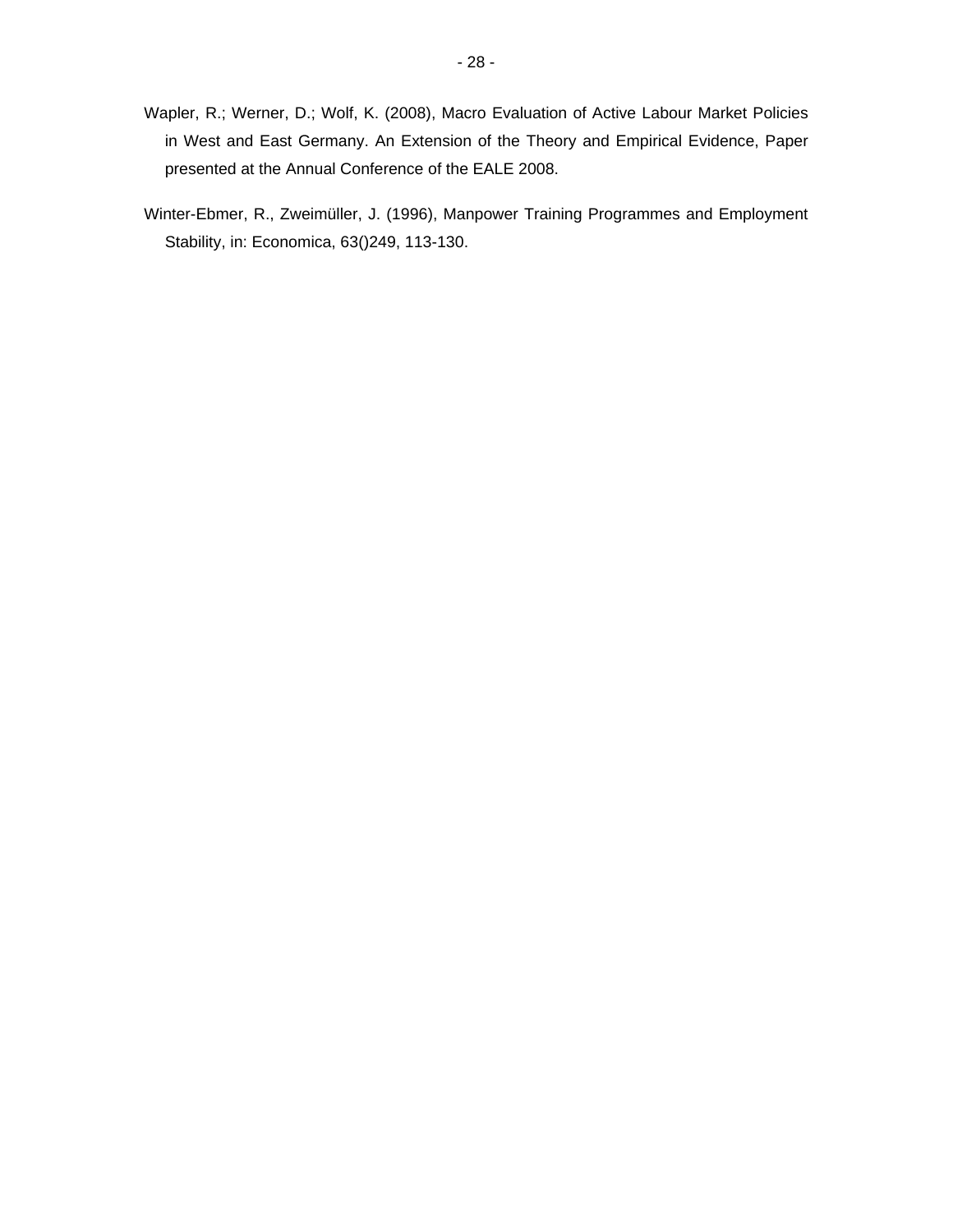| Year                                | 2001   | 2002   | 2003   | 2004   | 2005   | 2006   | 2007   |
|-------------------------------------|--------|--------|--------|--------|--------|--------|--------|
| Unemployed                          | 223764 | 251033 | 263000 | 265496 | 276047 | 263645 | 248590 |
| Sum of all participants             | 41753  | 43722  | 48114  | 50049  | 60587  | 81872  | 80108  |
| Active job search                   | 5056   | 5139   | 6437   | 5003   | 2637   | 1971   | 1978   |
| Job training                        | 1073   | 1109   | 980    | 988    | 1073   | 941    | 963    |
| Orientation                         | 2561   | 3552   | 3065   | 2801   | 4142   | 4371   | 4266   |
| Vocational training                 | 11723  | 13342  | 16226  | 20047  | 24660  | 30780  | 24693  |
| Allowance for course costs          | 2943   | 3852   | 4727   | 4650   | 6314   | 8761   | 5758   |
| Schemes in non-profit organisations | 3452   | 4077   | 4559   | 4545   | 5541   | 7203   | 7638   |
| Wage subsidies                      | 11358  | 9137   | 8665   | 8097   | 8512   | 10275  | 9094   |
| Apprenticeships                     | 3588   | 3514   | 3455   | 3919   | 7709   | 17569  | 25720  |

## **Table 1: Yearly averages of job-seekers and participants**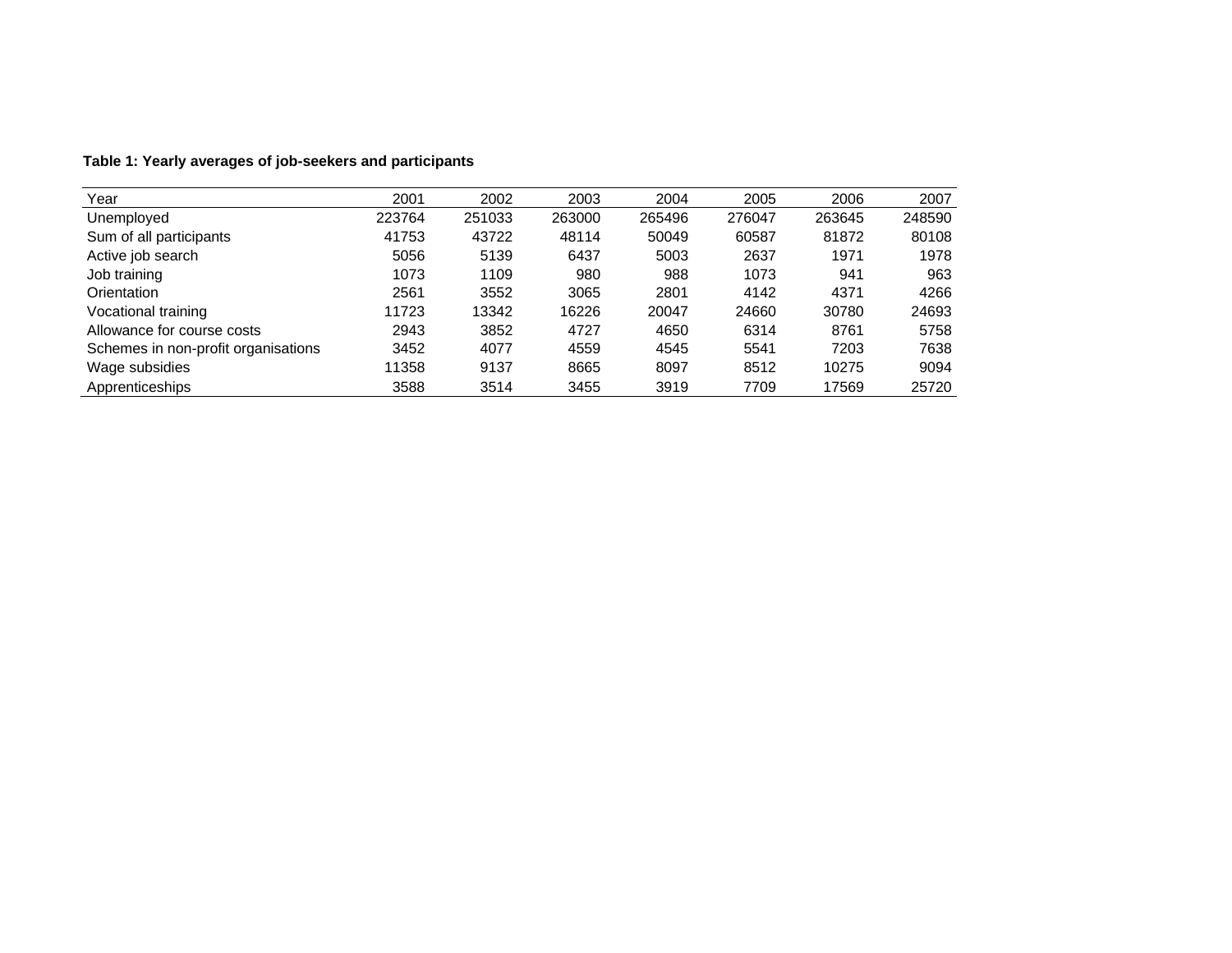| Dep. var: log number of matches        | Simple matching<br>function | <b>Extended matching function</b> |  |  |
|----------------------------------------|-----------------------------|-----------------------------------|--|--|
| Log number of job-seekers              | $***$<br>1.198              | $***$<br>0.994                    |  |  |
| Log number of vacancies                | 0.113<br>***                | $***$<br>0.110                    |  |  |
| <b>Share of (current) participants</b> |                             | $-0.344$                          |  |  |
| Share of (former) participants         |                             | 0.196                             |  |  |
|                                        |                             |                                   |  |  |
| Share of long-term job-seekers         |                             | ***<br>$-1.198$                   |  |  |
| Share of js younger than 25            |                             | ***<br>$-2.003$                   |  |  |
| Share of js older than 50              |                             | $***$<br>$-0.680$                 |  |  |
| Share of js with migration background  |                             | $-0.313$                          |  |  |
| Share of low-skilled js                |                             | ***<br>0.859                      |  |  |
| Share of high-skilled js               |                             | 0.254                             |  |  |
| Share of female js                     |                             | $***$<br>$-1.422$                 |  |  |
| Participation rate                     |                             | 0.059                             |  |  |
| Share of employment in tertiary sector |                             | $***$<br>$-0.972$                 |  |  |
|                                        |                             |                                   |  |  |
| <b>Observations</b>                    | 2408                        | 2408                              |  |  |
| Groups                                 | 86                          | 86                                |  |  |

### **Table 2: Results for the matching function (aggregated ALMP)**

levels of significance: \*\*\* 1%, \*\* 5%, \*10%

(based on heteroskedasticity robust standard errors)

all models estimated with both regional and time fixed effects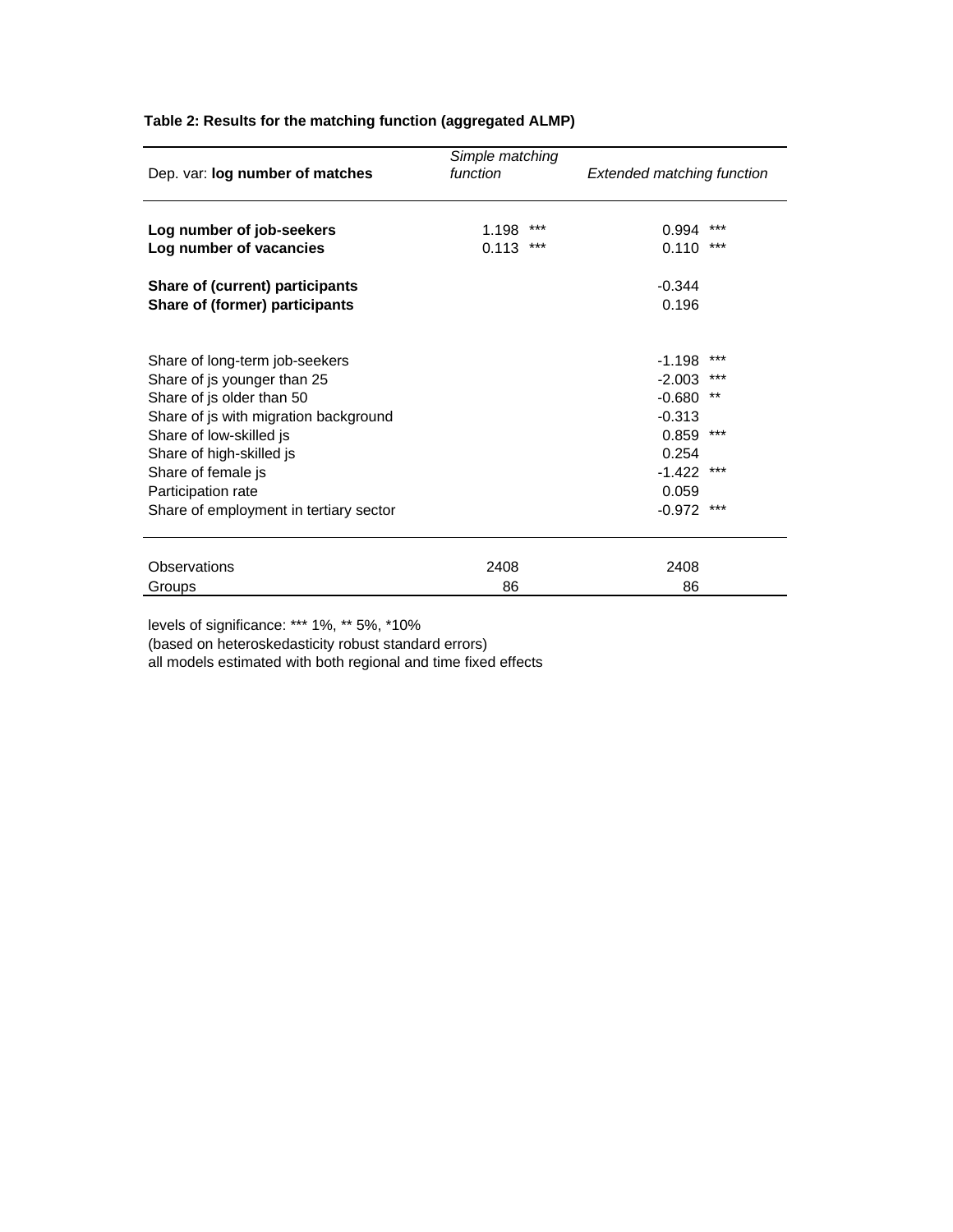**Table 3: Results for the matching function (disaggregated ALMP, with and w/o spatial component)** 

| Dep. variable: log number of matches Without spatial |           |                 | With spatial |            |
|------------------------------------------------------|-----------|-----------------|--------------|------------|
|                                                      | component |                 | component    |            |
|                                                      |           |                 |              |            |
| <b>Spatially lagged log matches</b>                  |           |                 | 0.270        | ***<br>*** |
| Serially lagged log matches                          | 0.085     | ***             | 0.101        |            |
| Log number of job-seekers                            | 1.318     | ***             | 0.912        | ***        |
| Log number of vacancies                              | 0.136     | ***             | 0.082        | ***        |
|                                                      |           |                 |              |            |
| Active job search                                    |           |                 |              |            |
| current                                              | $-1.602$  | $^{\star\star}$ | $-1.657$     | ***        |
| former                                               | 0.379     |                 | 0.066        |            |
| Job training                                         |           |                 |              |            |
| current                                              | 3.061     | $^{\star\star}$ | 0.332        |            |
| former                                               | $-0.365$  |                 | $-2.011$     | ***        |
| <b>Orientation</b>                                   |           |                 |              |            |
| current                                              | $-0.562$  |                 | $-0.394$     |            |
| former                                               | 0.220     |                 | $-0.003$     |            |
| <b>Vocational training</b>                           |           |                 |              |            |
| current                                              | 0.161     |                 | 0.086        |            |
| former                                               | 0.208     |                 | 0.146        |            |
| <b>Allowance for course costs</b>                    |           |                 |              |            |
| current                                              | $-0.110$  |                 | $-0.266$     |            |
| former                                               | $-0.167$  |                 | $-0.169$     |            |
| <b>Non-profit organisations</b>                      |           |                 |              |            |
| current                                              | $-0.205$  |                 | $-0.903$     | ***        |
| former<br><b>Wage subsidies</b>                      | 0.037     |                 | 1.487        |            |
| current                                              | 0.287     |                 | $-0.280$     |            |
| former                                               | 2.045     |                 | 1.349        | ***        |
| <b>Apprenticeships</b>                               |           |                 |              |            |
| current                                              | $-1.293$  |                 | $-0.446$     |            |
| former                                               | 2.302     | ***             | 3.101        | ***        |
|                                                      |           |                 |              |            |
| Share of long-term job-seekers                       | $-0.881$  | ***             | $-0.933$     | ***        |
| Share of js younger than 25                          | $-1.759$  | ***             | $-1.835$     |            |
| Share of js older than 50                            | $-1.083$  | ***             | $-0.883$     | ***        |
| Share of js with migration background                | 0.585     |                 | $-0.191$     |            |
| Share of low-skilled js                              | 0.128     |                 | 0.674        | ***        |
| Share of high-skilled js                             | $-0.740$  |                 | $-0.025$     |            |
| Share of female js                                   | $-0.926$  | ***             | -1.317       | ***        |
| Participation rate                                   | $-0.430$  |                 | 0.286        |            |
| Share of employment in tertiary sector               | $-0.936$  | ***             | $-0.863$     | ***        |
| Observations                                         | 2236      |                 | 2236         |            |
| Groups                                               | 86        |                 | 86           |            |
| AR1 test                                             | $-6.20$   | ***             |              |            |
| AR2 test                                             | $-0.59$   |                 |              |            |
| Sargan test                                          | 46.58     | $(p = 1)$       |              |            |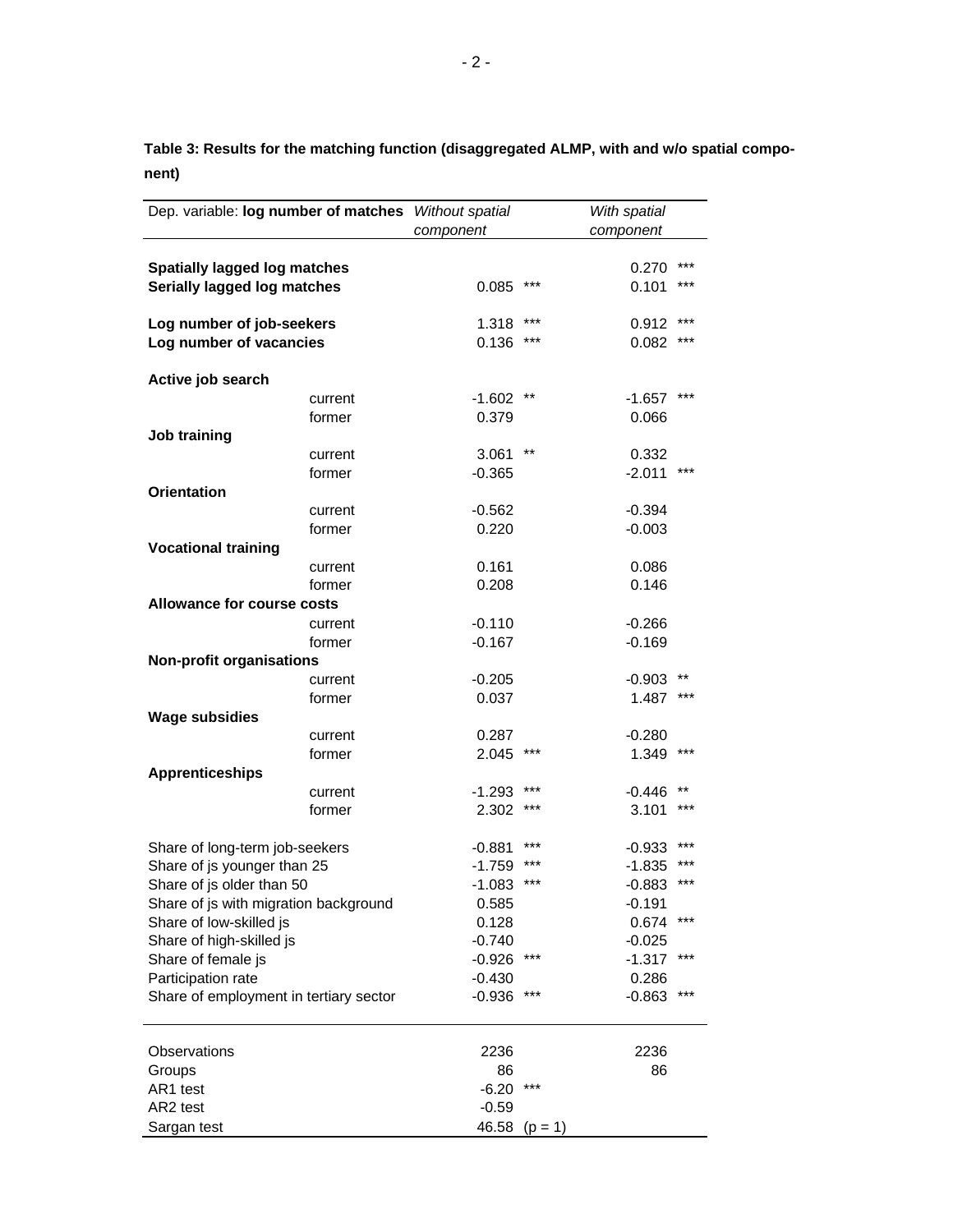levels of significance: \*\*\* 1%, \*\* 5%, \*10% (based on heteroskedasticity robust standard errors) all models estimated with both regional and time fixed effects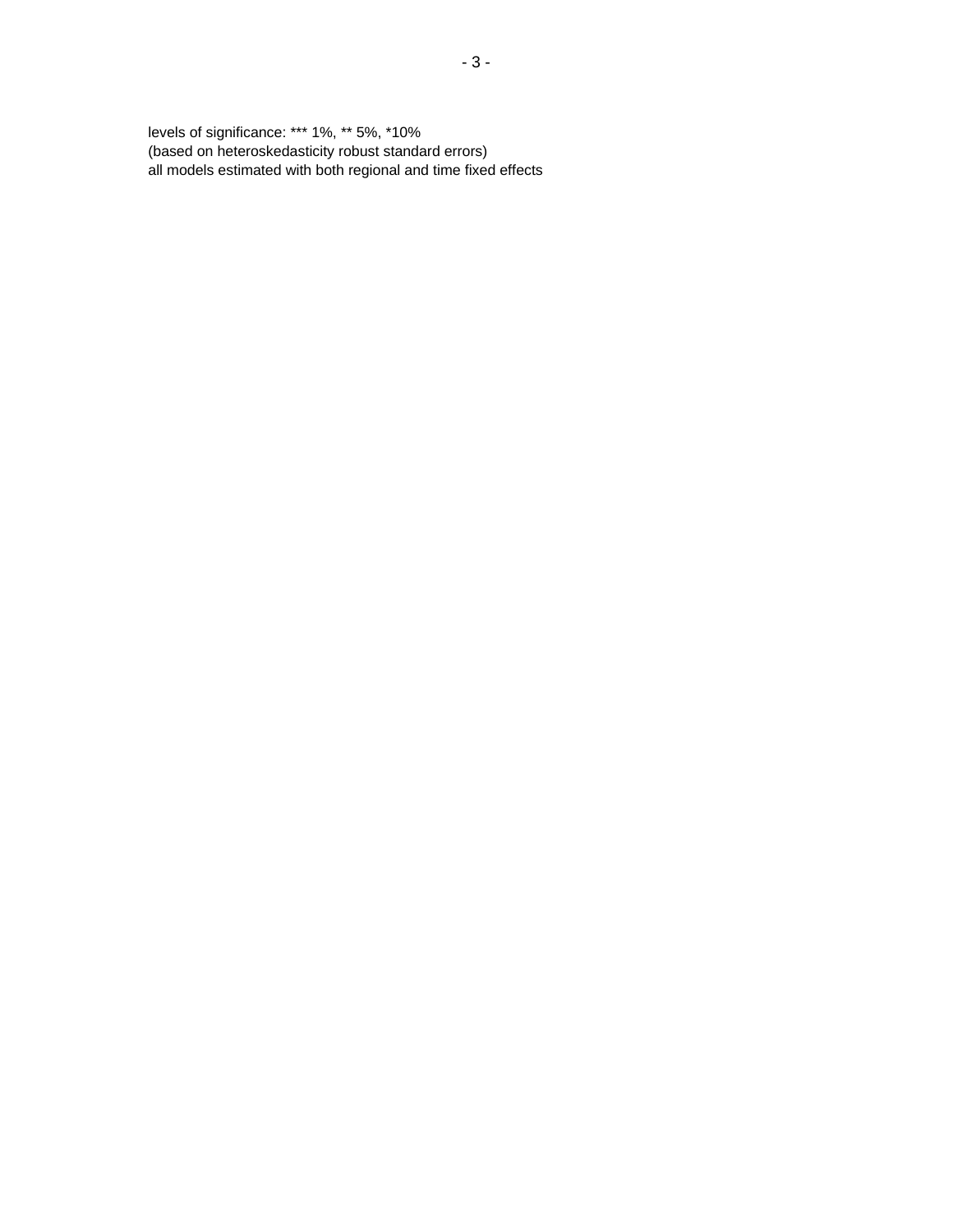| Programme                  | Branch office    | Matches | Current<br>participants | Increase in<br>persons | Effect in<br>persons | Former<br>participants | Increase in<br>persons | Effect in<br>persons |
|----------------------------|------------------|---------|-------------------------|------------------------|----------------------|------------------------|------------------------|----------------------|
| Active job search          | <b>Braunau</b>   | 520     | 10                      | 1.0                    | $-0.41$              | 6                      | 0.6                    | $0.01*$              |
| Job training               | Liezen/Gröbming  | 417     | 9                       | 0.9                    | $0.07*$              | 8                      | 0.8                    | $-0.36$              |
| Orientation                | Spittal/Drau     | 580     | 10                      | 1.0                    | $-0.11*$             | 90                     | 9.0                    | $-0.01*$             |
| Vocational training        | Oberpullendorf   | 243     | 57                      | 5.7                    | $0.10*$              | 212                    | 21.2                   | $0.64*$              |
| Allowance for course costs | Ried im Innkreis | 343     | 10                      | 1.0                    | $-0.07*$             | 32                     | 3.2                    | $-0.14*$             |
| Non-profit organisations   | Bregenz          | 844     | 109                     | 10.9                   | $-2.28$              | 23                     | 2.3                    | 0.79                 |
| wage Subsidies             | Leoben           | 505     | 53                      | 5.3                    | $-0.36*$             | 35                     | 3.5                    | 1.16                 |
| Apprenticeships            | <b>Bludenz</b>   | 430     | 189                     | 18.9                   | $-2.13$              | 53                     | 5.3                    | 4.15                 |

**Table 4: Counterfactual effects of a 10% increase of current and former participants in selected branch offices in the 2nd quarter 2007** 

\* effect is statistically insignificant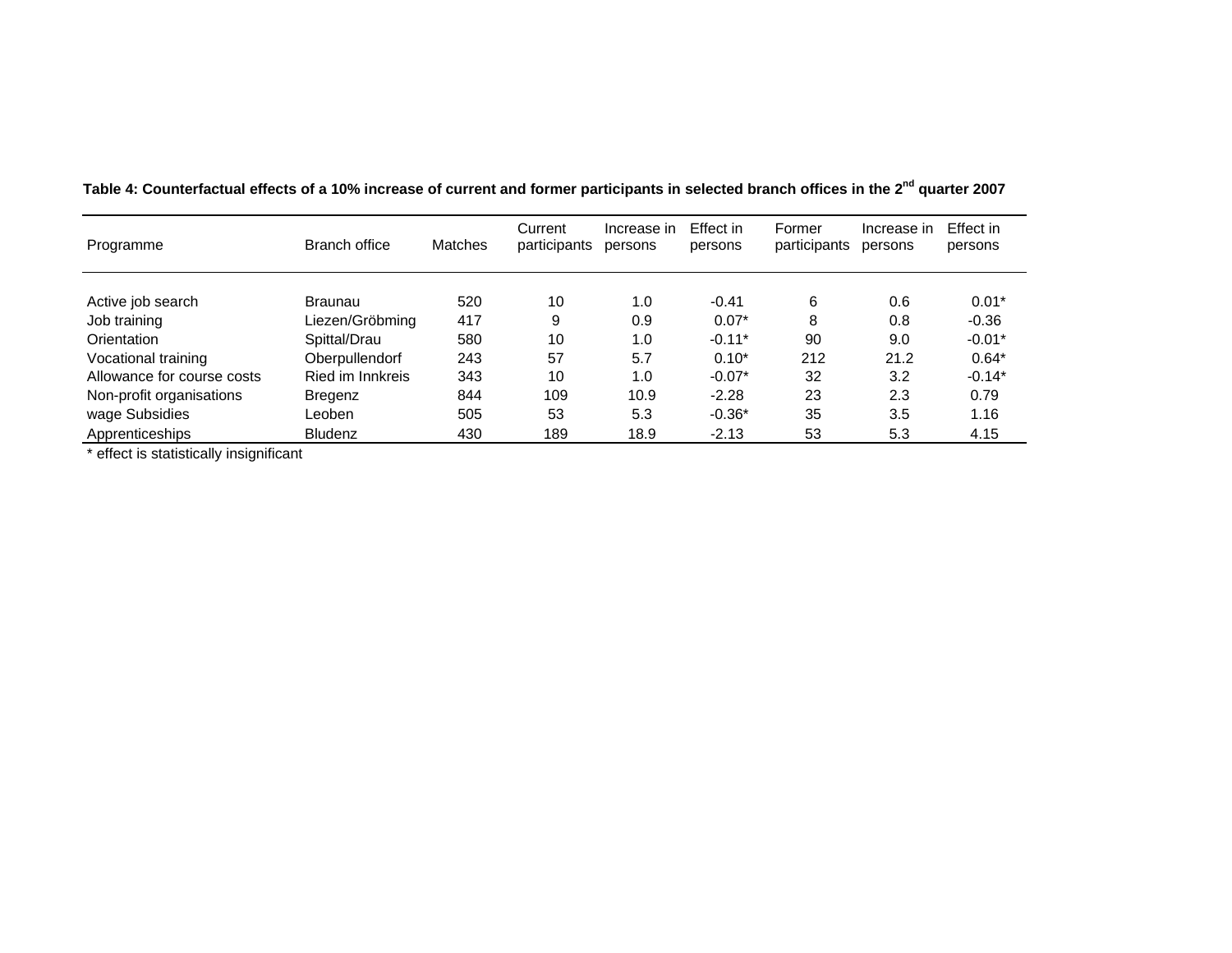#### **Table 5: Contemporaneous and steady-state effects for the Beveridge curve**

Dependent variable: log job-seeker rate

| Job-seeker rate            |                | <b>Vacancy rate</b>             |                     |
|----------------------------|----------------|---------------------------------|---------------------|
|                            |                | contemporaneous                 | $-0.012$ *          |
| Steady state               | $***$<br>0.910 | steady state                    | $-0.188$            |
| Active job search          |                | Allowance for course costs      |                     |
| contemporaneous            | 0.000          | contemporaneous                 | 0.001               |
| steady state               | $***$<br>0.073 | steady state                    | 0.001               |
| Job training               |                | <b>Non-profit organisations</b> |                     |
| contemporaneous            | -0.003         | contemporaneous                 | ***<br>$-0.037$     |
| steady state               | $-0.040$<br>*  | steady state                    | $-0.059$            |
| <b>Orientation</b>         |                | <b>Wage subsidies</b>           |                     |
| contemporaneous            | **<br>0.003    | contemporaneous                 | $-0.007$            |
| steady state               | $* *$<br>0.065 | steady state                    | $-0.203$<br>$\star$ |
| <b>Vocational training</b> |                | <b>Apprenticeships</b>          |                     |
| contemporaneous            | 0.003          | contemporaneous                 | $***$<br>$-0.049$   |
| steady state               | 0.197          | steady state                    | $-0.071$            |
|                            |                |                                 |                     |

all explanatory variables are in logs

levels of significance: \*\*\* 1%, \*\* 5%, \*10%

(based on heteroskedasticity robust standard errors)

all models estimated with both regional and time fixed effects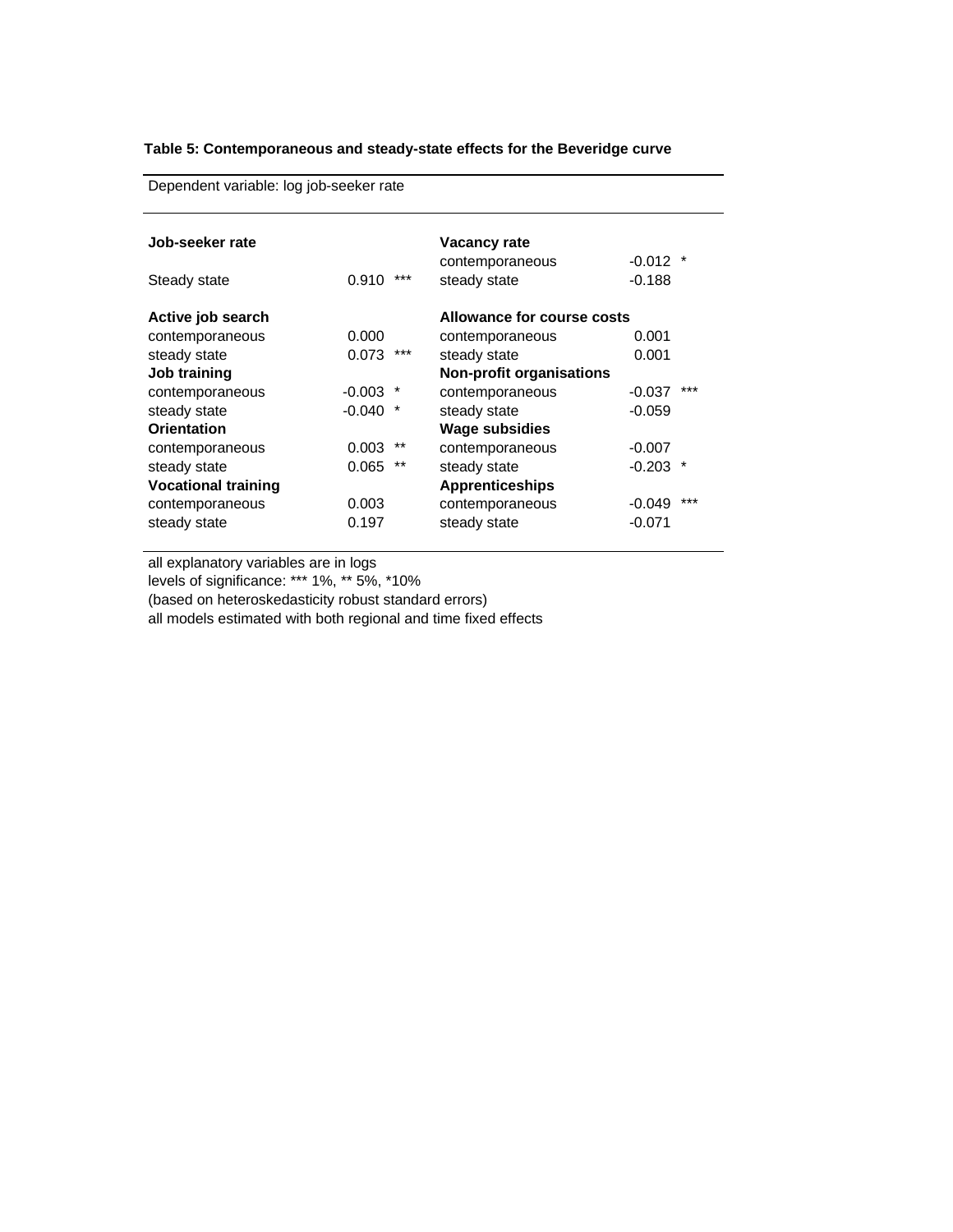|          | Active job     |                   |                | Vocational  | Allowance for | Non-profit        | Job-creation        |                 |
|----------|----------------|-------------------|----------------|-------------|---------------|-------------------|---------------------|-----------------|
|          | search         | Job training      | Orientation    | training    | course costs  | organisations     | schemes             | Apprenticeships |
| t        | 0.000          | $-0.003$          | $***$<br>0.003 | 0.003       | 0.001         | ***<br>$-0.037$   | $-0.007$            | ***<br>$-0.049$ |
| $t+1$    | $0.002$ *      | $-0.003$          | $0.004$ **     | $-0.008$    | $0.007$ **    | ***<br>$-0.021$   | 0.003               | $-0.014$        |
| $t+2$    | $0.004$ **     | $-0.002$          | $***$<br>0.005 | 0.018       | $0.007$ *     | ***<br>$-0.028$   | $-0.011$            | $-0.011$        |
| $t + 3$  | $***$<br>0.005 | $-0.004$ *        | ***<br>0.008   | 0.030<br>** | 0.003         | ***<br>$-0.019$   | $-0.005$            | $-0.005$        |
| $t + 4$  | $***$<br>0.007 | $-0.006$ **       | 0.009<br>$***$ | 0.023       | 0.002         | ***<br>$-0.035$   | $-0.023$<br>**      | $-0.042$ ***    |
| $t + 5$  | $***$<br>0.009 | $-0.006$ **       | $0.010$ **     | 0.017       | 0.006         | ***<br>$-0.027$   | $-0.020$            | $-0.023$ *      |
| $t + 6$  | $***$<br>0.011 | $-0.006$ **       | $0.012$ **     | 0.035       | 0.006         | $***$<br>$-0.030$ | $-0.029$<br>$\star$ | $-0.017$        |
| $t+7$    | $***$<br>0.012 | $-0.008$ **       | $0.014$ **     | $0.046$ *   | 0.003         | ***<br>$-0.025$   | $-0.027$            | $-0.016$        |
| $t + 8$  | ***<br>0.014   | $-0.010$ **       | $0.015$ **     | 0.041       | 0.002         | ***<br>$-0.035$   | $-0.040$<br>**      | $-0.040$ **     |
| $t+9$    | ***<br>0.016   | $-0.010$ **       | $0.016$ **     | 0.038       | 0.005         | $***$<br>$-0.031$ | $-0.040$ *          | $-0.029$        |
| $t + 10$ | ***<br>0.017   | $-0.010$ **       | $0.017$ **     | 0.051       | 0.005         | ***<br>$-0.032$   | $-0.046$<br>**      | $-0.023$        |
| $t + 11$ | $***$<br>0.018 | $***$<br>$-0.011$ | $***$<br>0.019 | 0.060       | 0.003         | $***$<br>$-0.030$ | $-0.047$            | $-0.024$        |

**Table 6: Cumulative effects of the accommodation ratios** 

levels of significance: \*\*\* 1%, \*\* 5%, \*10%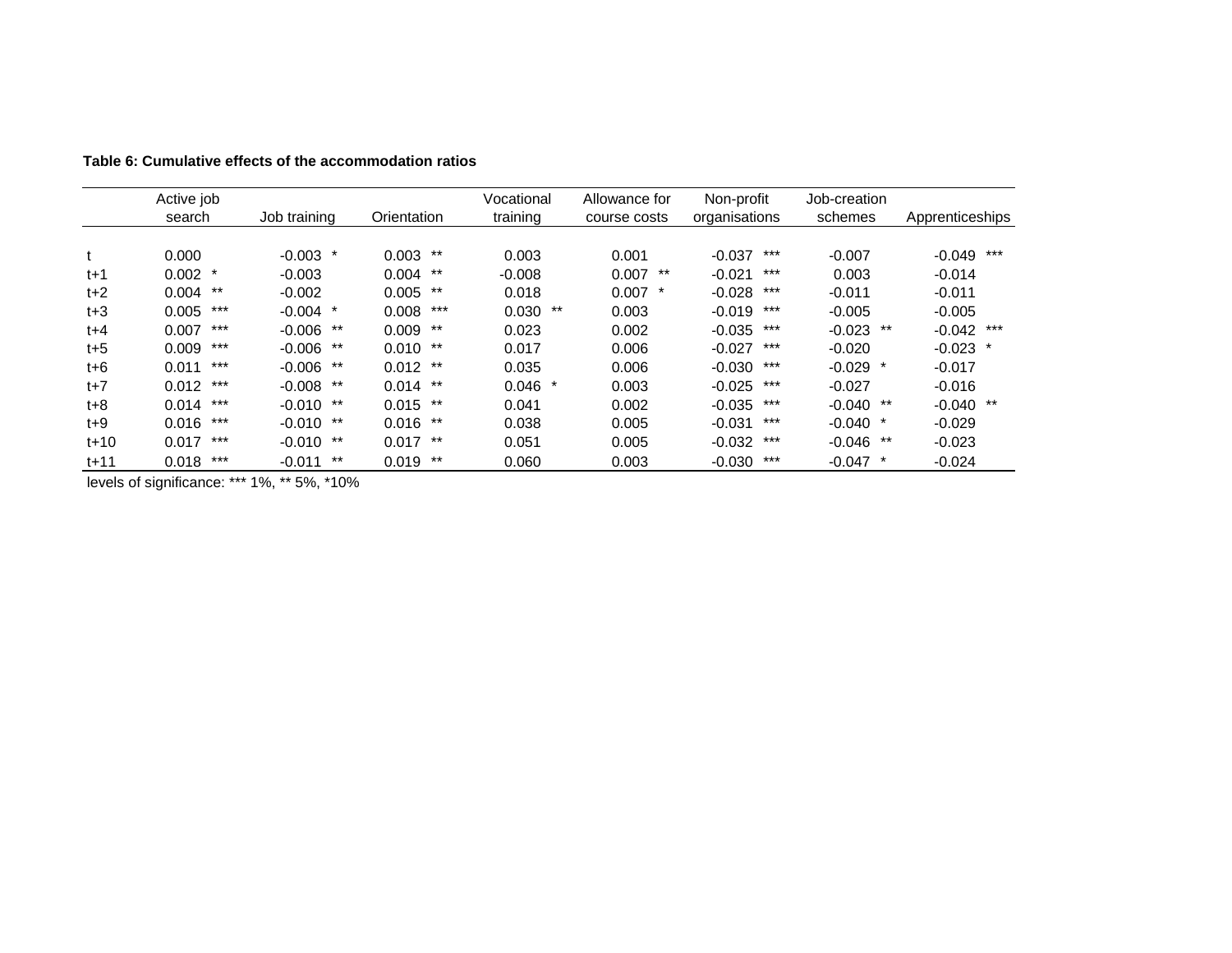|                            |                     | Job-seekers |      |              | Effect   |         |  |
|----------------------------|---------------------|-------------|------|--------------|----------|---------|--|
| Programme                  | Branch office       | Number      | Rate | Participants | % Points | Persons |  |
|                            |                     |             |      |              |          |         |  |
| Active job search          | Braunau             | 2348        | 6.35 | 11           | 0.01     | 4       |  |
| Job training               | Liezen und Gröbming | 2437        | 7.32 | 10           | $-0.01$  | -3      |  |
| Orientation                | Spittal/Drau        | 2638        | 8.52 | 49           | 0.02     | 5       |  |
| Vocational training        | Oberpullendorf      | 1212        | 7.89 | 97           | $0.05*$  | $7*$    |  |
| Allowance for course costs | Ried im Innkreis    | 1493        | 6.24 | 16           | $0.00*$  | 0*      |  |
| Non-profit organisations   | Bregenz             | 4065        | 8.04 | 112          | $-0.02$  | $-12$   |  |
| Wage subsidies             | Leoben              | 2173        | 8.47 | 82           | $-0.04$  | $-10$   |  |
| Apprenticeships            | <b>Bludenz</b>      | 2050        | 8.03 | 239          | $-0.02*$ | -5*     |  |

**Table 7: Effects 12 quarters after a 10 percent change in the number of participants in selected branch offices in the 2nd quarter 2007** 

\* effect is statistically insignificant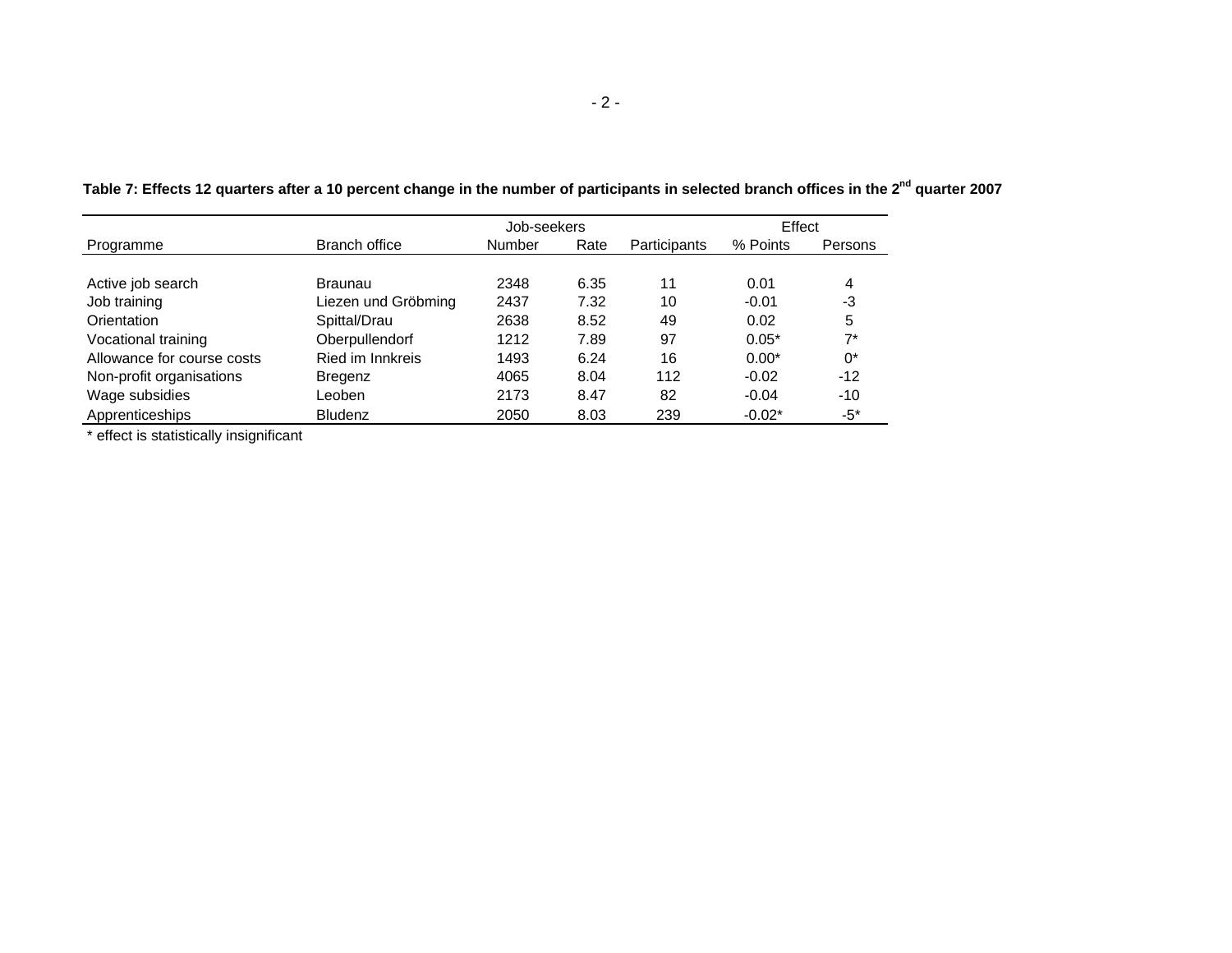

Figure 1: Number of participants in the most important programmes at federal level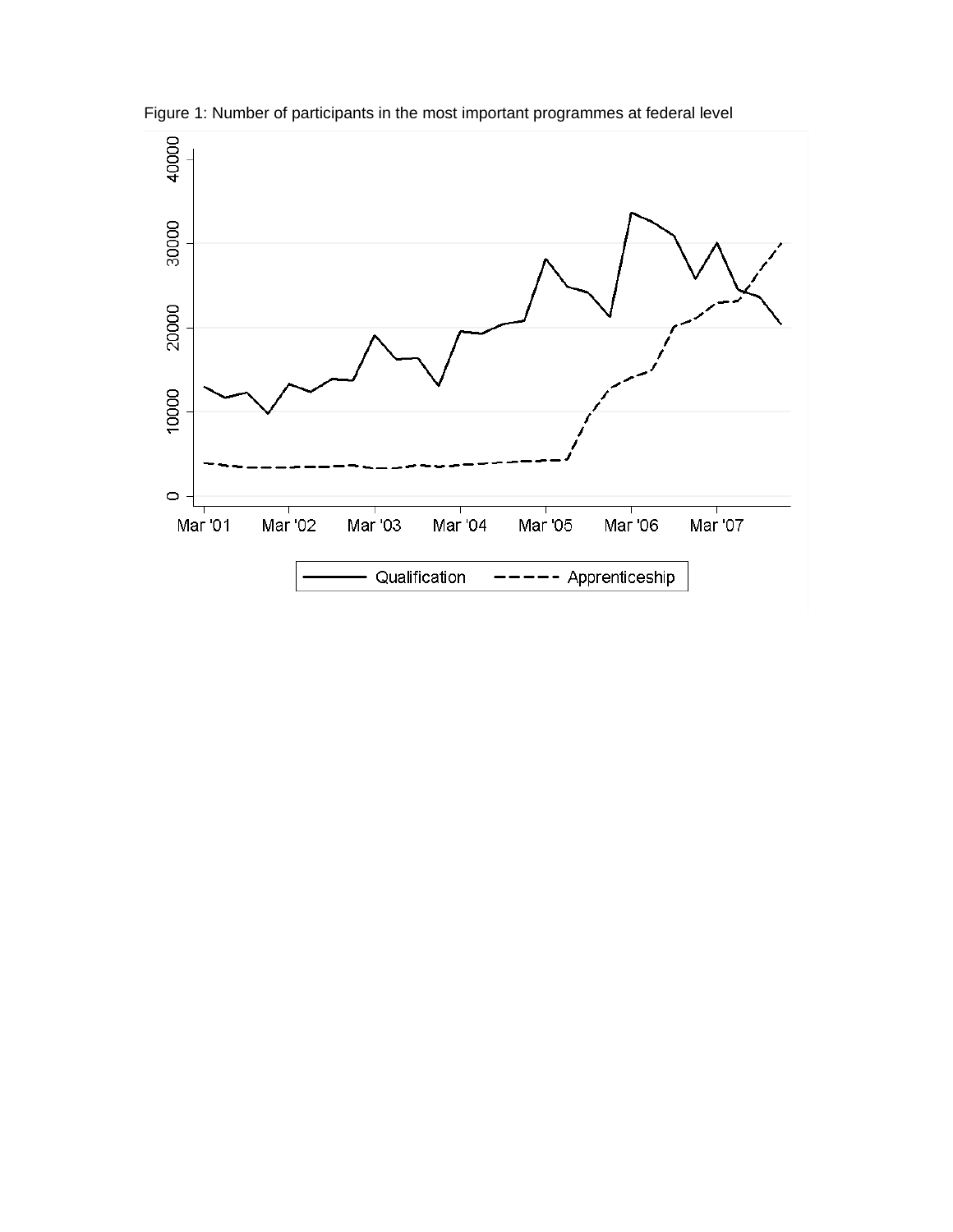## **Appendix**

### **Table A 1: GMM results for the Beveridge curve**

| Dependent variable: log job-seeker rate |              |     |       |                                 |             |       |       |
|-----------------------------------------|--------------|-----|-------|---------------------------------|-------------|-------|-------|
| Variable                                | coeff.       |     | s.e.  | Variable                        | coeff.      |       | s.e.  |
|                                         |              |     |       |                                 |             |       |       |
| Job-seeker rate                         |              |     |       | Vacancy rate                    |             |       |       |
| $t-1$                                   | 0.139        | *** | 0.020 | t                               | $-0.012$ *  |       | 0.006 |
| $t-2$                                   | $-0.013$     |     | 0.029 | $t-1$                           | $-0.015$    | $***$ | 0.005 |
| $t-3$                                   | 0.092        | *** | 0.022 | $t-2$                           | $-0.009$    |       | 0.006 |
| $t-4$                                   | 0.691        | *** | 0.026 | $t-3$                           | 0.000       |       | 0.006 |
|                                         |              |     |       | $t-4$                           | $0.019$ *** |       | 0.007 |
| Active job search                       |              |     |       | Allowance for course costs      |             |       |       |
| т                                       | 0.000        |     | 0.001 | t                               | 0.001       |       | 0.002 |
|                                         | $0.002$ **   |     | 0.001 |                                 | 0.005       | ***   | 0.002 |
| $t-1$<br>$t-2$                          | 0.001        |     |       | $t-1$                           |             |       | 0.002 |
|                                         |              |     | 0.001 | $t-2$                           | 0.000       |       |       |
| $t-3$                                   | $0.001$ *    |     | 0.001 | $t-3$                           | $-0.004$ *  |       | 0.002 |
| $t-4$                                   | 0.002        |     | 0.001 | $t-4$                           | $-0.002$    |       | 0.002 |
| Job training                            |              |     |       | <b>Non-profit organisations</b> |             |       |       |
| т                                       | $-0.003$ *   |     | 0.002 | Τ                               | $-0.037$    |       | 0.008 |
| $t-1$                                   | 0.001        |     | 0.002 | $t-1$                           | 0.022       | ***   | 0.007 |
| $t-2$                                   | 0.000        |     | 0.002 | $t-2$                           | $-0.011$    |       | 0.007 |
| $t-3$                                   | $-0.001$     |     | 0.002 | $t-3$                           | 0.014       |       | 0.009 |
| $t-4$                                   | 0.000        |     | 0.002 | $t-4$                           | $0.006$ *   |       | 0.004 |
| <b>Orientation</b>                      |              |     |       | <b>Wage subsidies</b>           |             |       |       |
| T                                       | $0.003$ **   |     | 0.001 | T                               | $-0.007$    |       | 0.005 |
| $t-1$                                   | 0.001        |     | 0.001 | $t-1$                           | 0.011       | $***$ | 0.005 |
| $t-2$                                   | 0.001        |     | 0.001 | $t-2$                           | $-0.016$    | ***   | 0.005 |
| $t-3$                                   | $0.003$ **   |     | 0.001 | $t-3$                           | 0.009       |       | 0.006 |
| $t-4$                                   | $-0.002$     |     | 0.001 | $t-4$                           | $-0.016$    | ***   | 0.006 |
| <b>Vocational training</b>              |              |     |       | <b>Apprenticeships</b>          |             |       |       |
| Τ                                       | 0.003        |     | 0.008 | t                               | $-0.049$    | ***   | 0.010 |
| $t-1$                                   | $-0.011$     |     | 0.008 | $t-1$                           | 0.041       | ***   | 0.010 |
| $t-2$                                   | $0.027$ ***  |     | 0.010 | $t-2$                           | $-0.002$    |       | 0.010 |
| $t-3$                                   | 0.008        |     | 0.006 | $t-3$                           | 0.010       |       | 0.009 |
| $t-4$                                   | $-0.010$ *   |     | 0.006 | $t-4$                           | $-0.007$    |       | 0.008 |
|                                         |              |     |       |                                 |             |       |       |
| Share of long-term job-seekers          | $-0.389$     | *** | 0.08  |                                 |             |       |       |
| Share of js younger than 25             | $-0.252$ *** |     | 0.09  |                                 |             |       |       |
| Share of is older than 50               | $-0.122$     |     | 0.12  |                                 |             |       |       |
| Share of js with migration back-        |              |     |       |                                 |             |       |       |
| ground                                  | $-0.023$     |     | 0.09  |                                 |             |       |       |
| Share of low-skilled js                 | 0.043        |     | 0.10  |                                 |             |       |       |
| Share of high-skilled js                | $-1.569$     | *** | 0.38  |                                 |             |       |       |
| Share of female js                      | 0.047        |     | 0.07  |                                 |             |       |       |
| Participation rate                      | $-0.114$     |     | 0.23  |                                 |             |       |       |
| Share of employment in tertiary         |              |     |       |                                 |             |       |       |
| sector                                  | 0.005        |     | 0.06  |                                 |             |       |       |

Intercept -0.061 0.17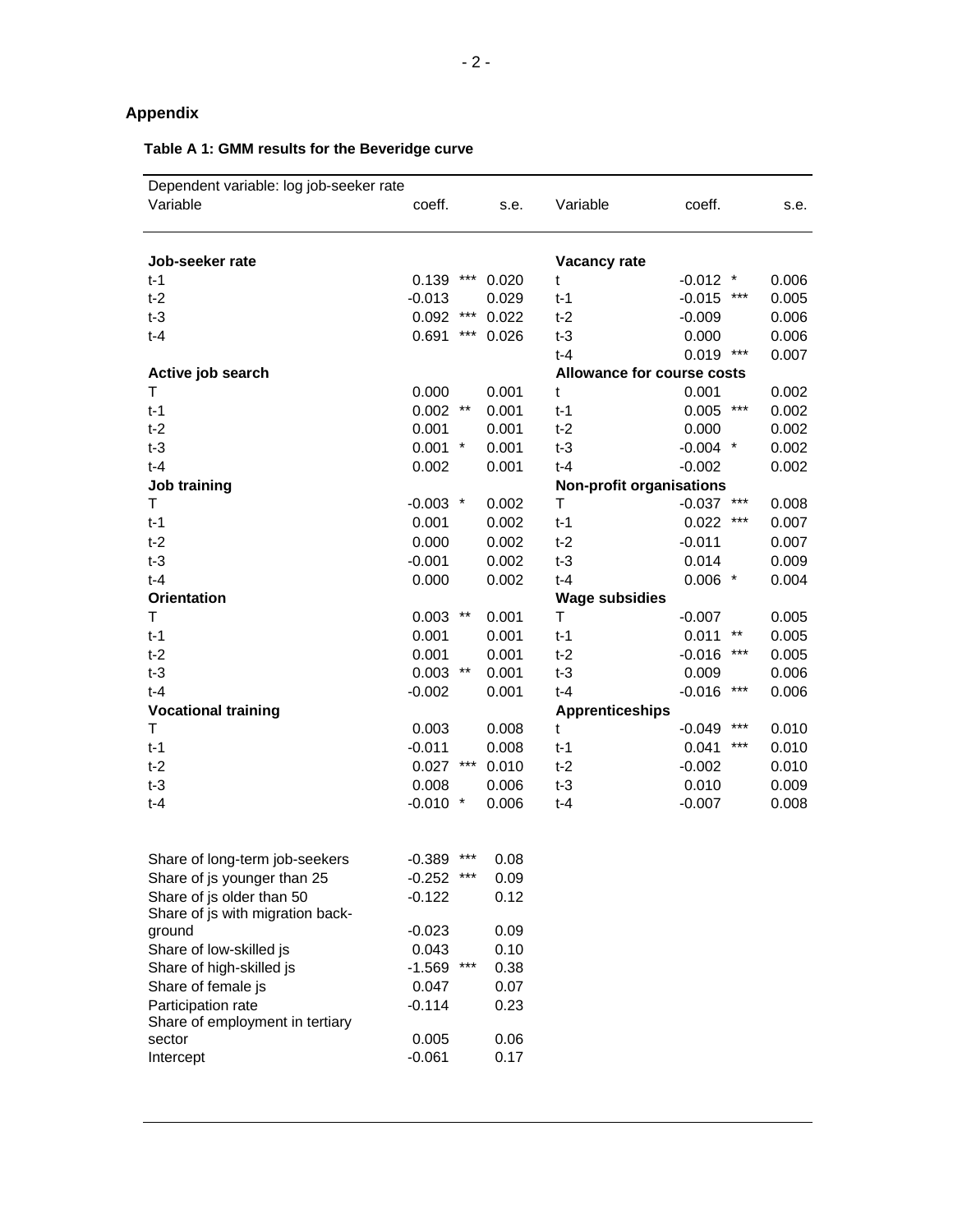| Observations | 1032            |  |
|--------------|-----------------|--|
| Groups       | 86              |  |
|              | $2005 -$        |  |
| Period       | 07              |  |
| AR1 test     | ***<br>$-5.71$  |  |
| AR2 test     | $-0.71$         |  |
| Sargan test  | 17.73 $(p = 1)$ |  |

all explanatory variables are in logs

levels of significance: \*\*\* 1%, \*\* 5%, \*10%

(based on heteroskedasticity robust standard errors)

all models estimated with both regional and time fixed effects